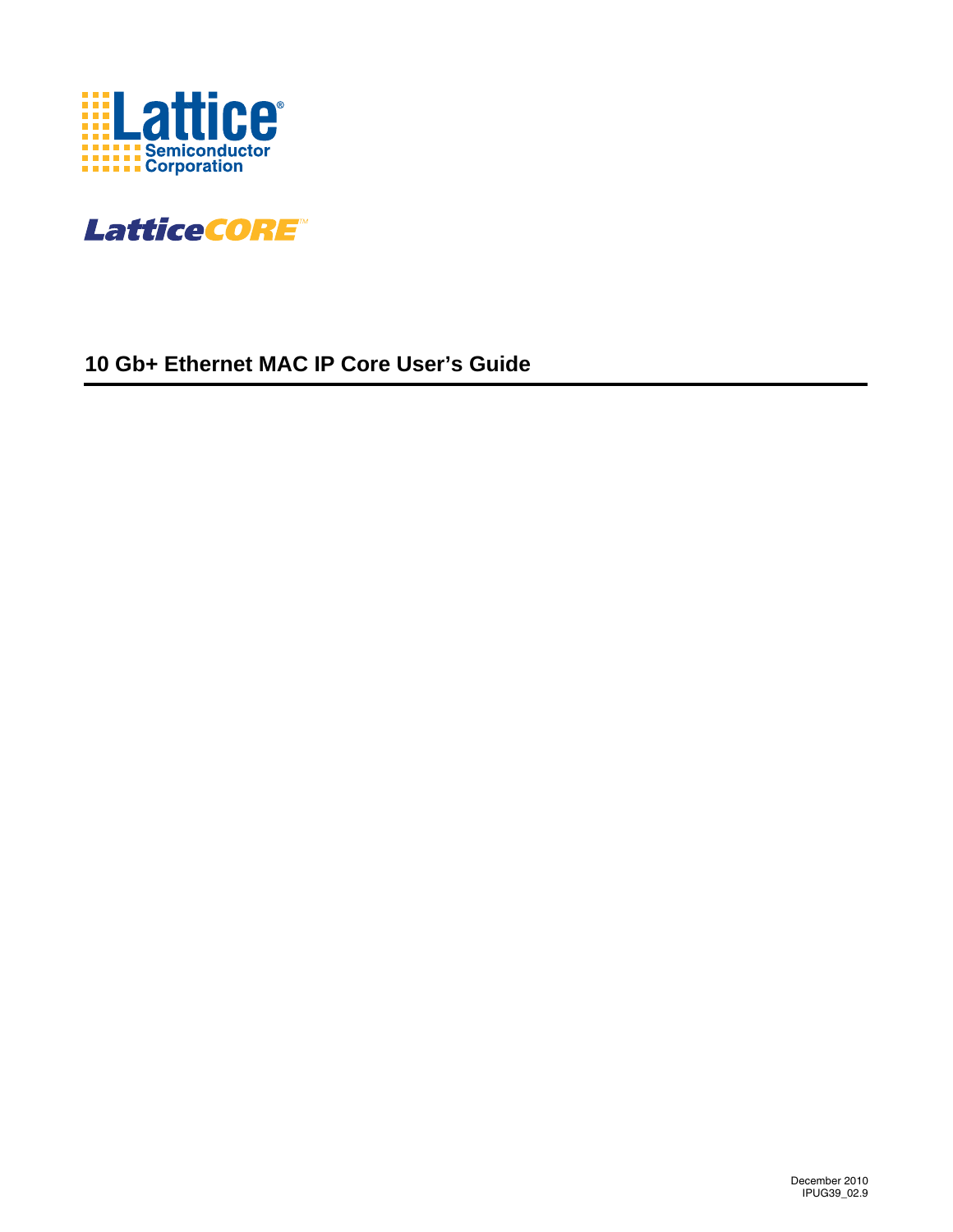

## **Table of Contents**

© 2010 Lattice Semiconductor Corp. All Lattice trademarks, registered trademarks, patents, and disclaimers are as listed at www.latticesemi.com/legal. All other brand or product names are trademarks or registered trademark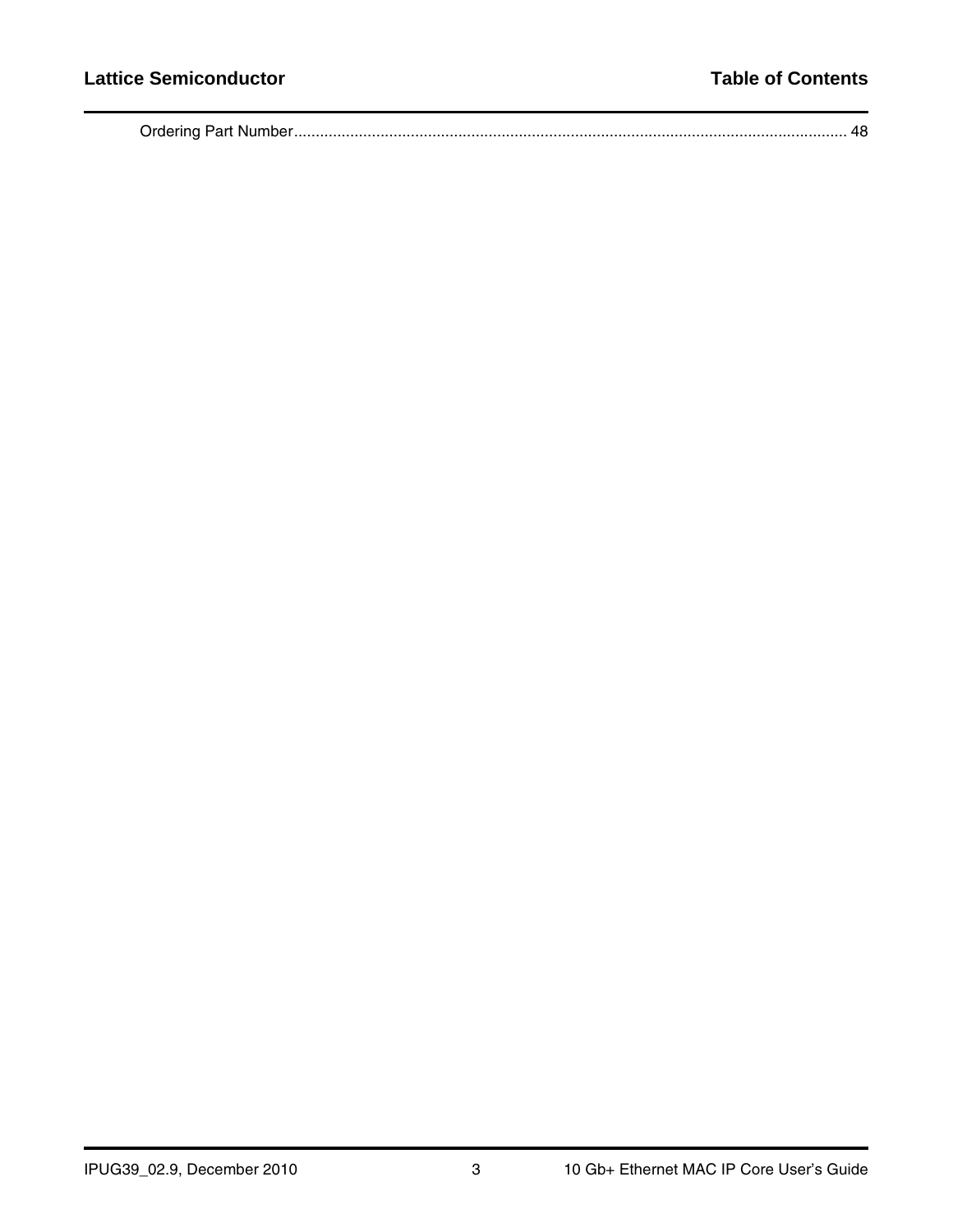

# <span id="page-3-4"></span><span id="page-3-0"></span>**Introduction**

This document provides technical information about the Lattice 10 Gigabit Plus (10 Gb+) Ethernet Media Access Controller (MAC) Intellectual Property (IP) core. The 10 Gb+ Ethernet MAC IP core comes with the following documentation and files:

- Protected netlist/database
- Behavioral RTL simulation model
- Source files for instantiating and evaluating the core

## <span id="page-3-1"></span>**Quick Facts**

[Table 1-1](#page-3-3) gives quick facts about the 10 Gb+ Ethernet MAC IP core for LattceECP2™, LatticeECP2M™, LatticeECP3™, LatticeSC™, and LatticeSCM™ devices.

<span id="page-3-3"></span>*Table 1-1. 10 Gb+ Ethernet MAC IP Core Quick Facts*

|                     |                                |                                                                  |                          | 10 Gb+ Ethernet MAC IP Configuration |                       |                          |  |
|---------------------|--------------------------------|------------------------------------------------------------------|--------------------------|--------------------------------------|-----------------------|--------------------------|--|
| Core                | <b>FPGA Families Supported</b> | LatticeECP2                                                      | LatticeECP2M             | LatticeECP3                          | LatticeSC             | LatticeSCM               |  |
| <b>Requirements</b> | Minimal Device Needed          | LFE2-35E-<br>7F672C                                              | LFE2M35E-<br>7F672C      | LFE3-35EA-<br>8F672CES               | LFSC3GA25E-<br>6F900C | LFSCM3GA25<br>EP1-6F900C |  |
|                     | <b>Target Device</b>           | LFE2-35E-<br>7F672C                                              | LFSCM3GA2<br>5EP1-5F900C | LFE2M35E-<br>7F 672C                 | LFSC3GA25E-<br>6F900C | LFSCM3GA25<br>EP1-6F900C |  |
| <b>Resources</b>    | Data Path Width                | 64                                                               |                          |                                      |                       |                          |  |
| <b>Utilization</b>  | LUTs                           | 4050                                                             | 4400                     | 4050                                 | 4400                  | 4400                     |  |
|                     | sysMEM EBRs                    | 4                                                                |                          |                                      |                       |                          |  |
|                     | Registers                      | 2800                                                             |                          |                                      |                       |                          |  |
|                     | Lattice Implementation         | Lattice Diamond <sup>™</sup> 1.1 or ispLEVER <sup>®</sup> 8.1SP1 |                          |                                      |                       |                          |  |
| <b>Design Tool</b>  | Synthesis                      | Synopsys® Synplify <sup>™</sup> Pro for D-2010.03L-SP1           |                          |                                      |                       |                          |  |
| <b>Support</b>      | Simulation                     | Aldec <sup>®</sup> Active-HDL <sup>®</sup> 8.2 Lattice Edition   |                          |                                      |                       |                          |  |
|                     |                                | Mentor Graphics <sup>®</sup> ModelSim <sup>®</sup> SE 6.3F       |                          |                                      |                       |                          |  |

## <span id="page-3-2"></span>**Features**

- Compliant to IEEE 802.3-2005 standard, successfully passed University of New Hampshire InterOperability Laboratory (UNH-IOL) 10GbE MAC hardware tests<sup>1</sup>
- Supports standard 10Gbps Ethernet link layer data rate
- Supports rates up to 12Gbps by over-clocking
- 64-bit wide internal data path operating at 156.25MHz to 187.5MHz (187.5Mhz supported only on LatticeSC/SCM)
- XGMII interface to the PHY layer (using IODDR external to the core)
- XAUI interface to the PHY layer (using PCS/SERDES external to the core)
- Simple FIFO interface with user's application
- Optional Multicast address filtering

<sup>1.</sup> Successfully passed all UNH-IOL Clause 4 (MAC), Clause 31 (Flow Control) and Clause 46 (Reconciliation Sublayer) testing.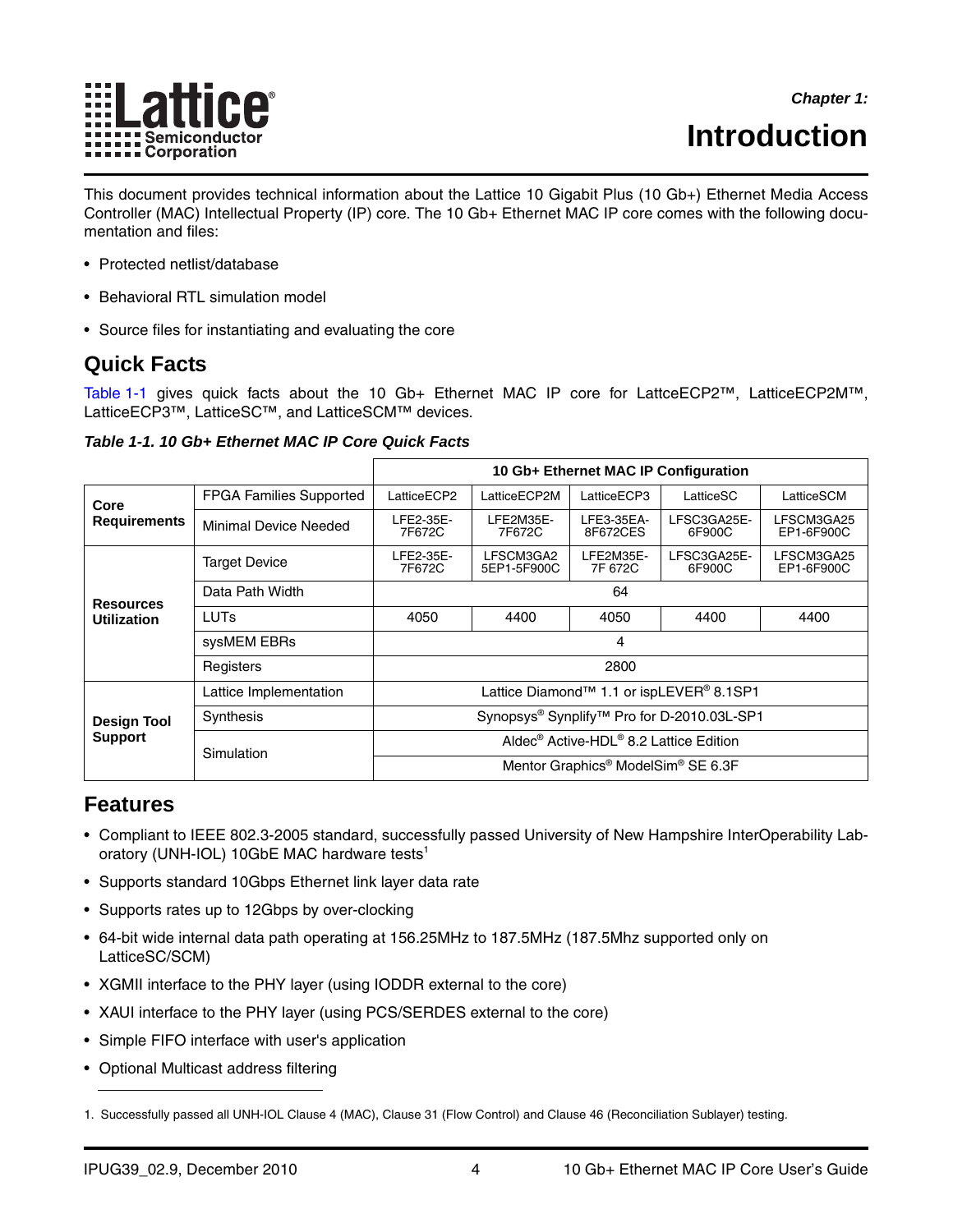## **Lattice Semiconductor Introduction**

- Transmit and receive statistics vector
- Optional statistics counters of length from 16 to 40 bits for all devices (statistic counters are external to the core)
- Programmable Inter Frame Gap
- Supports:
	- Full duplex operation
	- Flow control using PAUSE frames
	- VLAN tagged frames
	- Automatic padding of short frames
	- Optional FCS generation during transmission
	- Optional FCS stripping during reception
	- Jumbo frames up to 16k
	- Inter frame Stretch Mode during transmission
	- Deficit Idle Count

Data rates up to 12Gbps are supported by increasing the 10 Gb+ Ethernet MAC system clock rate from the standard frequency of 156.25MHz used for processing 10Gbps data up to frequencies as high as 187.50MHz.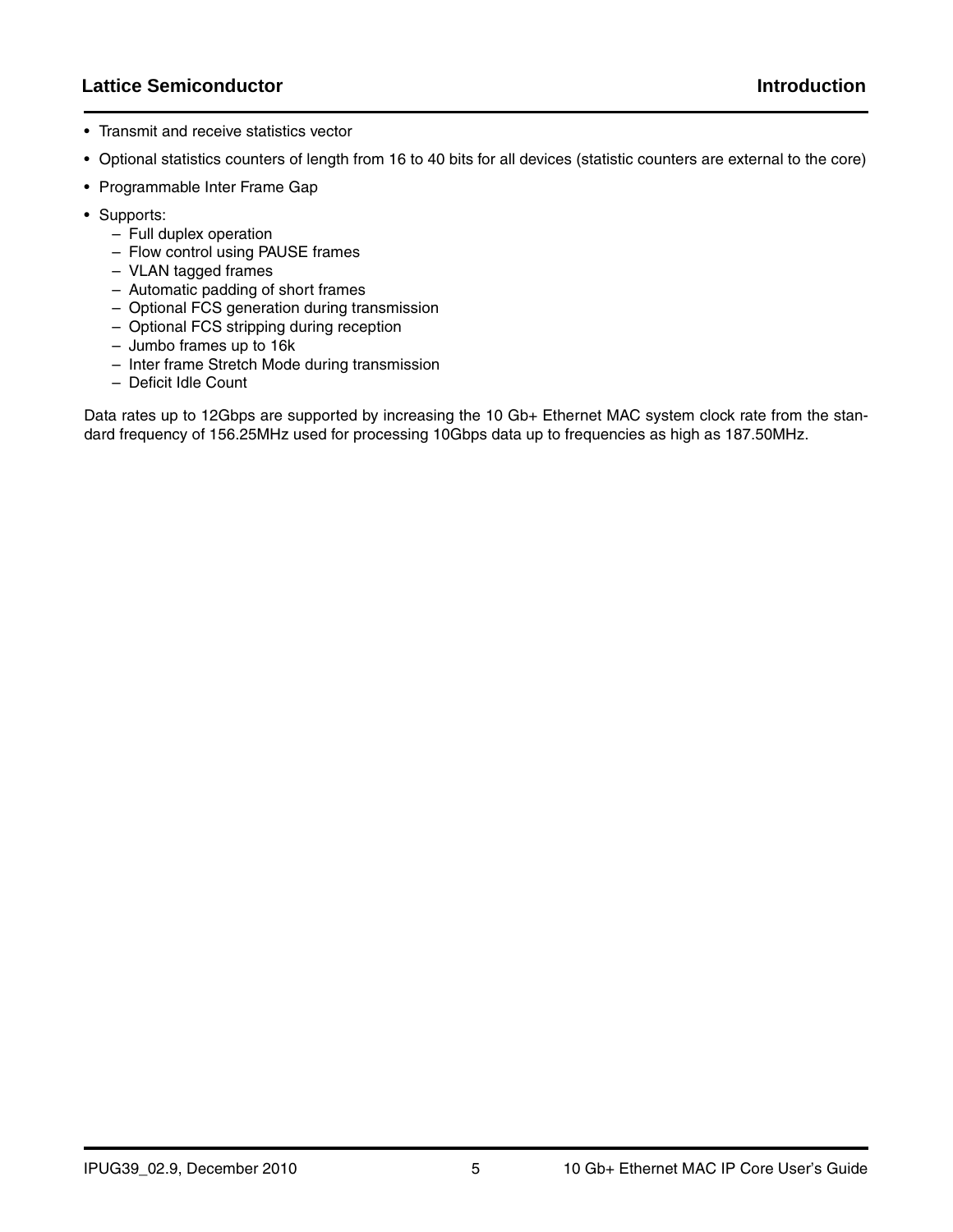

# <span id="page-5-0"></span>**Functional Description**

This chapter provides a functional description of the 10 Gb+ Ethernet MAC IP core. [Figure 2-1](#page-5-1) shows a top-level interface diagram for the 10 Gb+ Ethernet MAC IP.

<span id="page-5-1"></span>

| reset_n                                                                                                                                                |                   |                             | txmac_clk                                                                                                                                                                 |
|--------------------------------------------------------------------------------------------------------------------------------------------------------|-------------------|-----------------------------|---------------------------------------------------------------------------------------------------------------------------------------------------------------------------|
|                                                                                                                                                        |                   |                             | txd[63:0]                                                                                                                                                                 |
|                                                                                                                                                        |                   |                             | txc[7:0]                                                                                                                                                                  |
| $tx\_data[63:0]$<br>tx_data_avail<br>tx eof<br>tx_empty<br>tx read<br>tx_is_paused<br>tx_force_err<br>tx_byten[2:0]<br>tx_paustim[15:0]<br>tx_pausereq |                   | 10Gb+ MAC<br><b>IP Core</b> | rxmac_clk<br>rxd[63:0]<br>rxc[7:0]<br>tx_statvec[25:0]<br>tx_staten<br>rx_statvec[27:0]<br>rx_staten                                                                      |
| vlan_tag_en<br>vlan_tag[15:0]<br>$rx\_data[63:0]$<br>rx_write<br>rx_byten[2:0]<br>rx_eof<br>rx_error<br>rx_sof<br>ignore_pkt                           |                   |                             | mac_addr[47:0]<br>model[1:0]<br>$tx_cfg[3:0]$<br>$rx_c$ $r$ $q$ $6:0$<br>pause_opcode[15:0]<br>$tx$ _ipg[4:0]<br>max_frm_len[13:0]<br>mc_table[63:0]<br>tx_rx_status[4:0] |
|                                                                                                                                                        | 10Gb+ MAC IP Core |                             |                                                                                                                                                                           |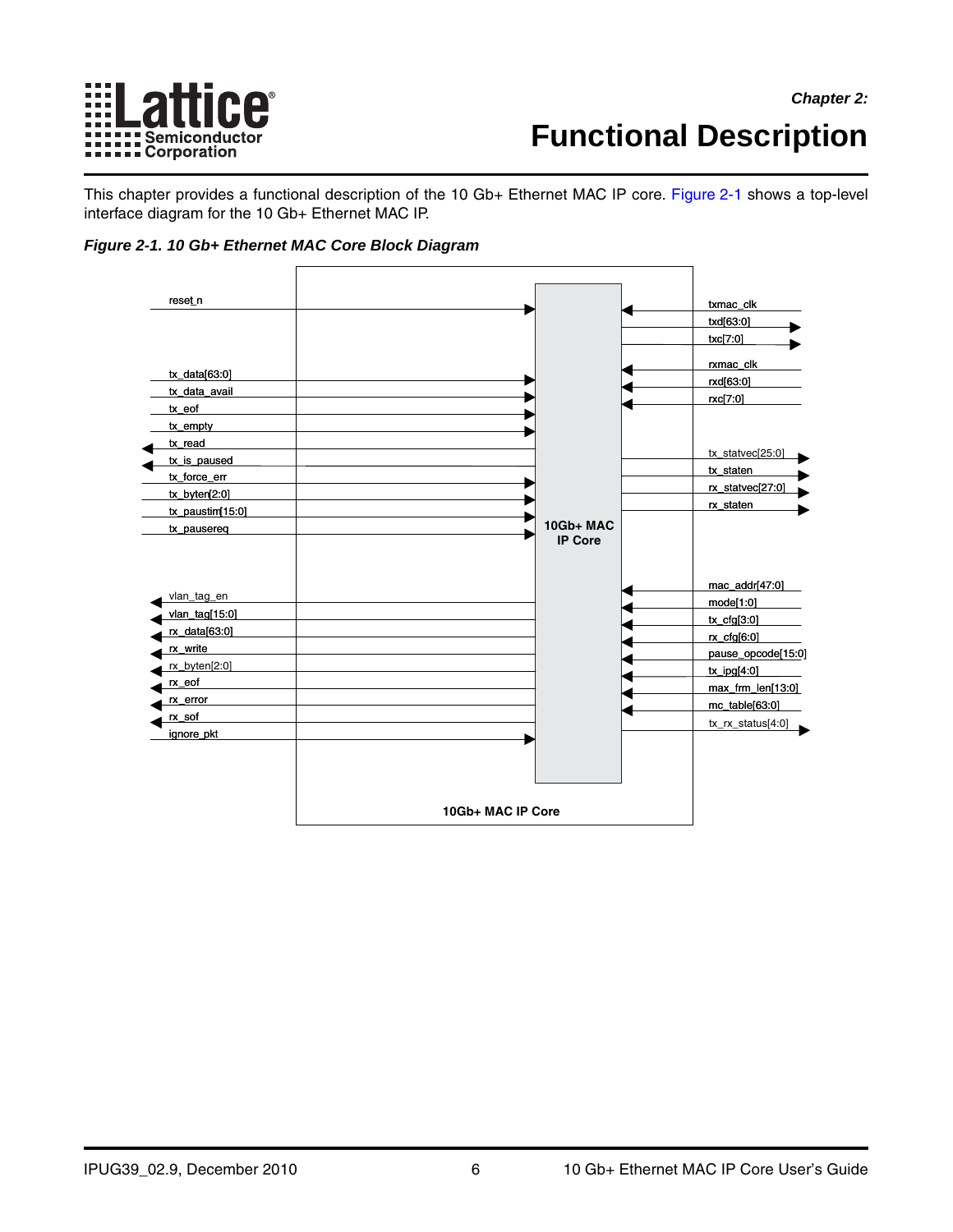[Figure](#page-6-0) 2-2 shows a system block diagram for the 10 Gb+ Ethernet MAC IP core.

<span id="page-6-0"></span>



The 10 Gb+ Ethernet MAC transmits and receives data between a host processor and an Ethernet network. The main function of the 10 Gb+ Ethernet MAC is to ensure that the Media Access rules specified in the 802.3 IEEE standard are met while transmitting a frame of data over Ethernet. On the receive side, the Ethernet MAC extracts the different components of a frame and transfers them to higher applications through a FIFO interface.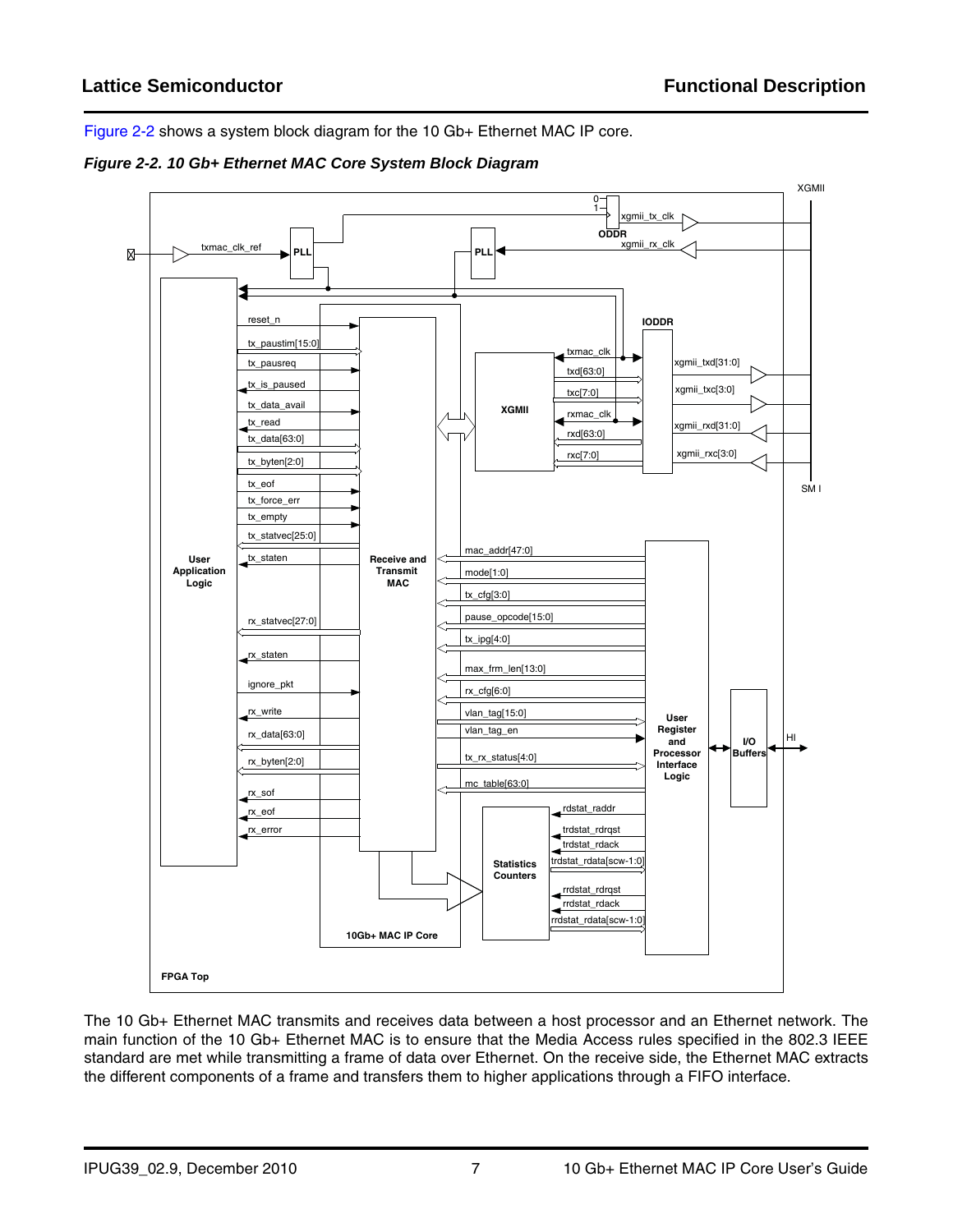The format of an untagged Ethernet frame is shown in [Figure 2-3.](#page-7-1) The format of a tagged Ethernet frame is shown in [Figure 2-4](#page-7-2).

#### <span id="page-7-1"></span>*Figure 2-3. Untagged Ethernet Frame Format*

| SOF  | <b>PREAMBLE</b><br>s bytes | SFD  | <b>DESTINATION</b><br><b>ADDRESS</b> | <b>SOURCE</b><br><b>ADDRESS</b> | <b>LENGTH/</b><br><b>TYPE</b> | DATA/<br>PAD  | <b>IFRAME CHECK</b><br><b>SEQUENCE</b> |
|------|----------------------------|------|--------------------------------------|---------------------------------|-------------------------------|---------------|----------------------------------------|
| byte |                            | byte | 6 bvtes                              | 6 bytes                         | 2 bytes                       | 46-1500 bytes | 4 bytes                                |

#### <span id="page-7-2"></span>*Figure 2-4. Tagged Ethernet Frame Format*

| SOF<br>byte | <b>PREAMBLE</b><br>6 bytes | SFD<br>byte | <b>DESTINATION</b><br><b>ADDRESS</b><br>6 bytes | <b>SOURCE</b><br><b>ADDRESS</b><br>6 bytes | <b>TAG FIELD</b><br>bytes | <b>_ENGTH/</b><br>TYPE<br>2 bytes | <b>DATA</b><br><b>PAD</b><br>46-1500 bytes | <b>FRAMECHECK</b><br><b>SEQUENCE</b><br>4 bytes |
|-------------|----------------------------|-------------|-------------------------------------------------|--------------------------------------------|---------------------------|-----------------------------------|--------------------------------------------|-------------------------------------------------|
|             |                            |             |                                                 |                                            |                           |                                   |                                            |                                                 |

The MAC is responsible for constructing a valid frame from the data received from the user's application before transmitting it. On the receive path, it receives frames from the network through the XGMII interface and passes the parameters of the frame to the MAC client (FIFO interface). The transmit path logic accepts the frame from the user application through a FIFO interface. The fields of the Ethernet frame that are expected from the application interface are shown in Figures [2-5](#page-7-3) and [2-6.](#page-7-4)

On the transmit path, the MAC can be programmed in one of two modes. In the first mode [\(Figure 2-5\)](#page-7-3), when the frame from the user contains the FCS along with the DESTINATION ADDRESS, SOURCE ADDRESS, LENGTH / TYPE and Data the Transmit MAC adds the SOF, preamble and SFD before transmitting the frame. This mode can be set by enabling the tx\_pass\_fcs bit in the TX\_CTL register. In the second mode ([Figure 2-6](#page-7-4)), the MAC calculates the number of bytes to be padded as well (if required) in addition to the FCS for the entire frame and adds the SOF, preamble and SFD before transmitting the frame.

Similarly, on the receive path, the MAC can be programmed to transfer the frame as it was received to the FIFO (Promiscuous mode) or after stripping off the FCS and any pad fields. In all cases the SOF, preamble and SFD bytes will always be stripped off the frame before it is transferred to the FIFO.

#### <span id="page-7-3"></span>*Figure 2-5. Ethernet Frame with Frame Check Sequence*

| <b>DESTINATION</b> | <b>SOURCE</b>  | <b>LENGTH/</b> | DATA/PAD      | <b>IFRAME CHECK</b> |
|--------------------|----------------|----------------|---------------|---------------------|
| <b>ADDRESS</b>     | <b>ADDRESS</b> | TYPF.          | 46-1500 bytes | <b>SEQUENCE</b>     |

<span id="page-7-4"></span>*Figure 2-6. Ethernet Frame with out Frame Check Sequence*

| <b>DESTINATION</b> | <b>SOURCE</b>  | <b>LENGTH/</b> | DATA/PAD      |
|--------------------|----------------|----------------|---------------|
| <b>ADDRESS</b>     | <b>ADDRESS</b> | TYPF           | 46-1500 bytes |

The core has a number of inputs, which are used to provide control of the various modes of operation. Registers have been included at the top level of the FPGA. These registers are not part of the core. They are discussed in an appendix. The functionality of the MAC core is described in the following sections.

## <span id="page-7-0"></span>**Receive MAC**

The receive MAC is responsible for receiving the incoming frames and transferring them to the FIFO. In the process, it performs the following operations:

- Checks the frame for a valid SOF and SFD symbol.
- Determines whether the frame should be received by analyzing the Destination Address.
- Determines the type of the frame by analyzing the Length/Type field.
- Checks for any errors in the frame by recalculating the CRC and comparing it with the expected value.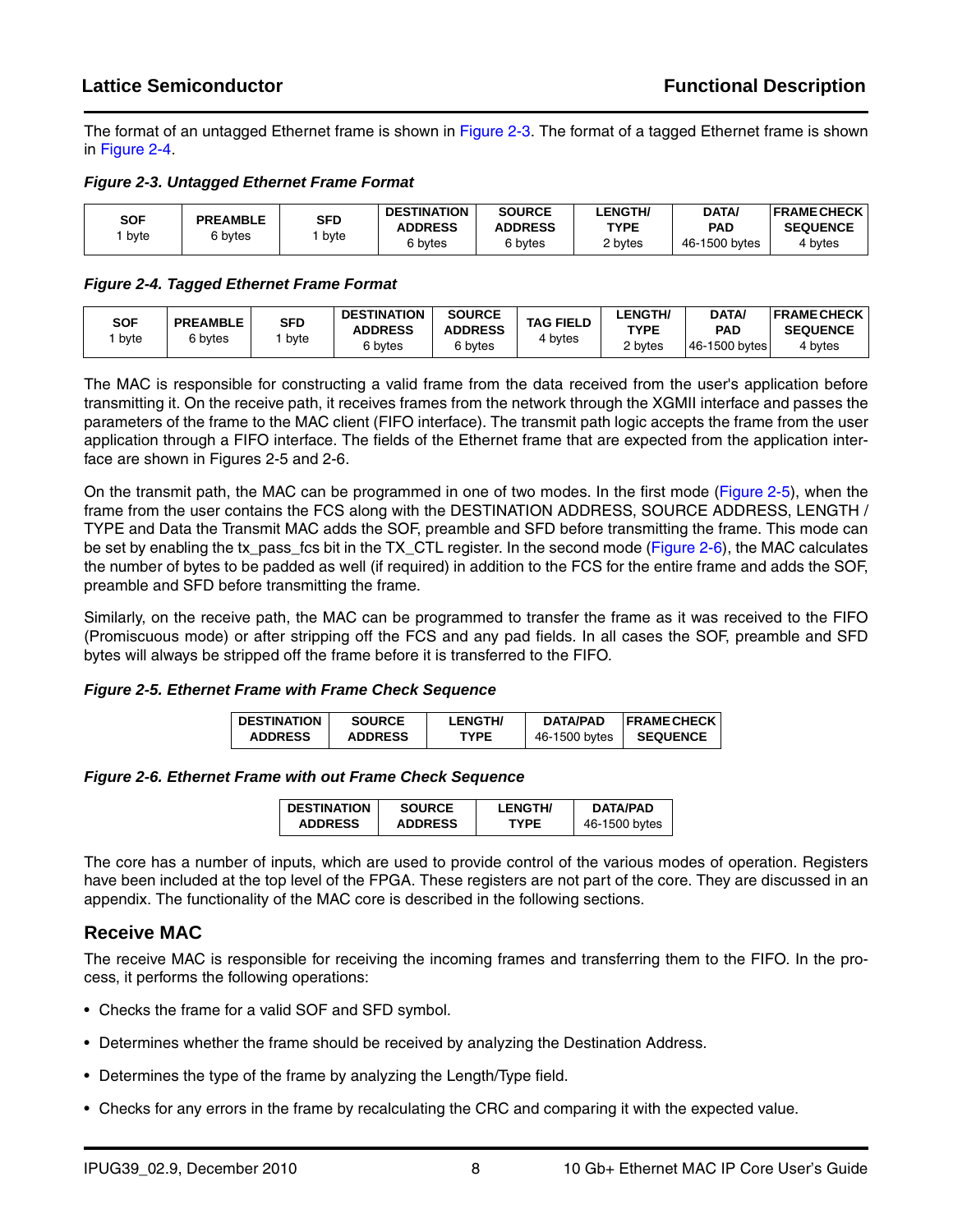The user can specify whether the FCS field should be written into the FIFO by programming the receive MAC configuration register. If the FCS field is to be stripped off the frame, any padding bytes within the frame will be stripped off as well.

Once a valid start of frame is detected, the destination address field of the incoming frame is analyzed. If the destination address was a unicast address, it is compared with the programmed MAC address. Unless the PRMS bit was set in the RX CTL register, the incoming frame will be discarded if the destination address field and the programmed MAC address do not match.

If the frame had a multicast address and if receive\_all\_mc signal is not asserted, all such frames are dropped (except pause frames). If the frame had a multicast address and if receive\_all\_mc signal is asserted, the multicast frames are subject to address filtering rules as described below.

For all frames with multicast address, the CRC of the destination address is computed and the mid six bits of the least significant byte of the CRC is chosen as the address to a hash table. The MAC implements an eight row table with eight bits in each row. The lower three bits of the selected CRC are used to select one of these eight rows and the next three bits are used to select one of the bits in the selected table. The incoming multicast frame is accepted if the bit selected from the hash table was set to one. It is discarded if the bit selected was zero.

If the incoming frame had a broadcast address it will be accepted if the either the prms or the receive bc bit was set. A broadcast frame is discarded if none of these signals are set.

A statistics vector that provides information about the incoming frame is generated when an incoming frame is received and transferred to the FIFO. A vector is not generated for all those frames that are discarded (No address match or frame length less than 64 bytes) or ignored (user asserts the ignore\_pkt signal).

The vector is used to drive the management information block counters that keep track of all the happenings on the line. The composition of the statistics vector is shown in [Table 2-1.](#page-8-0)

| Bit  | <b>Description</b>              |
|------|---------------------------------|
| 25   | Receive Packet Ignored          |
| 24   | Minimum IPG Violated            |
| 23   | <b>Unsupported Opcode</b>       |
| 21   | Frame Too Long                  |
| 20   | In Range Length Error           |
| 19   | <b>PAUSE Frame</b>              |
| 18   | <b>VLAN Tag Detected</b>        |
| 17   | <b>CRC</b> Error                |
| 16   | <b>Multicast Frame Received</b> |
| 15   | <b>Broadcast Frame Received</b> |
| 13:0 | <b>Frame Byte Count</b>         |

#### <span id="page-8-0"></span>*Table 2-1. Rx MAC Statistics Vector*

The full condition of the FIFO can be avoided by asserting the ignore\_pkt signal. At the time a new frame is received, the receive logic samples this signal to determine whether the frame should be received.

#### **Latency**

Since the frame is buffered before being sent to the FIFO, there will be an initial latency. The first 64 bytes of a frame are buffered before they are sent out. Since the internal data path is 64 bits wide, the latency from the time a frame appears at the XGMII input to the time it begins to transfer to the FIFO will be eight clock cycles.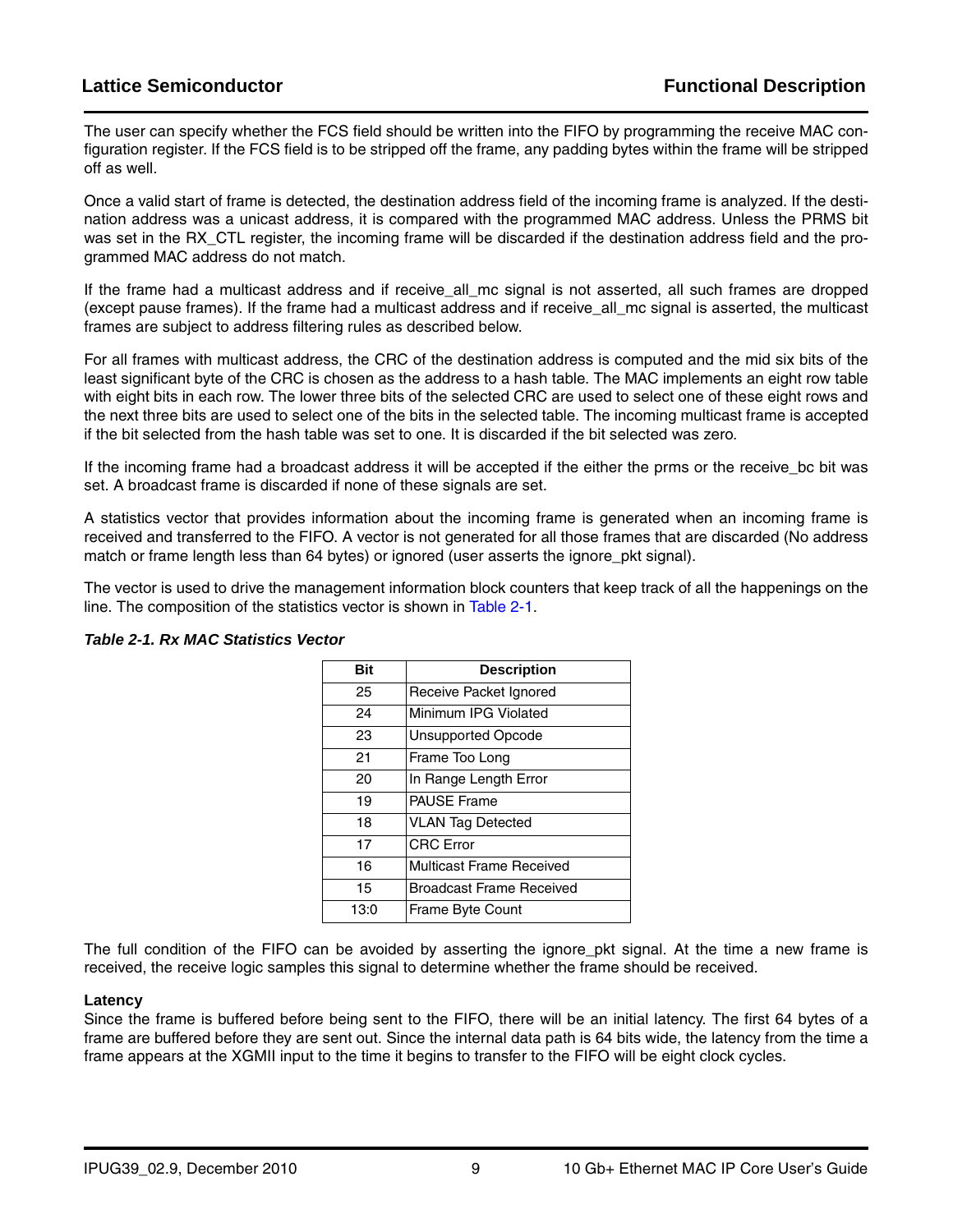### <span id="page-9-0"></span>**Transmit MAC**

The main functions of the Transmit MAC are:

- Data padding for short frames when FCS generation is enabled.
- Generation of a pause frame when the tx\_pausreq signal is asserted.
- To stop frame transmission when a Pause frame is received by the Receive MAC.
- Implement link fault signaling logic and transmit appropriate sequences based on the remote link status.

The TX CTL register controls the operation of this module. For every frame transmitted, a statistics vector is generated. The composition of the vector is shown in [Table 2-2.](#page-9-1)

#### <span id="page-9-1"></span>*Table 2-2. Transmit MAC Statistics Vector*

| <b>Bit</b> | <b>Description</b>                    |
|------------|---------------------------------------|
| 25         | Long Frame Error                      |
| 24         | <b>Terminate Error</b>                |
| 23         | Length Check Error                    |
| 22         | <b>CRC</b> Error                      |
| 21         | <b>Underrun Error</b>                 |
| 20         | Multicast Address                     |
| 19         | <b>Broadcast Address</b>              |
| 18         | <b>Tagged Frame</b>                   |
| 17         | Jumbo Frame                           |
| 16         | <b>MAC Control Inserted by Client</b> |
| 15         | MAC Control Inserted by MAC           |
| 14         | <b>Transmit OK</b>                    |
| 13-0       | <b>Transmitted Bytes</b>              |

#### **Statistics Counters**

This module provides counters for all of the bits in the statistics vectors. It also implements statistic counters from RFC2819 and RMON. The width of the counters is specified through a parameter and can have a value from 16 to 40 bits for all devices. The counters are read through an interface that returns the complete counter value in response to a read request. An acknowledgement is returned to indicate that the counter value on the read data bus is valid. There are separate request, acknowledge, and data buses for transmit counters and receive counters. The address bus is shared for transmit and receive counters. The Statistics Counter is a part of the reference design. A list of statistic counters is provided in [Table 5-1 on page 25.](#page-24-2)

#### **PHY Interface**

The Reconciliation sublayer interface is implemented as a 64-bit wide single edge data bus and an 8-bit wide single edge control bus. To allow this interface to conform to the XGMII definition DDR I/O cells are added at the top level of the FPGA when this core is implemented. To allow this interface to conform to the XAUI definition a PCS/SERDES quad is added at the top level of the FPGA when this core is implemented. The top level file provided with this core contains the logic to implement one of these choices.

#### **Register Description**

There are no registers in this core. All control and status information is passed between this core and the top level of the device through individual I/O ports on the core. Registers must be added to the top level to control and monitor these ports. A reference description of a set of registers to do this is included as an appendix to this user's guide.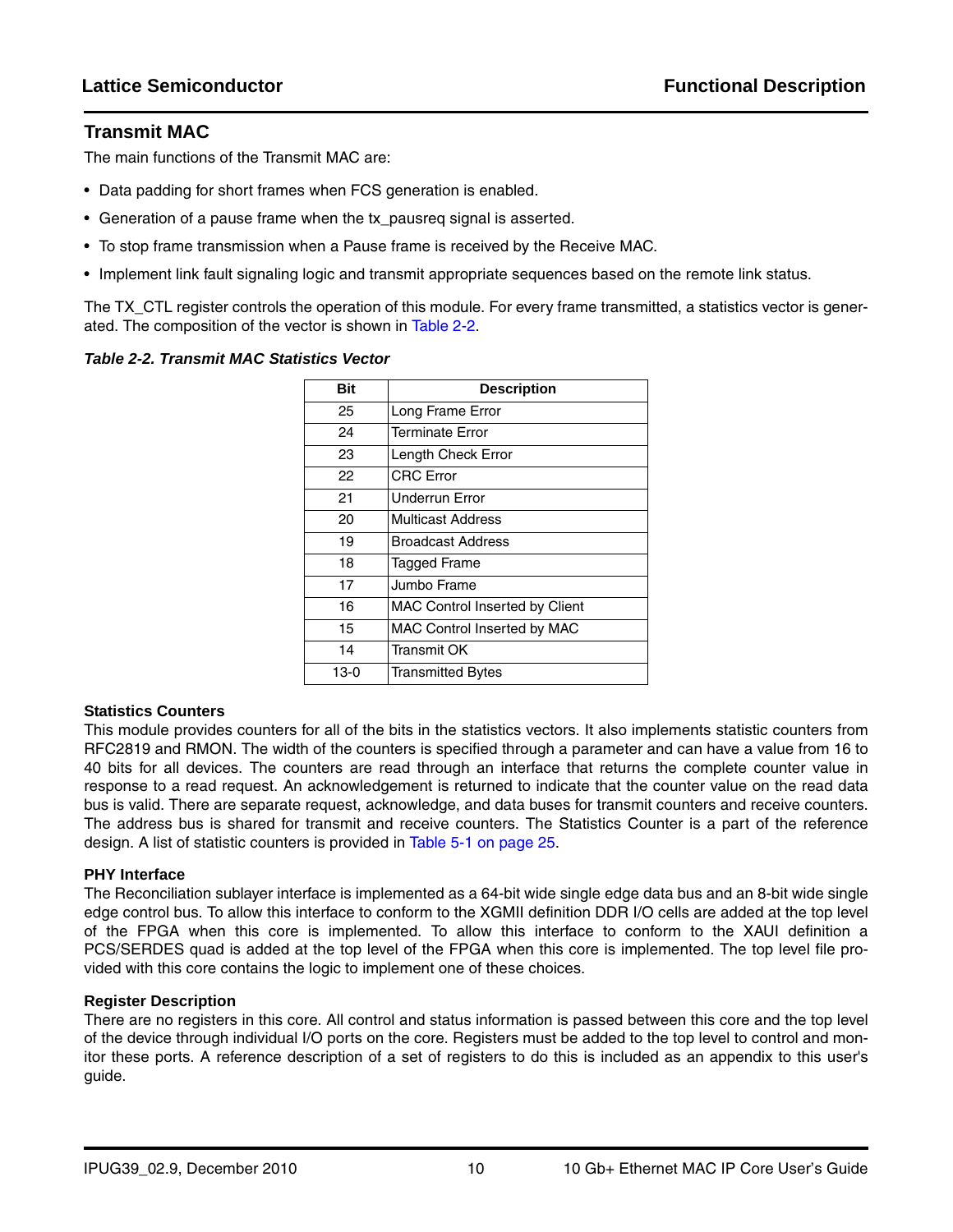## <span id="page-10-0"></span>**Signal Descriptions**

| Table 2-3. 10 Gb+ Ethernet MAC IP Core Input and Output Signals |
|-----------------------------------------------------------------|
|-----------------------------------------------------------------|

| <b>Port Name</b>       | <b>Active State</b> | I/O Type | <b>Description</b>                                                                                                                                                                                                                                                                                              |
|------------------------|---------------------|----------|-----------------------------------------------------------------------------------------------------------------------------------------------------------------------------------------------------------------------------------------------------------------------------------------------------------------|
| reset n                | Low                 | Input    | Asynchronous reset signal - Resets the entire core when asserted.                                                                                                                                                                                                                                               |
| $tx$ _paustim $[15:0]$ | N/A                 | Input    | Contains parameters to be transmitted in a pause frame. Valid when<br>tx_pausreq is asserted.                                                                                                                                                                                                                   |
| tx_pausreq             | Positive Edge       | Input    | Asserted to initiate the transmitting of a pause frame.                                                                                                                                                                                                                                                         |
| tx_is_paused           | High                | Output   | Active when the transmitter has been placed in the pause state by a<br>received pause frame.                                                                                                                                                                                                                    |
| tx_data_avail          | High                | Input    | Asserted to alert the MAC transmitter that the transmit FIFO has data ready<br>for transmission.                                                                                                                                                                                                                |
| tx_read                | High                | Output   | Transmit FIFO read request, asserted by the MAC transmitter in response<br>to signal tx_data_avail.                                                                                                                                                                                                             |
| $tx\_data[63:0]$       | N/A                 | Input    | Data read from transmit FIFO. The least significant byte (bits 7:0) is sent<br>out on the link first.                                                                                                                                                                                                           |
| tx_byten[2:0]          | N/A                 | Input    | Indicates the valid bytes on the tx_data bus. Must be 7 except when tx_eof<br>is active.<br>0 - tx_data[7:0] valid<br>1 - tx_data[15:0] valid<br>2 - tx_data[23:0] valid<br>3 - tx_data[31:0] valid<br>4 - tx_data[39:0] valid<br>5 - tx_data[47:0] valid<br>6 - tx_data[55:0] valid<br>7 - tx_data[63:0] valid |
| tx_eof                 | High                | Input    | End of frame signal asserted with the last segment of the frame.                                                                                                                                                                                                                                                |
| tx_force_err           | High                | Input    | Indicates that the current frame has errors. This input is qualified with input<br>signal tx_eof.                                                                                                                                                                                                               |
| tx_empty               | High                | Input    | When asserted, indicates that the transmit FIFO is empty.                                                                                                                                                                                                                                                       |
| tx_statvec[25:0]       | N/A                 | Output   | Contains information on the frame transmitted (details given in the Func-<br>tional Description section of this document). This bus is qualified by the<br>tx_staten signal.                                                                                                                                    |
| tx_staten              | High                | Output   | When asserted, indicates that the contents of the tx_statvec bus are valid.<br>This signal is asserted for 3 txmac_clk periods.                                                                                                                                                                                 |
| $rx\_statvec[27:0]$    | N/A                 | Output   | Contains information on the frame received (details given in the Functional<br>Description section of this document). This bus is qualified by the rx_staten<br>signal.                                                                                                                                         |
| rx_staten              | High                | Output   | When asserted, indicates that the contents of the rx_statvec bus are valid.<br>This signal is asserted for 3 rxmac_clk periods.                                                                                                                                                                                 |
| ignore_pkt             | High                | Input    | Asserted to prevent a receive FIFO full condition. The Receive MAC will<br>continue dropping packets as long as this signal is asserted.                                                                                                                                                                        |
| rx_write               | High                | Output   | Driven by the MAC core to request a receive FIFO write.                                                                                                                                                                                                                                                         |
| rx_data[63:0]          | N/A                 | Output   | Contains data that is to be written into the receive FIFO.                                                                                                                                                                                                                                                      |
| rx_byten[2:0]          | N/A                 | Output   | Indicates the valid bytes on the rx_data bus. Must be 7 except when rx_eof<br>is active.<br>0 - rx_data[7:0] valid<br>1 - rx_data[15:0] valid<br>2 - rx_data[23:0] valid<br>3 - rx_data[31:0] valid<br>4 - rx_data[39:0] valid<br>5 - rx_data[47:0] valid<br>6 - rx_data[55:0] valid<br>7 - rx_data[63:0] valid |
| rx_sof                 | High                | Output   | Start of frame signal asserted with the first segment of the frame.                                                                                                                                                                                                                                             |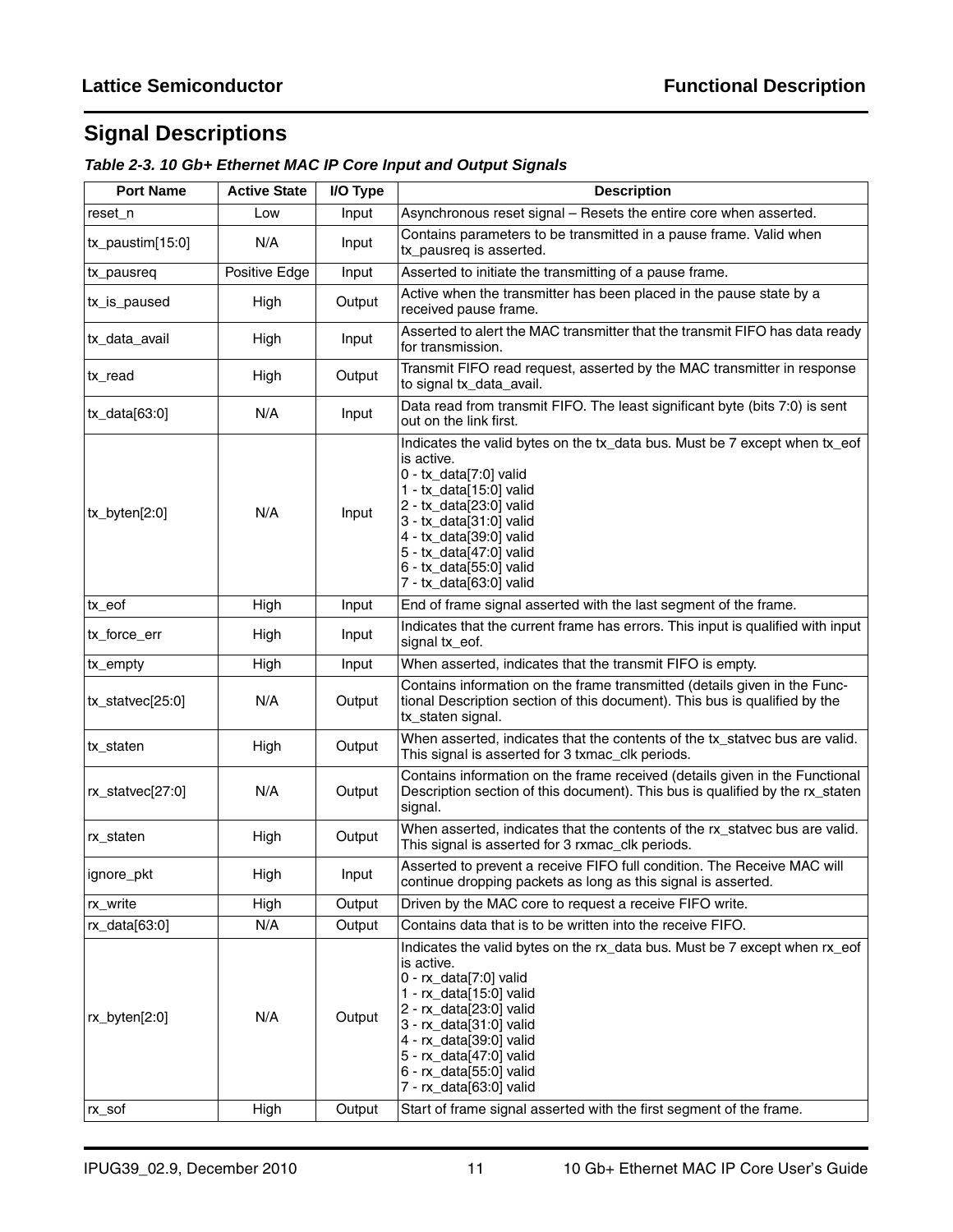## *Table 2-3. 10 Gb+ Ethernet MAC IP Core Input and Output Signals (Continued)*

| <b>Port Name</b>   | <b>Active State</b>      | I/O Type | <b>Description</b>                                                                                                                                                                                                           |
|--------------------|--------------------------|----------|------------------------------------------------------------------------------------------------------------------------------------------------------------------------------------------------------------------------------|
| rx_eof             | High                     | Output   | End of frame signal asserted with the last segment of the frame.                                                                                                                                                             |
| rx_error           | High                     | Output   | When asserted, indicates that the frame had a length error, a termination<br>error, or a CRC error. This signal is qualified with the rx_eof signal.                                                                         |
| txmac_clk          | N/A                      | Input    | 156.25 MHz MAC transmit clock. Ethernet frame transmit data is output on<br>the rising edge of this clock.                                                                                                                   |
| txd[63:0]          | N/A                      | Output   | Single data rate Ethernet frame transmit data. Converted to double data<br>rate XGMII transmit data signals with FPGA ODDR circuit elements exter-<br>nal to the IP core.                                                    |
| txc[7:0]           | High=control<br>Low=data | Output   | Asserted by the MAC to indicate on a per byte basis that the txd bus con-<br>tains data or control. Converted to double data rate XGMII transmit control<br>signals with FPGA ODDR circuit elements external to the IP core. |
| rxmac_clk          | N/A                      | Input    | 156.25 MHz MAC receive clock. Receive data is presented to the receive<br>MAC coincident with the rising edge of this clock.                                                                                                 |
| rxd[63:0]          | N/A                      | Input    | Single data rate Ethernet frame receive data. Converted from double data<br>rate XGMII receive data signals with FPGA IDDR circuit elements external<br>to the IP core.                                                      |
| rxc[7:0]           | High=control<br>Low=data | Input    | Indicates on a per byte basis that the rxd bus contains data or control.                                                                                                                                                     |
| mac_addr[47:0]     | N/A                      | Input    | Unicast address for the MAC. This address is received from or sent to the<br>link from most significant byte to least significant byte. For MAC address:<br>AC-DE-48-00-00-80, AC is sent first and 80 is sent last.         |
| mode[1:0]          | High                     | Input    | Bit 0 (rx_en) - Enables the receive side of the MAC.<br>Bit 1 (tx_en) - Enables the transmit side of the MAC.                                                                                                                |
|                    |                          |          | Bit 0 (tx_pass_fcs) - When zero, the MAC generates and inserts FCS in<br>outgoing packets.                                                                                                                                   |
|                    |                          |          | Bit 1 (transmit_pause_en) - Enables the transmit side of the MAC to sup-<br>port flow control.                                                                                                                               |
| $tx_cfg[3:0]$      | High                     | Input    | Bit 2 (tx_ipg_stretch) - Enables the transmit side of the MAC to insert the<br>proper amount of inter-frame gap to support matching rate of OC192.                                                                           |
|                    |                          |          | Bit 3 (transmit_short) - Enables the transmit side of the MAC to transmit<br>short frames.                                                                                                                                   |
| pause_opcode[15:0] | N/A                      | Input    | Supplies opcode for transmit pause frames.                                                                                                                                                                                   |
| $tx$ _ipg[4:0]     | N/A                      | Input    | Specifies the amount of inter-frame gap in increments of 4 bytes.<br>0 - indicates the minimum value of 8 bytes.                                                                                                             |
| max_frm_len[13:0]  | N/A                      | Input    | Specifies the maximum frame length. A frame longer than this will be<br>marked as long.                                                                                                                                      |
|                    |                          |          | Bit 0 (prms) - Enables the receive side of the MAC to receive frames without<br>doing any address filtering.                                                                                                                 |
|                    |                          |          | Bit 1 (rx_pass_fcs) - When zero, the MAC discards the FCS of incoming<br>packets after checking it.                                                                                                                          |
|                    |                          |          | Bit 2 (rx_pause_en) - Enables the receive side of the MAC to support flow<br>control.                                                                                                                                        |
| $rx_c$ fg $[6:0]$  | High                     | Input    | Bit 3 (receive_all_mc) - Enables the receive side of the MAC to receive mul-<br>ticast frames as per address filtering rules.                                                                                                |
|                    |                          |          | Bit 4 (receive_bc) - Enables the receive side of the MAC to receive broad-<br>cast frames.                                                                                                                                   |
|                    |                          |          | Bit 5 (receive_short) - Enables the receive side of the MAC to receive short<br>frames.                                                                                                                                      |
|                    |                          |          | Bit 6 (drop_mac_ctrl) - Enables the receive side of the MAC to drop MAC<br>Control packets before passing them on to client.                                                                                                 |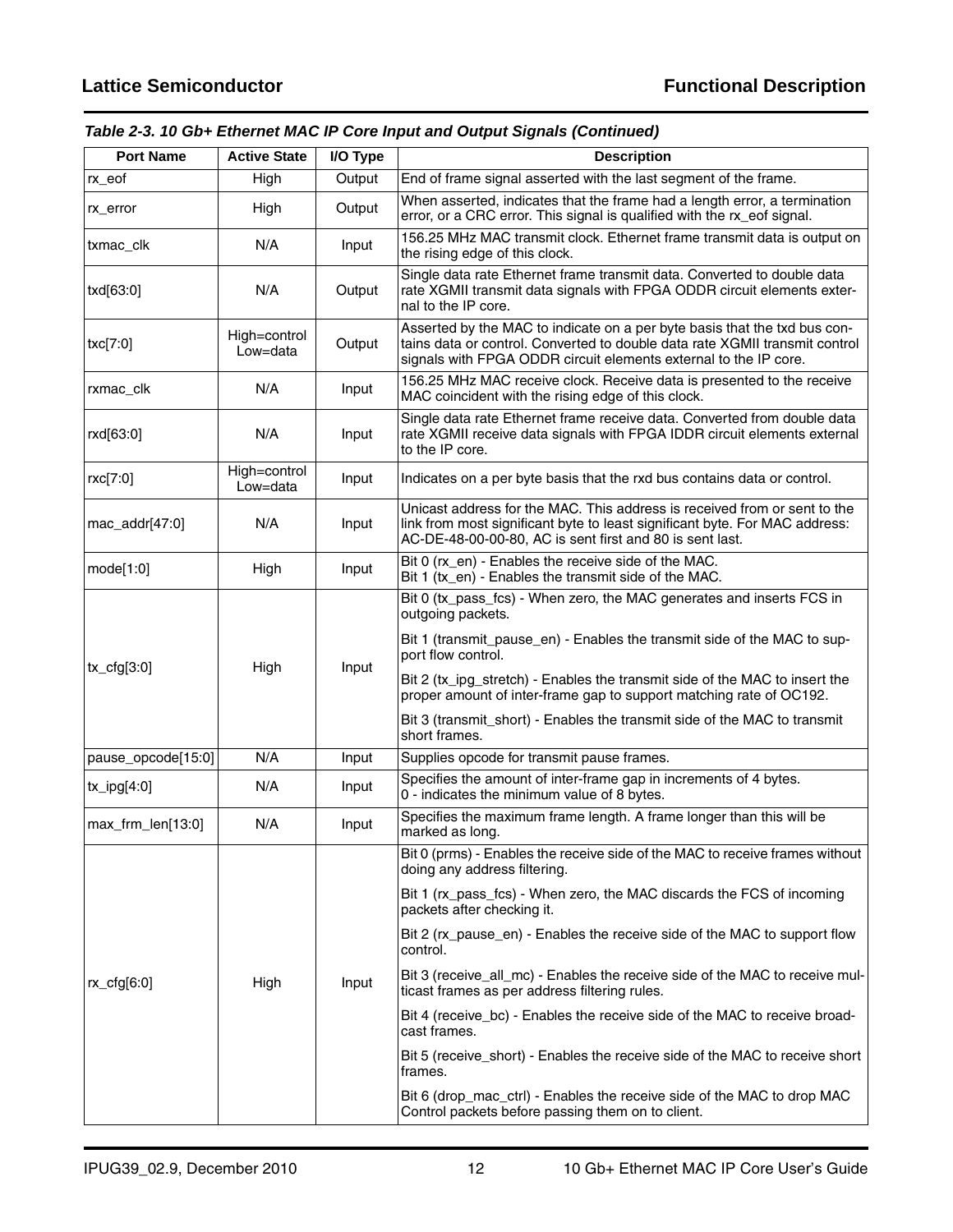| <b>Port Name</b>              | <b>Active State</b>                                 | I/O Type | <b>Description</b>                                                                                                                                                                                                                                                             |  |  |  |
|-------------------------------|-----------------------------------------------------|----------|--------------------------------------------------------------------------------------------------------------------------------------------------------------------------------------------------------------------------------------------------------------------------------|--|--|--|
| vlan_tag[15:0]                | N/A                                                 | Output   | The most recently received VLAN tag.                                                                                                                                                                                                                                           |  |  |  |
| vlan tag en                   | High                                                | Output   | When asserted, indicates that the contents of the vlan_tag bus are valid.<br>This signal is asserted for 3 rxmac clk periods.                                                                                                                                                  |  |  |  |
| $\mathsf{tx}$ rx status [4:0] | High<br>Output                                      |          | Bit 0 (tx idle) - When asserted indicates that the transmitter is idle.<br>Bit 1 (rx idle) - When asserted indicates that the receiver is idle.<br>Bits[4:2] (link_sts[2:0]) - Contains the RS layer status of the link.<br>$(1 = local fault, 2 = remote fault, 4 = link ok)$ |  |  |  |
|                               | <b>Multicast Address Filtering Optional Signals</b> |          |                                                                                                                                                                                                                                                                                |  |  |  |
| mc_table[63:0]                | N/A                                                 | Input    | Multicast table                                                                                                                                                                                                                                                                |  |  |  |

*Table 2-3. 10 Gb+ Ethernet MAC IP Core Input and Output Signals (Continued)*

## <span id="page-12-0"></span>**Timing Specifications**

## <span id="page-12-1"></span>**Transmit Interface**

When there is a packet ready for transmission, the tx\_data\_avail is asserted. This signal should stay active until the MAC asserts the tx\_read, after which MAC will ignore the status of tx\_data\_avail and so the tx\_data\_avail signal can be deactivated. The data is available one clock cycle after the MAC asserts the tx\_read. The MAC continues reading the packet until it gets tx\_eof active. The tx\_eof signal is asserted when the last byte of data is transmitted. Internally the MAC buffers the data before it starts transmission of a packet. The MAC may stop/continue reading to maintain the level of the buffer due to factors like IPG insertion and Pause reception. Hence, the tx\_read signal can be deactivated anytime during the transfer. Once the MAC receives tx\_eof, the MAC will again start monitoring the tx\_data\_avail signal.

*Figure 2-7. Transmission of a 64 Data Byte Frame*



The tx\_staten signal will be asserted once the entire frame is received from the user's interface.

## <span id="page-12-2"></span>**Receive Interface**

When the MAC receives the data, it asserts rx\_write. The MAC asserts rx\_sof when it writes the first byte of data. The rx\_write signal may be deasserted anytime between a packet. In this case the value on rx\_data signal is not valid. The end of a packet is indicated with the assertion of rx\_eof signal.

*Figure 2-8. Reception of a 64 Data Byte Frame*

|          | core/rxmac_clk<br>core/rx_write |              |         |                   |          |  |  |  |  |  |     |                                                   |  |
|----------|---------------------------------|--------------|---------|-------------------|----------|--|--|--|--|--|-----|---------------------------------------------------|--|
| <b>H</b> | core/rx_data                    | 000000000000 |         | ∎a5a60123456789a0 |          |  |  |  |  |  |     | .)o )o )1 )1 )2 )2 )3 )3 )4 )4 )fd )000d000000doc |  |
| <b>H</b> | core/rx_byten                   |              |         |                   |          |  |  |  |  |  | 16. |                                                   |  |
|          | core/rx_sof                     |              |         |                   |          |  |  |  |  |  |     |                                                   |  |
|          | core/rx_eof                     |              |         |                   |          |  |  |  |  |  |     |                                                   |  |
|          | core/rx_staten                  |              |         |                   |          |  |  |  |  |  |     |                                                   |  |
|          | core/rx_statvec                 | 002005f      | 0000000 |                   | 1002005F |  |  |  |  |  |     |                                                   |  |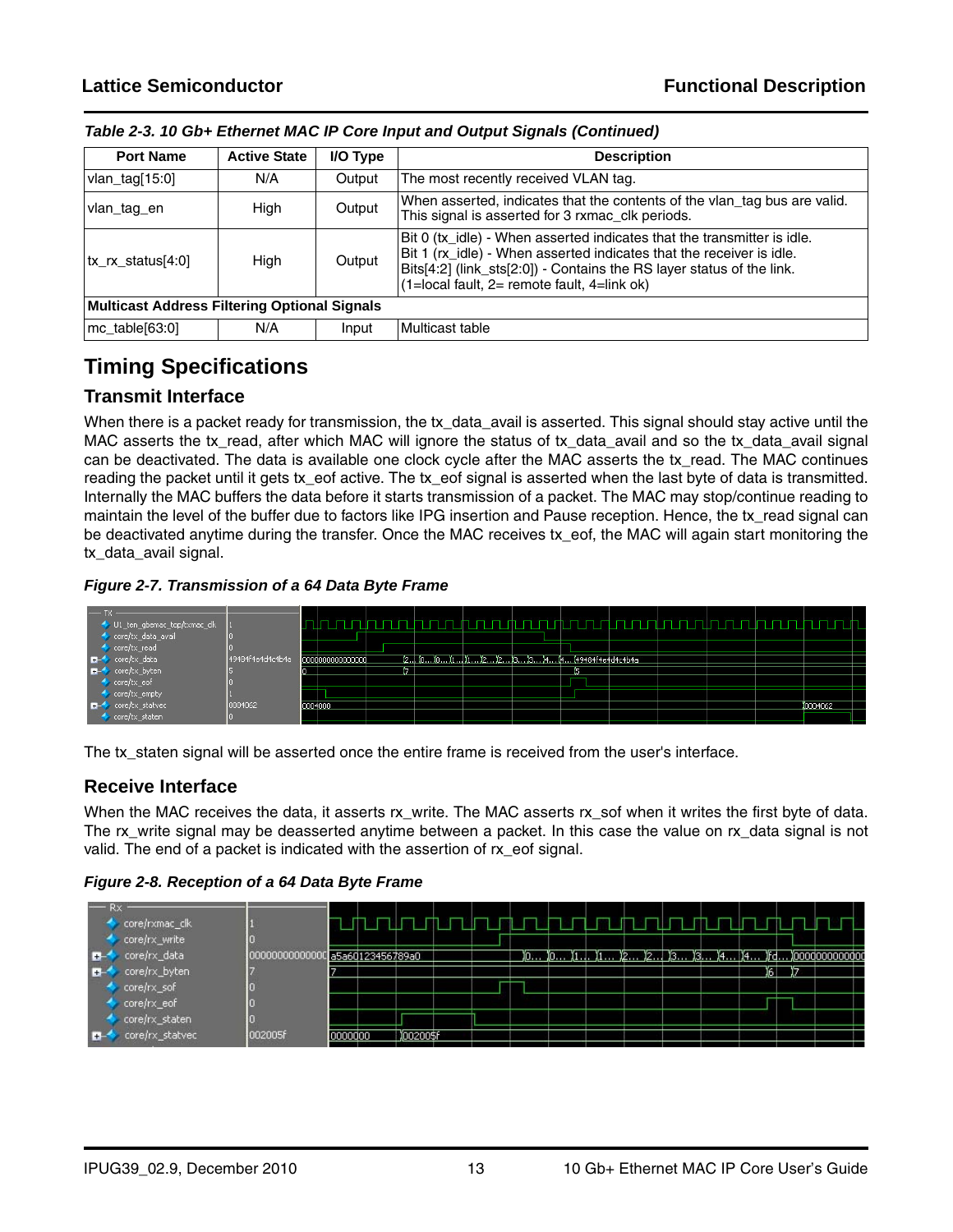

## <span id="page-13-5"></span><span id="page-13-0"></span>**Parameter Settings**

The IPexpress™ tool is used to create IP and architectural modules in the Diamond and ispLEVER software. Refer to ["IP Core Generation" on page 16f](#page-15-3)or a description on how to generate the IP.

[Table 3-1](#page-13-3) provides the list of user configurable parameters for the 10 Gb+ Ethernet MAC IP core. The parameter settings are specified using the 10 Gb+ Ethernet MAC IP core Configuration GUI in IPexpress.

#### <span id="page-13-3"></span>*Table 3-1. 10 Gb+ Ethernet MAC IP Core Configuration Parameters*

<span id="page-13-6"></span>

| <b>Parameter</b>                     | <b>Value Range</b>  | <b>Default</b> |  |  |
|--------------------------------------|---------------------|----------------|--|--|
| <b>Core Generation Options</b>       |                     |                |  |  |
| <b>Multicast Address Filter</b>      | Include/Not Include | Not Include    |  |  |
| <b>Evaluation Generation Options</b> |                     |                |  |  |
| <b>PHY</b> Interface                 | <b>XGMI/XAUI</b>    | <b>XGMI</b>    |  |  |
| <b>Clock Constraints</b>             | 10G/12G             | 10G            |  |  |
| <b>Management Statistics</b>         | Include/Not Include | Not Include    |  |  |
| Bits in Counters[13-40]              | 16-40               | 16             |  |  |

[Figure 3-1](#page-13-4) shows the 10 Gb+ Ethernet MAC IP Core configuration dialog box.

#### <span id="page-13-4"></span>*Figure 3-1. 10 Gb+ Ethernet MAC IP Core Configuration Dialog Box*

| Settings                                                                                                                              |                                                                 |
|---------------------------------------------------------------------------------------------------------------------------------------|-----------------------------------------------------------------|
| Core Generation Options:<br>Multicast Address Filter: C Include                                                                       | $\odot$ Not Include                                             |
| Evaluation Generation Options:                                                                                                        |                                                                 |
| PHY Interface: C XGMII                                                                                                                | $C \times$ AHI                                                  |
| Clock Constraints: C 106                                                                                                              | $C$ 12G                                                         |
| Management Statistics: C Include<br>Bits in Counters [16-40]<br>116                                                                   | C Not Include                                                   |
| Note: Implementation of the "reference" evaluation configuration is<br>targeted to specific device and package types for each device. |                                                                 |
| family. For ECP3 the reference evaluation configuration is targeted to                                                                |                                                                 |
| or LFE3-150EA-8FN672CTW. If the project does not match any of the                                                                     | LFE3-35EA-8FN672CES, LFE3-35EA-8FN1156CES, LFE3-70EA-8FN1156CES |
| offered configurations, it will be targeted to LFE3-150EA-8FN672CTW                                                                   |                                                                 |

## <span id="page-13-1"></span>**Parameter Descriptions**

This section describes the available parameters for the 10 Gb+ Ethernet MAC IP core.

#### <span id="page-13-2"></span>**Multicast Address Filter**

This parameter determines whether the optional Multicast Address Filtering will be included in the core's implementation.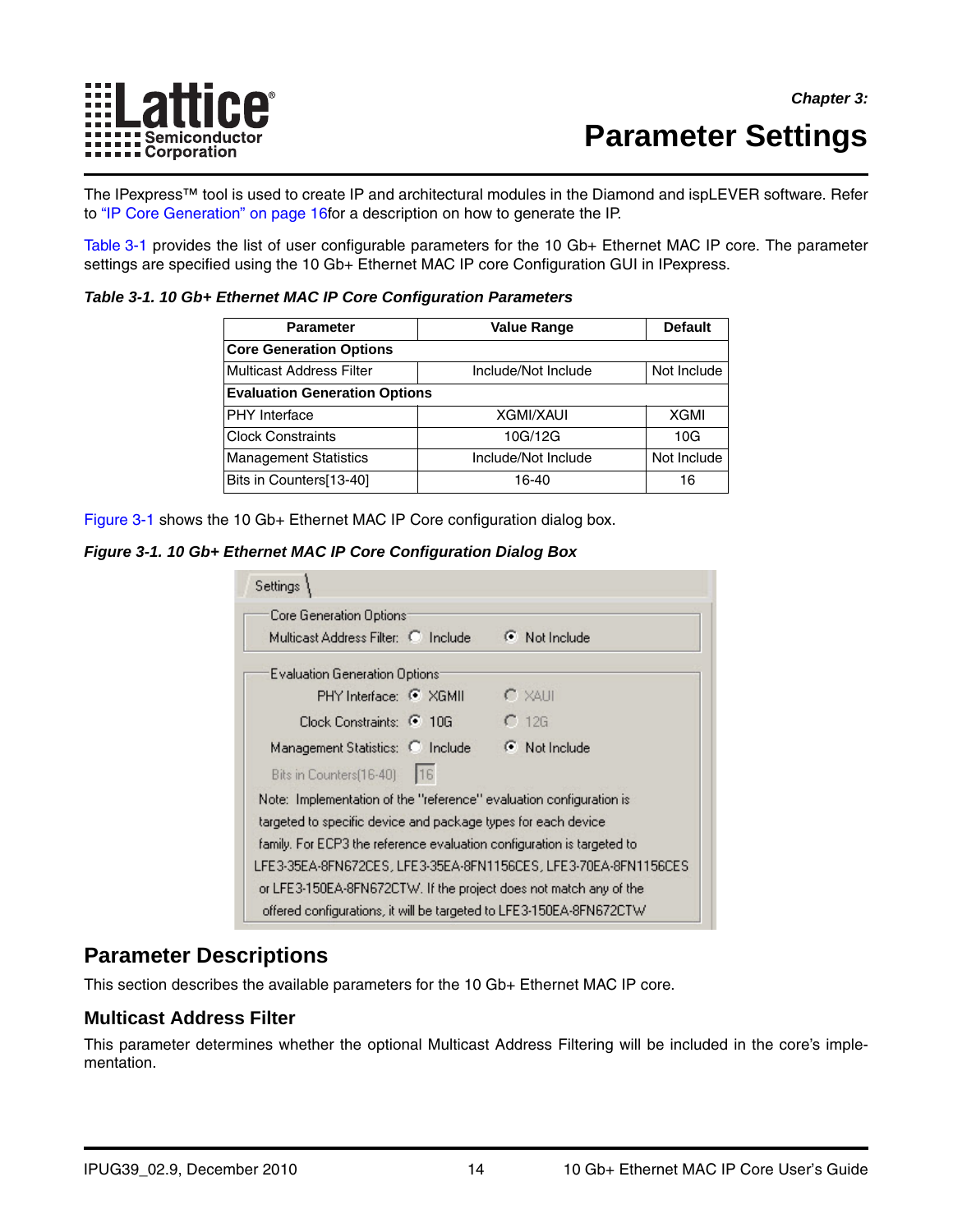### <span id="page-14-0"></span>**Evaluation Generation Options**

#### **PHY Interface**

The reconciliation sublayer interface is implemented as a 64 bit wide single edge data bus and an 8-bit wide single edge control bus. To allow this interface to conform to the XGMII definition DDR I/O cells are added at the top level of the FPGA when this core is implemented. To allow this interface to conform to the XAUI definition, a PCS/SERDES quad is added at the top level of the FPGA when this core is implemented. The top level file provided with this core contains the logic to implement one of these choices.

#### **Clock Constraints**

This parameter is used to specify whether timing constraints supporting either 10 Gbps or 12 Gbps data throughput are included in the evaluation package provided with the IP core.

#### **Management Statistics**

This parameter determines whether the optional Statistics Counters will be included in the reference design.

#### **Bits in Counters[13-40]**

This parameter determines the width of the optional Statistics Counters.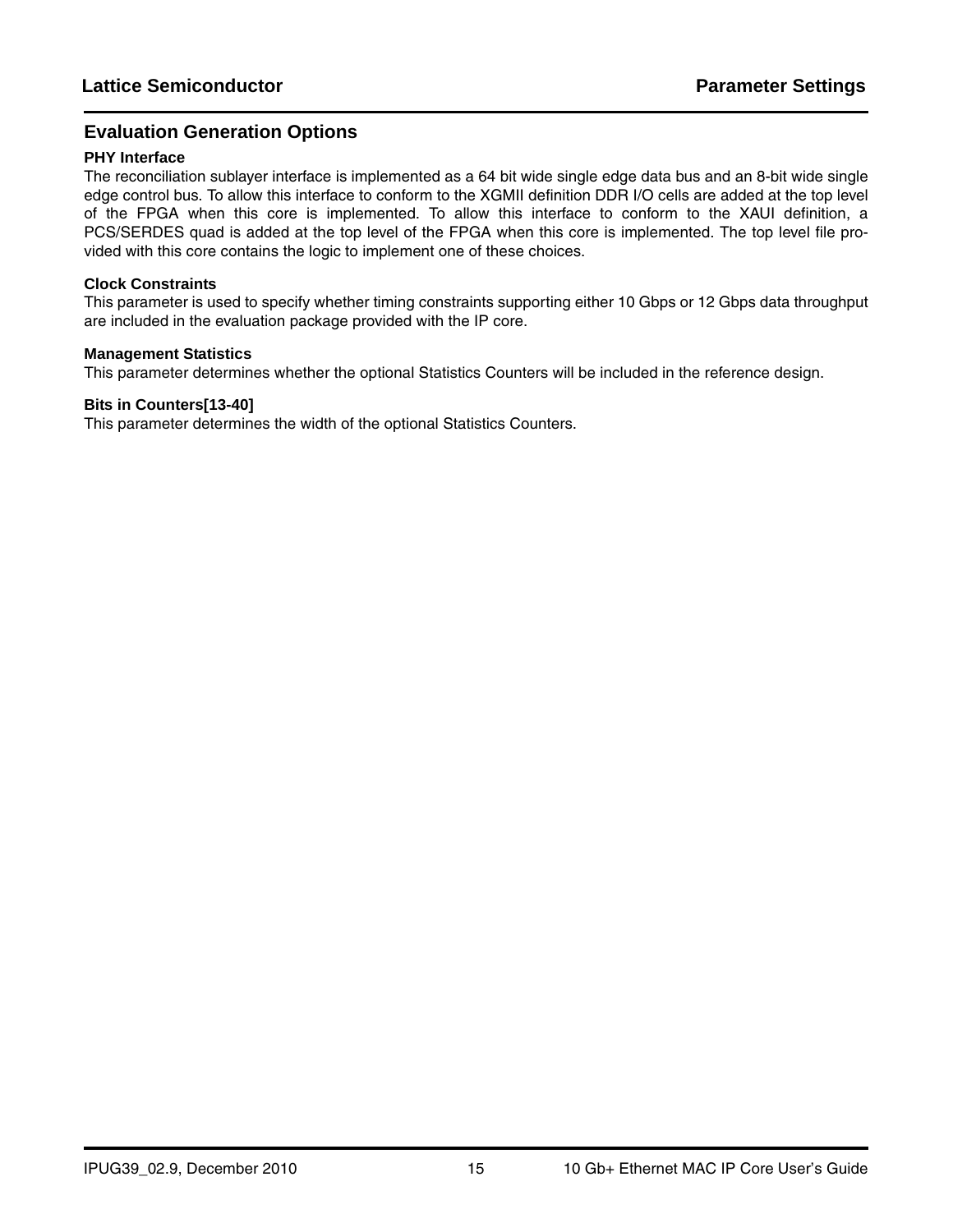

## <span id="page-15-3"></span><span id="page-15-0"></span>**IP Core Generation**

This chapter provides information on how to generate the 10 Gb+ Ethernet MAC IP core using the Diamond or isp-LEVER software IPexpress tool, and how to include the core in a top-level design.

## <span id="page-15-1"></span>**Licensing the IP Core**

An IP core- and device-specific license is required to enable full, unrestricted use of the 10 Gb+ Ethernet MAC IP core in a complete, top-level design. Instructions on how to obtain licenses for Lattice IP cores are given at:

<http://www.latticesemi.com/products/intellectualproperty/aboutip/isplevercoreonlinepurchas.cfm>

Users may download and generate the 10 Gb+ Ethernet MAC IP core and fully evaluate the core through functional simulation and implementation (synthesis, map, place and route) without an IP license. The 10 Gb+ Ethernet MAC IP core also supports Lattice's IP hardware evaluation capability, which makes it possible to create versions of the IP core that operate in hardware for a limited time (approximately four hours) without requiring an IP license. See ["Hardware Evaluation" on page 23](#page-22-0) for further details. However, a license is required to enable timing simulation, to open the design in the Diamond or ispLEVER EPIC tool, and to generate bitstreams that do not include the hardware evaluation timeout limitation.

## <span id="page-15-2"></span>**Getting Started**

The 10 Gb+ Ethernet MAC IP core is available for download from the Lattice IP Server using the IPexpress tool. The IP files are automatically installed using ispUPDATE technology in any customer-specified directory. After the IP core has been installed, the IP core will be available in the IPexpress GUI dialog box shown in [Figure 4-1.](#page-16-0)

The IPexpress tool GUI dialog box for the 10 Gb+ Ethernet MAC IP core is shown in [Figure 4-1.](#page-16-0) To generate a specific IP core configuration the user specifies:

- **Project Path** Path to the directory where the generated IP files will be located.
- **File Name** "username" designation given to the generated IP core and corresponding folders and files.
- **(Diamond) Module Output**  Verilog or VHDL.
- **(ispLEVER) Design Entry Type** Verilog HDL or VHDL.
- **Device Family** Device family to which IP is to be targeted (e.g. LatticeSCM, Lattice ECP2M, LatticeECP3, etc.). Only families that support the particular IP core are listed.
- **Part Name** Specific targeted part within the selected device family.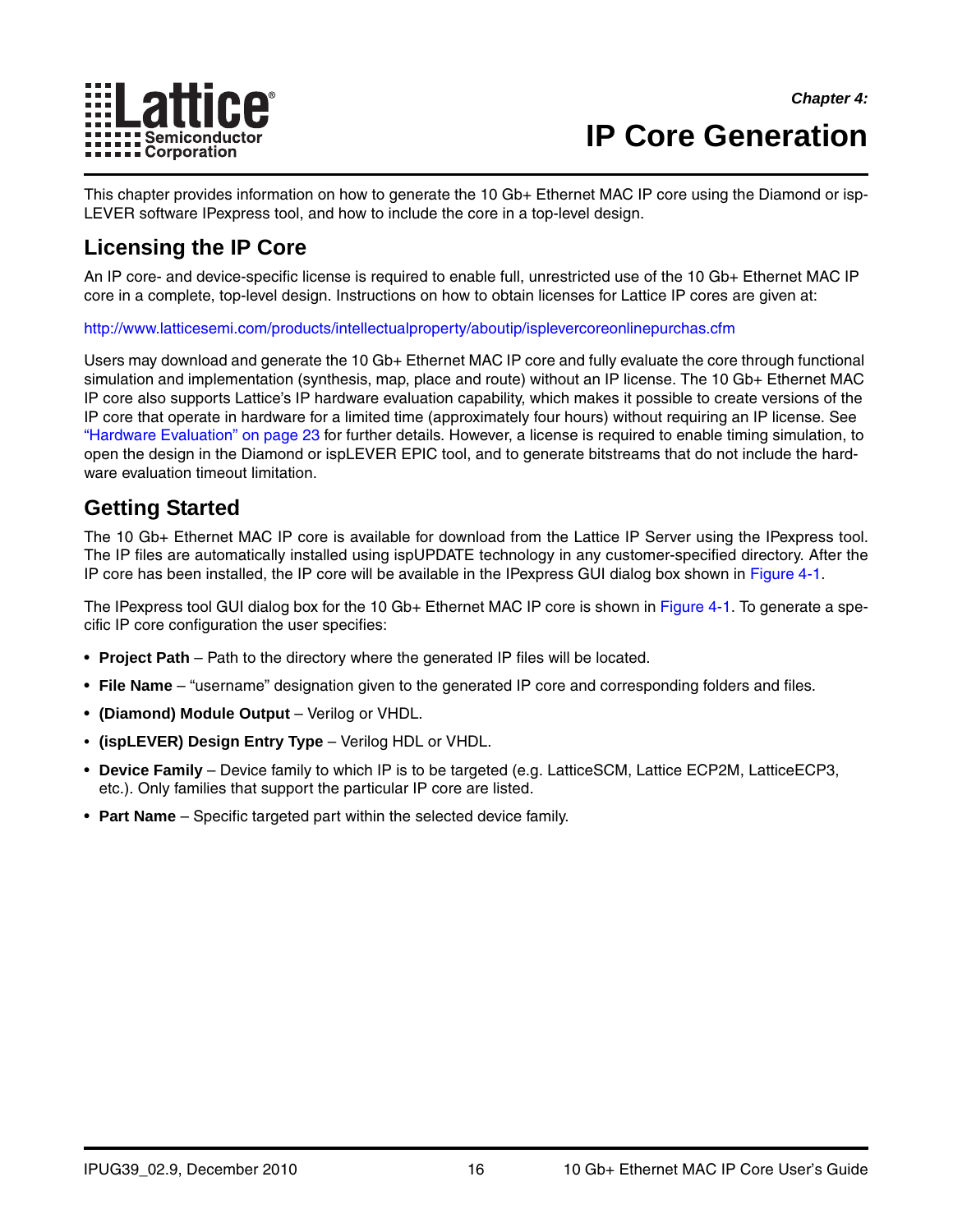<span id="page-16-0"></span>*Figure 4-1. IPexpress Dialog Box (Diamond Version)*

| <b>型の影をきを All Device Family •</b>                                                                                                                                    |                |                                                                                                                                                 |                                                                                                                                                                        |                                                                                    |
|----------------------------------------------------------------------------------------------------------------------------------------------------------------------|----------------|-------------------------------------------------------------------------------------------------------------------------------------------------|------------------------------------------------------------------------------------------------------------------------------------------------------------------------|------------------------------------------------------------------------------------|
| Name<br>Module<br>田-<br>白 or IP<br>Communications<br>Eŀ<br>10G+ Ethernet MAC<br>田<br>Connectivity<br>田<br><b>DSP</b><br>Processors, Controllers and Peripherals<br>田 | Version<br>4.3 | 10G+ Ethernet MAC 4.3<br>Macro Type:<br>IP Name:<br>Project Path:<br>File Name:<br>Module Output:<br>Device Family:<br>Part Name:<br>Synthesis: | User Configurable IP Version: 4,3<br>10G+ Ethernet MAC<br>d/1.2/examples/ten_gbe_test<br>ten_gbe_core0<br>Verilog<br>LatticeECP3<br>LFE3-150EA-6FN1156C<br>SynplifyPro | Browse<br>$\overline{\phantom{a}}$<br>$\blacktriangledown$<br>$\blacktriangledown$ |
|                                                                                                                                                                      |                |                                                                                                                                                 |                                                                                                                                                                        | Customize                                                                          |

Note that if the IPexpress tool is called from within an existing project, Project Path, Module Output (Design Entry in ispLEVER), Device Family and Part Name default to the specified project parameters. Refer to the IPexpress tool online help for further information.

To create a custom configuration, the user clicks the **Customize** button in the IPexpress tool dialog box to display the 10 Gb+ Ethernet MAC IP core Configuration GUI, as shown in [Figure 4-2](#page-17-1). From this dialog box, the user can select the IP parameter options specific to their application. Refer to ["Parameter Settings" on page 14](#page-13-5) for more information on the 10 Gb+ Ethernet MAC IP core parameter settings.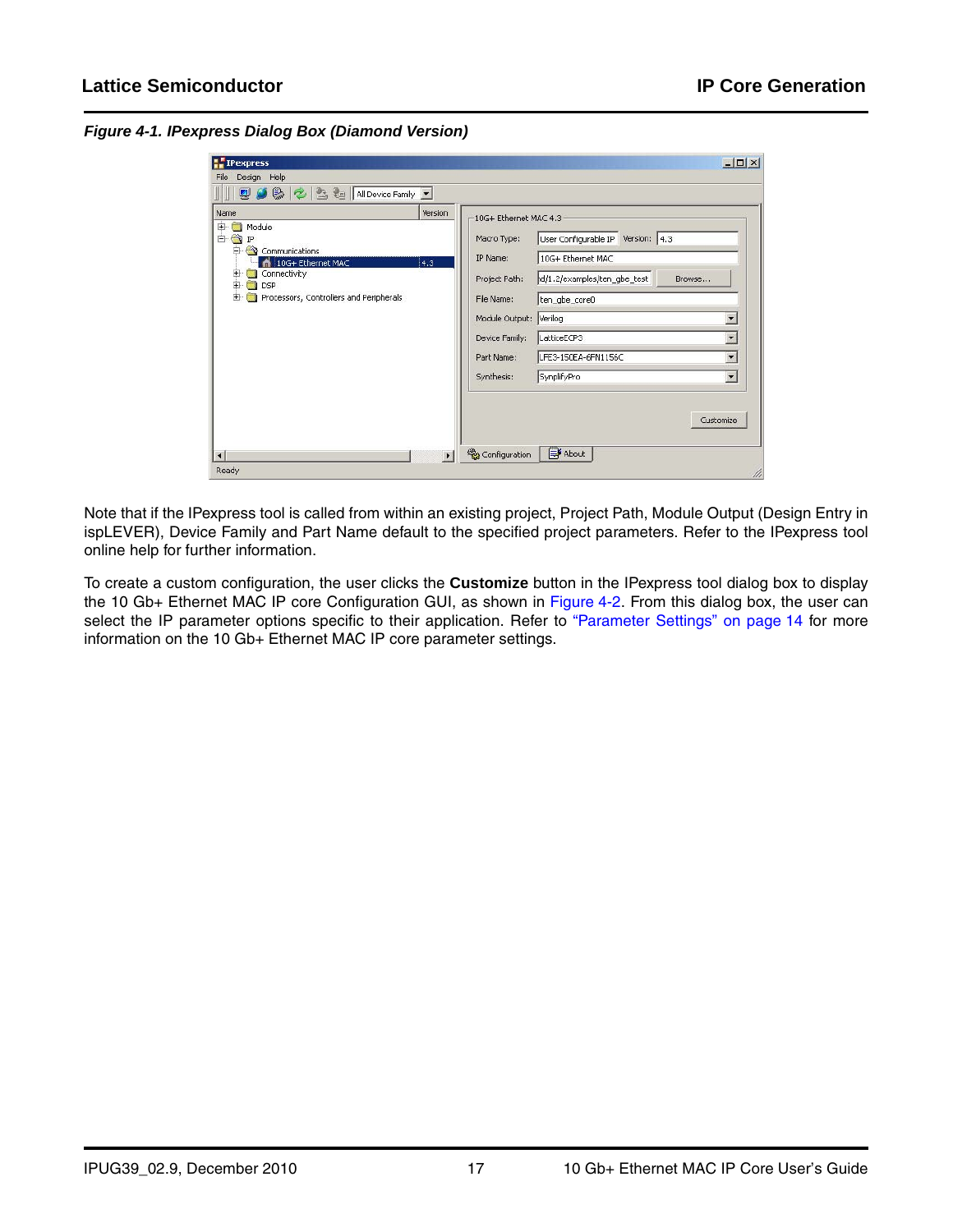<span id="page-17-1"></span>*Figure 4-2. Configuration GUI (Diamond Version)*



## <span id="page-17-0"></span>**IPexpress-Created Files and Top Level Directory Structure**

When the user clicks the **Generate** button in the IP Configuration dialog box, the IP core and supporting files are generated in the specified "Project Path" directory. The directory structure of the generated files is shown in [Figure 4-3.](#page-18-0)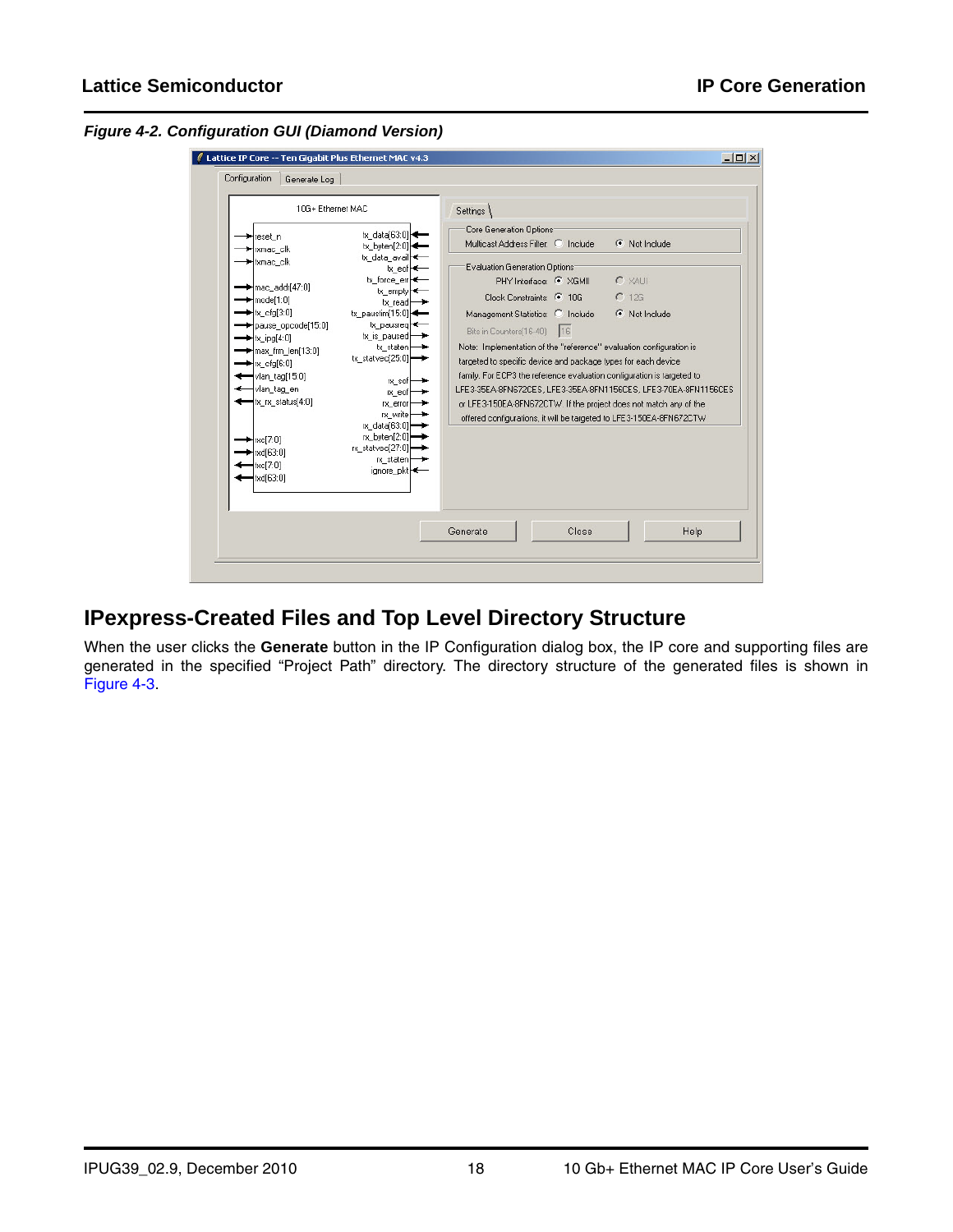

<span id="page-18-0"></span>*Figure 4-3. LatticeECP3 10 Gb+ Ethernet MAC IP Core Directory Structure*

[Table 4-1](#page-18-1) provides a list of key files and directories created by the IPexpress tool and how they are used. The IPexpress tool creates several files that are used throughout the design cycle. The names of most of the created files are customized to the user's module name specified in the IPexpress tool.

<span id="page-18-1"></span>

| <b>File</b>                    | <b>Description</b>                                                                                          |
|--------------------------------|-------------------------------------------------------------------------------------------------------------|
| <username>_inst.v</username>   | This file provides an instance template for the IP.                                                         |
| <username>.v</username>        | This file provides the 10 Gb+ Ethernet MAC core for simulation.                                             |
| <username> beh.v</username>    | This file provides a behavioral simulation model for the 10 Gb+ Ethernet MAC core.                          |
| <username> params.v</username> | This file provides parameters necessary for the simulation.                                                 |
| <username> bb.v</username>     | This file provides the synthesis black box for the user's synthesis.                                        |
| <username>.ngo</username>      | This file provides the synthesized IP core.                                                                 |
| <username>.lpc</username>      | This file contains the IPexpress tool options used to recreate or modify the core in the IPexpress<br>tool. |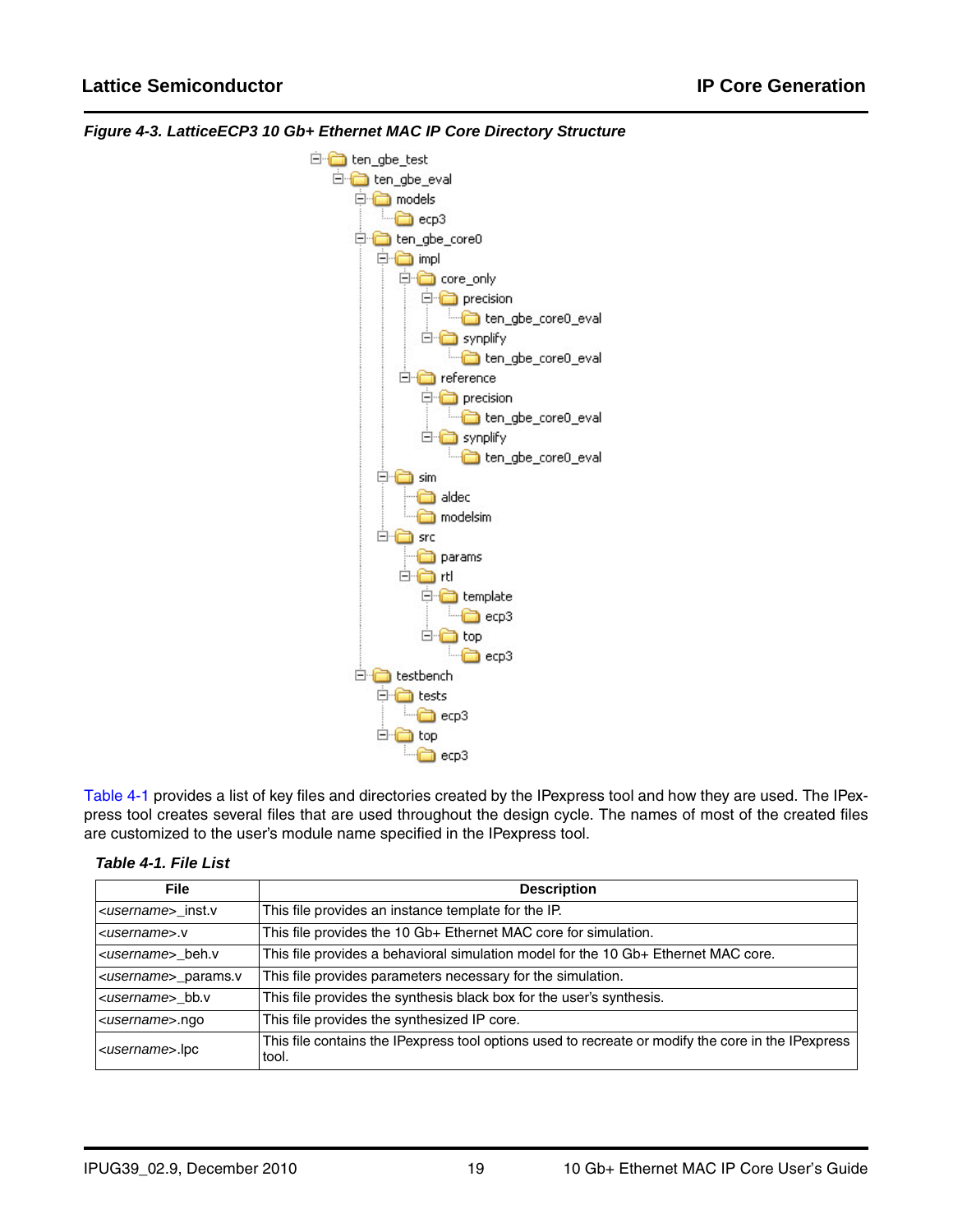#### *Table 4-1. File List (Continued)*

| File                              | <b>Description</b>                                                                                                                                                                                                                                                                                                                                                                |
|-----------------------------------|-----------------------------------------------------------------------------------------------------------------------------------------------------------------------------------------------------------------------------------------------------------------------------------------------------------------------------------------------------------------------------------|
| <username>.ipx</username>         | The IPX file holds references to all of the elements of an IP or Module after it is generated from<br>the IPexpress tool (Diamond version only). The file is used to bring in the appropriate files during<br>the design implementation and analysis. It is also used to re-load parameter settings into the<br>IP/Module generation GUI when an IP/Module is being re-generated. |
| <username>_top.[v,vhd]</username> | This file provides a module which instantiates the 10 Gb+ Ethernet MAC core. This file can be<br>easily modified for the user's instance of the 10 Gb+ Ethernet MAC core. This file is located in<br>lthe<br><username> eval/<username> /src/rtl/top/directory.</username></username>                                                                                             |

These are all of the files necessary to implement and verify the 10 Gb+ Ethernet MAC IP core in your own top-level design. The following additional files providing IP core generation status information are also generated in the "Project Path" directory:

- <*username*>\_generate.log Synthesis and map log file.
- <*username*>\_gen.log IPexpress IP generation log file.

The \<ten\_gbe\_eval> and subtending directories provide files supporting 10 Gb+ Ethernet MAC core evaluation. The  $\lambda$ ten gbe eval> directory shown in [Figure 4-3](#page-18-0) contains files/folders with content that is constant for all configurations of the 10 Gb+ Ethernet MAC. The *\*<username> subfolder (\ten gbe core0 in this example) contains files/folders with content specific to the username configuration.

The  $\ten$  gbe eval directory is created by IPexpress the first time the core is generated and updated each time the core is regenerated. A \<*username*> directory is created by IPexpress each time the core is generated and regenerated each time the core with the same file name is regenerated. A separate \<*username*> directory is generated for cores with different names, e.g. \<ten\_gbe\_core0>, \<ten\_gbe\_core1>, etc.

## <span id="page-19-0"></span>**Instantiating the Core**

The generated 10 Gb+ Ethernet MAC IP core package includes black-box (<*username*>\_bb.v) and instance (<*username*>\_inst.v) templates that can be used to instantiate the core in a top-level design. Two example RTL toplevel reference source files are provided in

\<*project\_dir*>\ten\_gbe\_eval\<*username*>\src\rtl\top\sc.

The top-level file ten gbemac top.v is the same top-level that is used in the simulation model described in the next section. Designers may use this top-level reference as the starting template for the top-level for their complete design. Included in ten\_gbemac\_top.v is logic, memory and clock modules supporting an XGMII interface loop back capability, a register module supporting programmable control of the 10 Gb+ Ethernet MAC core parameters and system processor interface via the LatticeSC integrated SYSBUS capability. Verilog source RTL for these modules is provided in \<project\_dir>\ten\_gbe\_eval\<username>\src\rtl\template\sc. The top-level configuration is specified via the parameters defined in the ten\_gbemac\_defines.v file in

\<*project\_dir*>\ten\_gbe\_eval\<*username*>\src\params. A description of the 10 Gb+ Ethernet MAC parameters is in the parameters section of this document. A description of the 10 Gb+ Ethernet MAC register layout for this reference design is provided in an appendix to this document.

The top-level file ten\_gbemac\_core\_only\_top.v supports the ability to implement just the 10 Gb+ Ethernet MAC core itself. This design is intended only to provide an accurate indication of the device utilization associated with the 10 Gb+ Ethernet MAC core and should not be used as an actual implementation example.

## <span id="page-19-1"></span>**Running Functional Simulation**

The functional simulation includes a configuration-specific behavioral model of the 10 Gb+ Ethernet MAC IP Core (<username>\_beh.v) that is instantiated in an FPGA top level along with a client-side interface loop back capability module and register implementation module.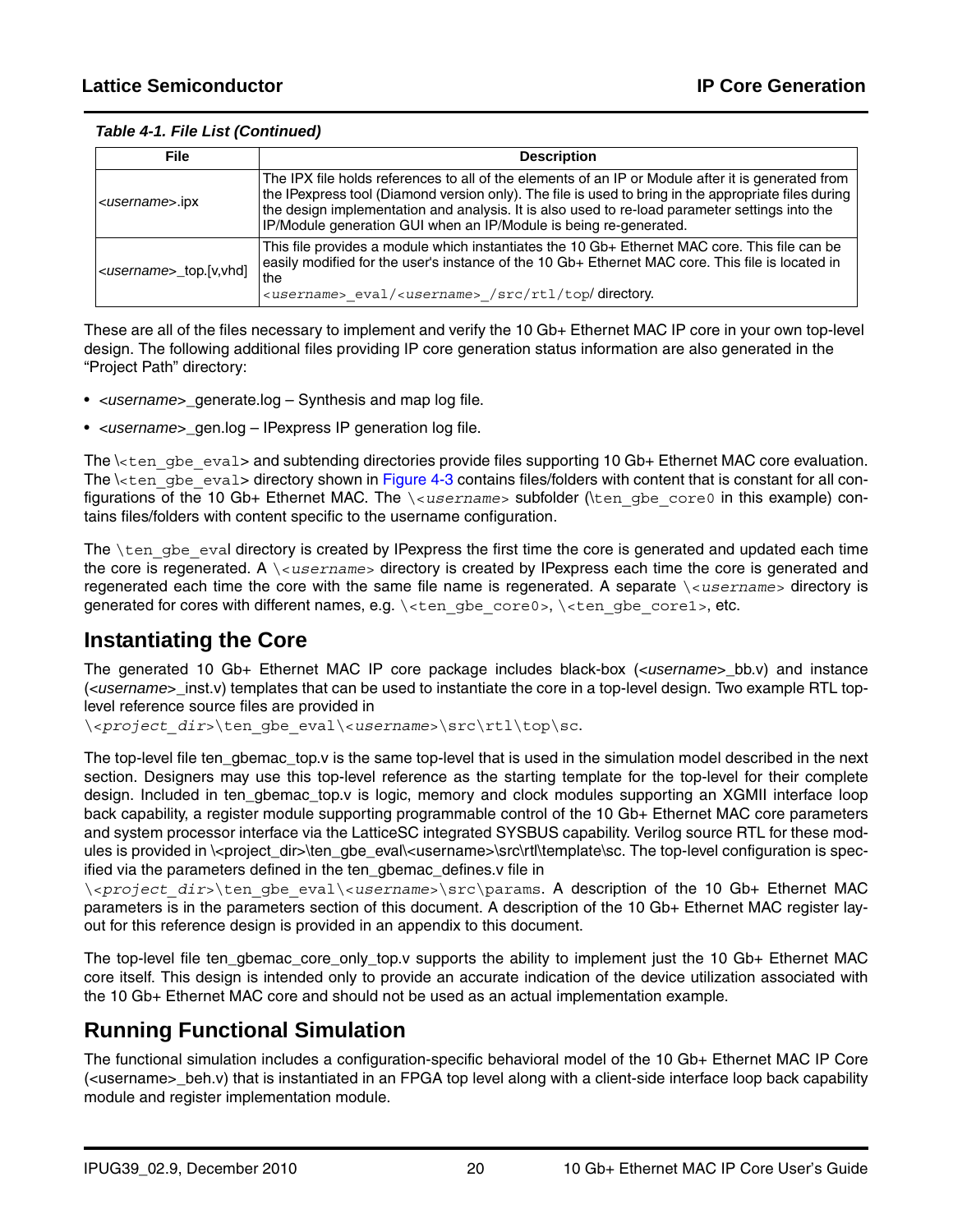## **Lattice Semiconductor IP Core Generation**

#### The top-level file supporting ModelSim eval simulation is provided in

\<*project\_dir*>\ten\_gbe\_eval\<*username*>\sim\modelsim. This FPGA top is instantiated in an eval testbench provided in \<*project\_dir*>\ten\_gbe\_eval\testbench\sc that configures FPGA test logic registers and 10 Gb+ Ethernet MAC IP core control and status registers via an included test file stimulus\_file.v provided in \<project\_dir>\ten\_gbe\_eval\testbench\tests\sc. Note the user can edit the stimulus\_file.v file to configure and monitor whatever registers they desire.

Users may run the eval simulation by doing the following:

- 1. Open ModelSim.
- 2. Under the File tab, select **Change Directory** and choose folder \<*project\_dir*>\ten\_gbe\_eval\<*username*>\sim\modelsim.

3. Under the Tools tab, select **Execute Macro** and execute one of the ModelSim "do" scripts shown.

The top-level file supporting Aldec Active-HD® simulation is provided in

\<*project\_dir*>\ten\_gbe\_eval\<*username*>\sim\aldec. This FPGA top is instantiated in an eval testbench provided in \<*project\_dir*>\ten\_gbe\_eval\testbench\sc that configures FPGA test logic registers and 10 Gb+ Ethernet MAC IP core control and status registers via an included test file stimulus\_file.v provided in \<*project\_dir*>\ten\_gbe\_eval\testbench\tests\sc. Note the user can edit the stimulus\_file.v file to configure and monitor whatever registers they desire.

Users may run the eval simulation by doing the following:

- 1. Open Active-HDL.
- 2. Under the Console tab, change the directory to: <*project\_dir*>\ten\_gbe\_eval\<*username*>\sim\aldec???????????????????????????????????????????????
- 3. Execute the Active-HDL "do" scripts shown.

The simulation waveform results will be displayed in the Aldec Active-HDL Wave window.

## <span id="page-20-0"></span>**Synthesizing and Implementing the Core in a Top-Level Design**

The 10 Gb+ Ethernet MAC IP core itself is synthesized and is provided in NGO format when the core is generated. Users may synthesize the core in their own top-level design by instantiating the core in their top level as described previously and then synthesizing the entire design with either Synplify or Precision RTL Synthesis.

Two example RTL top-level configurations supporting 10 Gb+ Ethernet MAC core top-level synthesis and implementation are provided with the 10 Gb+ Ethernet MAC IP core in \<*project\_dir*>\ten\_gbemac\_eval\<*username*>\impl.

The top-level file ten\_gbemac\_core\_only\_top.v provided in

\<*project\_dir*>\ten\_gbemac\_eval\<*username*>\src\rtl\top supports the ability to implement just the 10 Gb+ Ethernet MAC core. This design is intended only to provide an accurate indication of the device utilization associated with the core itself and should not be used as an actual implementation example.

#### The top-level file ten\_gbemac\_reference\_top.v provided in

\<*project\_dir*>\ten\_gbemac\_eval\<*username*>\src\rtl\top supports the ability to instantiate, simulate, map, place and route the Lattice 10 Gb+ Ethernet MAC IP core in a complete example design. This reference design basically provides a loopback path for packets on the MAC Rx/Tx client interface, through a FIFO and associated logic. Ethernet packets are sourced to the Rx XGMII and looped back on the MAC Rx/Tx Client FIFO interface. Source and destination addresses in the Ethernet frame can be swapped so the looped back packets on the Tx XGMII have the correct source and destination addresses. This is the same configuration that is used in the evaluation simulation capability described previously. Note that implementation of the reference evaluation configuration is targeted to a specific device and package type for each device family.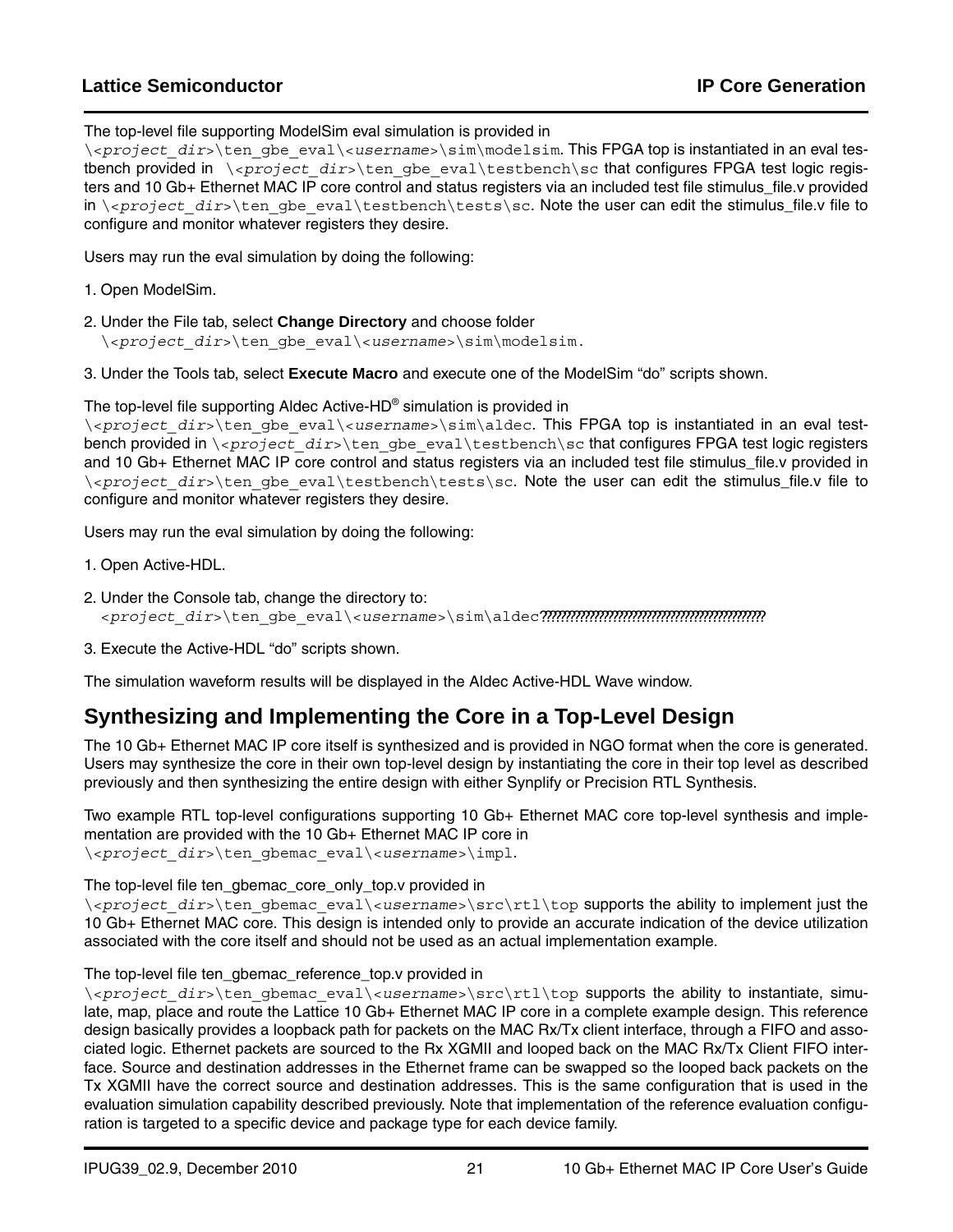Specifically:

- LatticeECP2: LFE235E-7F672C
- LatticeECP2S: LFE235ES-7F672C
- LatticeECP2M: LFE2M35E-7F672C
- LatticeECP2MS: LFE2M35SE-7F672C
- LatticeECP3: LFECP370E-8F1156CES
- LatticeECP3: LFECP3-35E-8F1156CES
- LatticeECP3: LFE3-150EA –8F 672CTW
- LatticeSC: LFSC3GA25E-5F900C
- LatticeSCM: LFSCM3GA25EP1-5F900C

Push-button implementation of both top-level configurations is supported via the Diamond or ispLEVER project files, <username> reference eval.syn and <username> core only eval.syn. These files are located in \<*project\_dir*>\ten\_gbemac\_test\ten\_gbemac\_eval\<*username*>\impl\<configuration>.

For the Linux platform, the top-level synthesis must be run separately with a synthesis tool such as Synplify Pro, since Diamond or ispLEVER for Linux only accepts an EDIF entry. For the core only project, synthesis tcl files will be generated for this purpose, including <username>\_core\_only\_top.tcl in the directory \<project\_dir\ten\_gbemac\_eval\<*username*>\impl\core\_only\synplify. The user can run this tcl script to synthesize the core only top level files in the above directory.

For the reference project, <username> reference\_top.tcl will be generated in the

\<*project\_dir*>\ten\_gbemac\_eval\<*username*>\impl\reference\synplify directory. The user can run this tcl script to synthesize the reference top level files in the above directory.

*To use this project file in Diamond:*

- 1. Choose **File > Open > Project**.
- 2. Browse to \<*project\_dir*>\ten\_gbemac\_eval\<*username*>\impl\synplify (or precision) in the Open Project dialog box.
- 3. Select and open <*username*>.ldf. At this point, all of the files needed to support top-level synthesis and implementation will be imported to the project.
- 4. Select the **Process** tab in the left-hand GUI window.
- 5. Implement the complete design via the standard Diamond GUI flow.

#### *To use this project file in ispLEVER:*

#### 1. Choose **File > Open Project.**

- 2. Browse to \*<project dir*>\ten gbemac eval\*<username*>\impl\synplify (or precision) in the Open Project dialog box.
- 3. Select and open <*username*>.syn. At this point, all of the files needed to support top-level synthesis and implementation will be imported to the project.
- 4. Select the device top-level entry in the left-hand GUI window.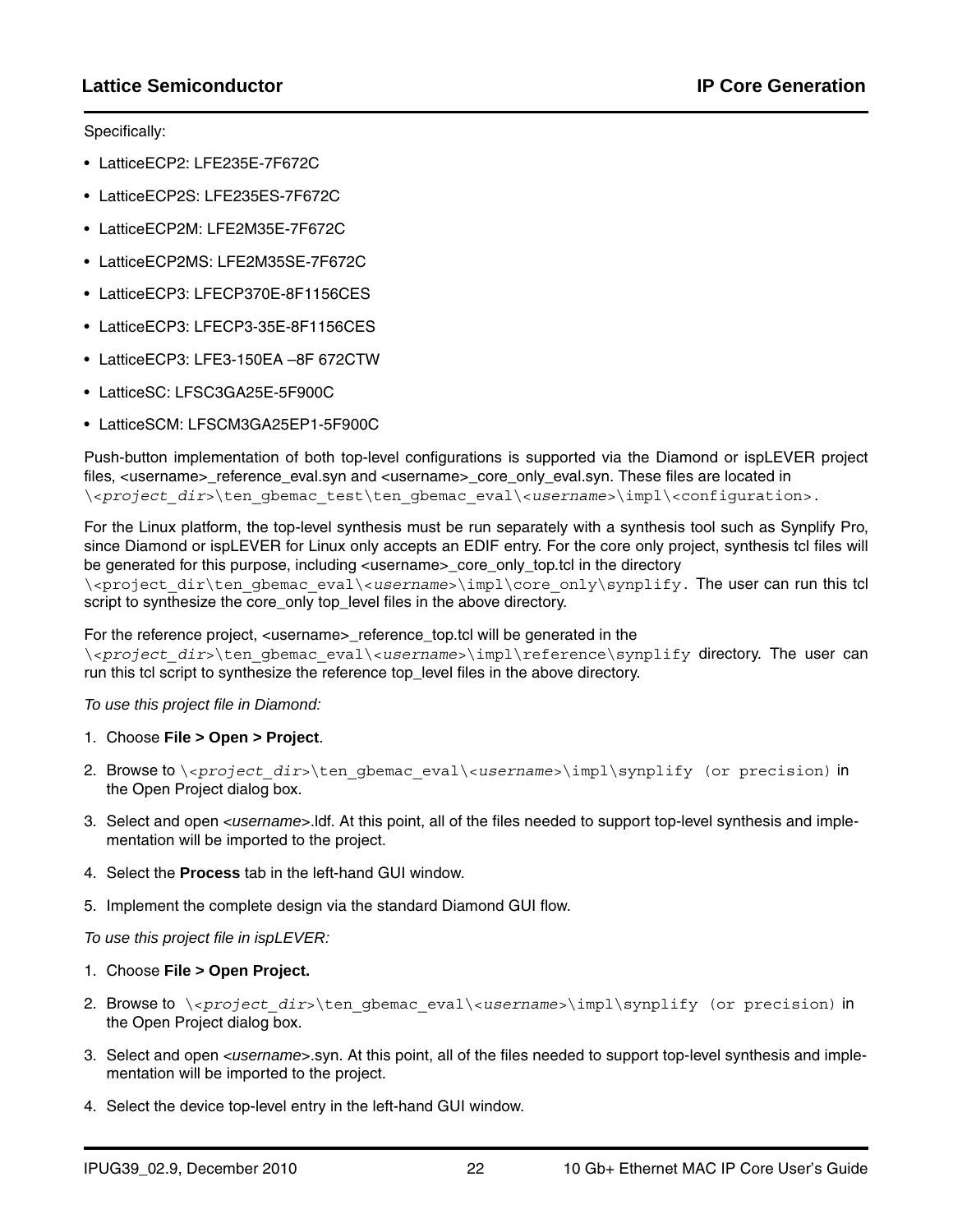5. Implement the complete design via the standard ispLEVER GUI flow.

## <span id="page-22-0"></span>**Hardware Evaluation**

The 10 Gb+ Ethernet MAC IP core supports Lattice's IP hardware evaluation capability, which makes it possible to create versions of the IP core that operate in hardware for a limited period of time (approximately four hours) without requiring the purchase of an IP license. It may also be used to evaluate the core in hardware in user-defined designs.

#### <span id="page-22-1"></span>**Enabling Hardware Evaluation in Diamond**

Choose **Project > Active Strategy > Translate Design Settings**. The hardware evaluation capability may be enabled/disabled in the Strategy dialog box. It is enabled by default.

### <span id="page-22-2"></span>**Enabling Hardware Evaluation in ispLEVER**

In the Processes for Current Source pane, right-click the **Build Database** process and choose **Properties** from the dropdown menu. The hardware evaluation capability may be enabled/disabled in the Properties dialog box. It is enabled by default.

## <span id="page-22-3"></span>**Updating/Regenerating the IP Core**

By regenerating an IP core with the IPexpress tool, you can modify any of its settings including device type, design entry method, and any of the options specific to the IP core. Regenerating can be done to modify an existing IP core or to create a new but similar one.

### <span id="page-22-4"></span>**Regenerating an IP Core in Diamond**

*To regenerate an IP core in Diamond:*

- 1. In IPexpress, click the **Regenerate** button.
- 2. In the Regenerate view of IPexpress, choose the IPX source file of the module or IP you wish to regenerate.
- 3. IPexpress shows the current settings for the module or IP in the Source box. Make your new settings in the T**arget** box.
- 4. If you want to generate a new set of files in a new location, set the new location in the **IPX Target File** box. The base of the file name will be the base of all the new file names. The IPX Target File must end with an .ipx extension.
- 5. Click **Regenerate.** The module's dialog box opens showing the current option settings.
- 6. In the dialog box, choose the desired options. To get information about the options, click **Help**. Also, check the About tab in IPexpress for links to technical notes and user guides. IP may come with additional information. As the options change, the schematic diagram of the module changes to show the I/O and the device resources the module will need.
- 7. To import the module into your project, if it's not already there, select **Import IPX to Diamond Project** (not available in stand-alone mode).
- 8. Click **Generate**.
- 9. Check the Generate Log tab to check for warnings and error messages.

#### 10.Click **Close**.

The IPexpress package file (.ipx) supported by Diamond holds references to all of the elements of the generated IP core required to support simulation, synthesis and implementation. The IP core may be included in a user's design by importing the .ipx file to the associated Diamond project. To change the option settings of a module or IP that is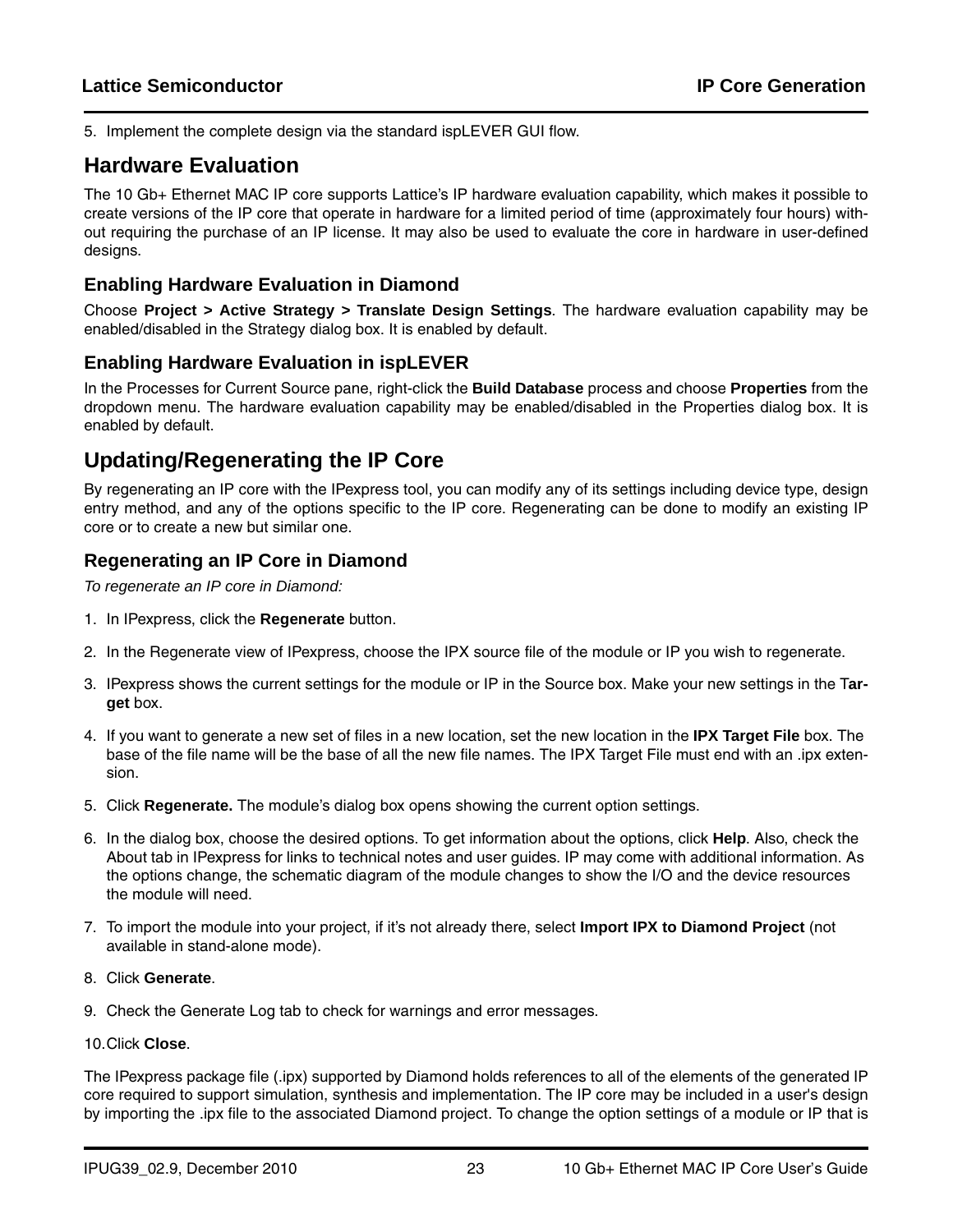### **Lattice Semiconductor IP Core Generation**

already in a design project, double-click the module's .ipx file in the File List view. This opens IPexpress and the module's dialog box showing the current option settings. Then go to step 6 above.

### <span id="page-23-0"></span>**Regenerating an IP Core in ispLEVER**

*To regenerate an IP core in ispLEVER:*

- 1. In the IPexpress tool, choose **Tools > Regenerate IP/Module**.
- 2. In the Select a Parameter File dialog box, choose the Lattice Parameter Configuration (.lpc) file of the IP core you wish to regenerate, and click **Open**.
- 3. The Select Target Core Version, Design Entry, and Device dialog box shows the current settings for the IP core in the Source Value box. Make your new settings in the Target Value box.
- 4. If you want to generate a new set of files in a new location, set the location in the LPC Target File box. The base of the .lpc file name will be the base of all the new file names. The LPC Target File must end with an .lpc extension.
- 5. Click **Next**. The IP core's dialog box opens showing the current option settings.
- 6. In the dialog box, choose desired options. To get information about the options, click **Help**. Also, check the About tab in the IPexpress tool for links to technical notes and user guides. The IP core might come with additional information. As the options change, the schematic diagram of the IP core changes to show the I/O and the device resources the IP core will need.
- 7. Click **Generate**.
- 8. Click the **Generate Log** tab to check for warnings and error messages.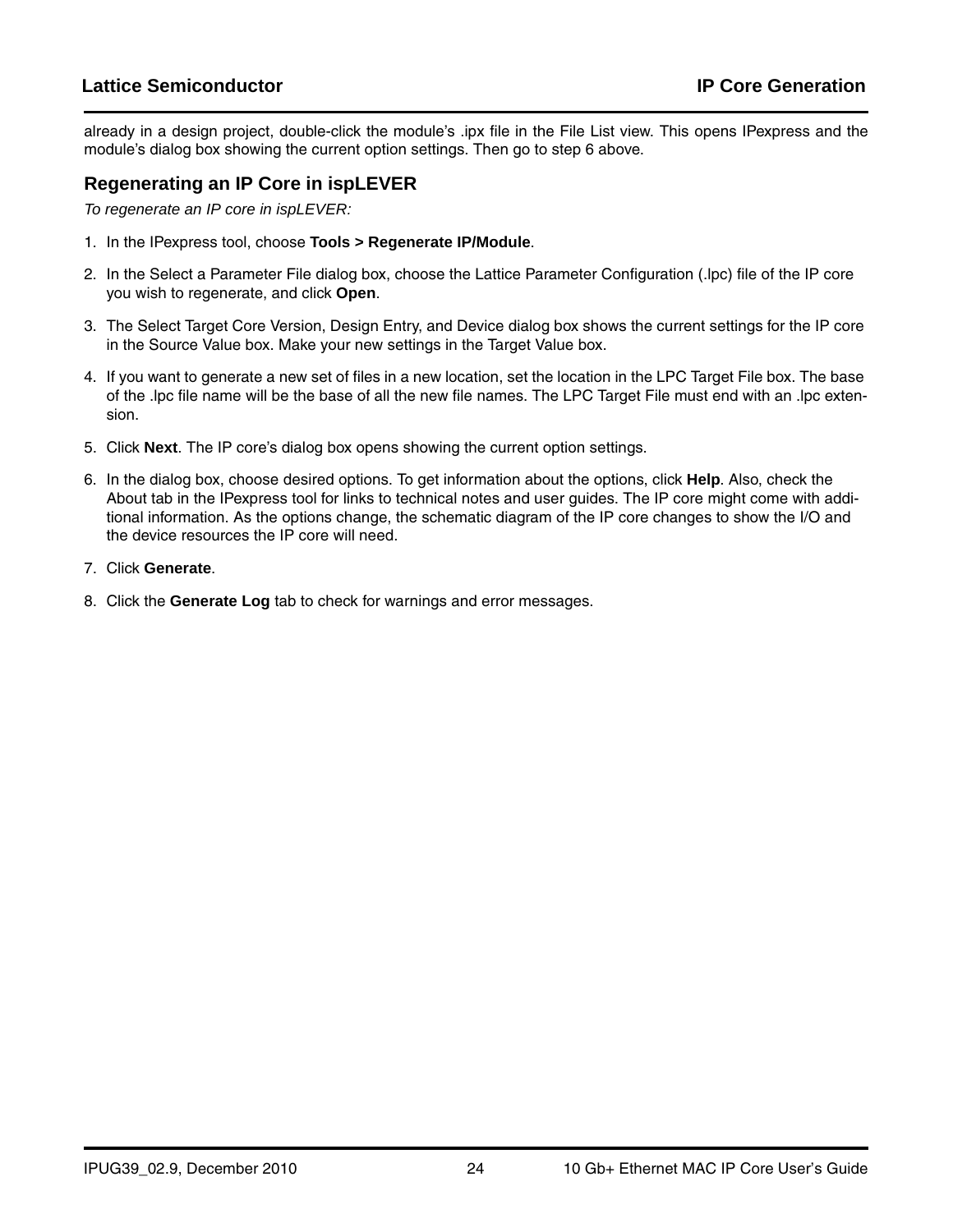

## <span id="page-24-0"></span>**Application Support**

This chapter gives application support information for the 10 Gb+ Ethernet MAC IP core.

## <span id="page-24-1"></span>**Reference Register Descriptions**

There are no registers in this IP core. All control and status information is passed between the core and the top level of the device through individual I/O ports on the core. Registers must be added to the top level to control and monitor these ports. This appendix describes all the registers needed to control and monitor the 10 Gb+ MAC IP core and the test logic at the top level. Unused bits of all the registers cannot be written. When read, the unused bits return a value of zero. The default values of the registers are restored when the core is reset.

All the registers except the MODE register should be written only after disabling the MAC. All of the registers can be read at any time.

| <b>Internal Registers</b>            |                                    |                   |                    |  |  |  |
|--------------------------------------|------------------------------------|-------------------|--------------------|--|--|--|
| <b>Register Description</b>          | <b>Mnemonic</b>                    | I/O Address       | <b>Reset Value</b> |  |  |  |
| Version Register                     | <b>VERID</b>                       | A00H              | X <sub>1</sub> H   |  |  |  |
| Mode Register                        | <b>MODE</b>                        | A01H              | 00H                |  |  |  |
| <b>Transmit Control Register</b>     | TX_CTL                             | A02H              | 00H                |  |  |  |
| Receive Control Register             | RX_CTL                             | A03H              | 00H                |  |  |  |
| Maximum Packet Size Register         | MAX_PKT_SIZE_0                     | A04H              | 05H                |  |  |  |
| Maximum Packet Size Register         | MAX_PKT_SIZE_1                     | A05H              | <b>EEH</b>         |  |  |  |
| Inter Packet Gap                     | IPG_VAL                            | A06H              | 01H                |  |  |  |
| MAC Address 0                        | MAC_ADDR_0                         | A07H              | 00H                |  |  |  |
| <b>MAC Address 1</b>                 | MAC_ADDR_1                         | A08H              | 00H                |  |  |  |
| <b>MAC Address 2</b>                 | MAC_ADDR_2                         | A09H              | 00H                |  |  |  |
| MAC Address 3                        | MAC_ADDR_3                         | A0AH              | 00H                |  |  |  |
| <b>MAC Address 4</b>                 | MAC_ADDR_4                         | A0BH              | 00H                |  |  |  |
| MAC Address 5                        | MAC_ADDR_5                         | A0CH              | 00H                |  |  |  |
| Transmit Receive Status Register     | TX_RX_STS                          | A0DH              | 00H                |  |  |  |
| VLAN tag Length/Type Register        | VLAN_TAG_0                         | A0EH              | 00H                |  |  |  |
| <b>VLAN tag Length/Type Register</b> | VLAN_TAG_1                         | <b>A0FH</b>       | 00H                |  |  |  |
| Multicast_table_0                    | MC_TAB_0                           | A <sub>10H</sub>  | 00H                |  |  |  |
| Multicast_table_1                    | $MC$ <sub><math>TAB_1</math></sub> | A11H              | 00H                |  |  |  |
| Multicast_table_2                    | MC_TAB_2                           | A12H              | 00H                |  |  |  |
| Multicast_table_3                    | $\overline{MC}$ TAB_3              | A13H              | 00H                |  |  |  |
| Multicast table 4                    | MC TAB 4                           | A14H              | 00H                |  |  |  |
| Multicast_table_5                    | MC_TAB_5                           | A15H              | 00H                |  |  |  |
| Multicast_table_6                    | MC_TAB_6                           | A <sub>16</sub> H | 00H                |  |  |  |
| Multicast_table_7                    | $MC$ _TAB_7                        | A17H              | 00H                |  |  |  |
| Pause Opcode                         | PAUS_OP_0                          | A <sub>18H</sub>  | 00H                |  |  |  |
| Pause Opcode                         | PAUS_OP_1                          | A <sub>19H</sub>  | 01H                |  |  |  |
| <b>Test Control Register</b>         | <b>TSTCNTL</b>                     | B00H              | 02H                |  |  |  |
| <b>MAC Control Register</b>          | <b>MACCNTL</b>                     | B01H              | 00H                |  |  |  |
| Pause Time Register                  | PAUSTMR 0                          | B02H              | 04H                |  |  |  |
| Pause Time Register                  | PAUSTMR_1                          | B03H              | <b>FFH</b>         |  |  |  |

#### <span id="page-24-2"></span>*Table 5-1. 10 Gb+ Ethernet MAC IP Core Internal Registers*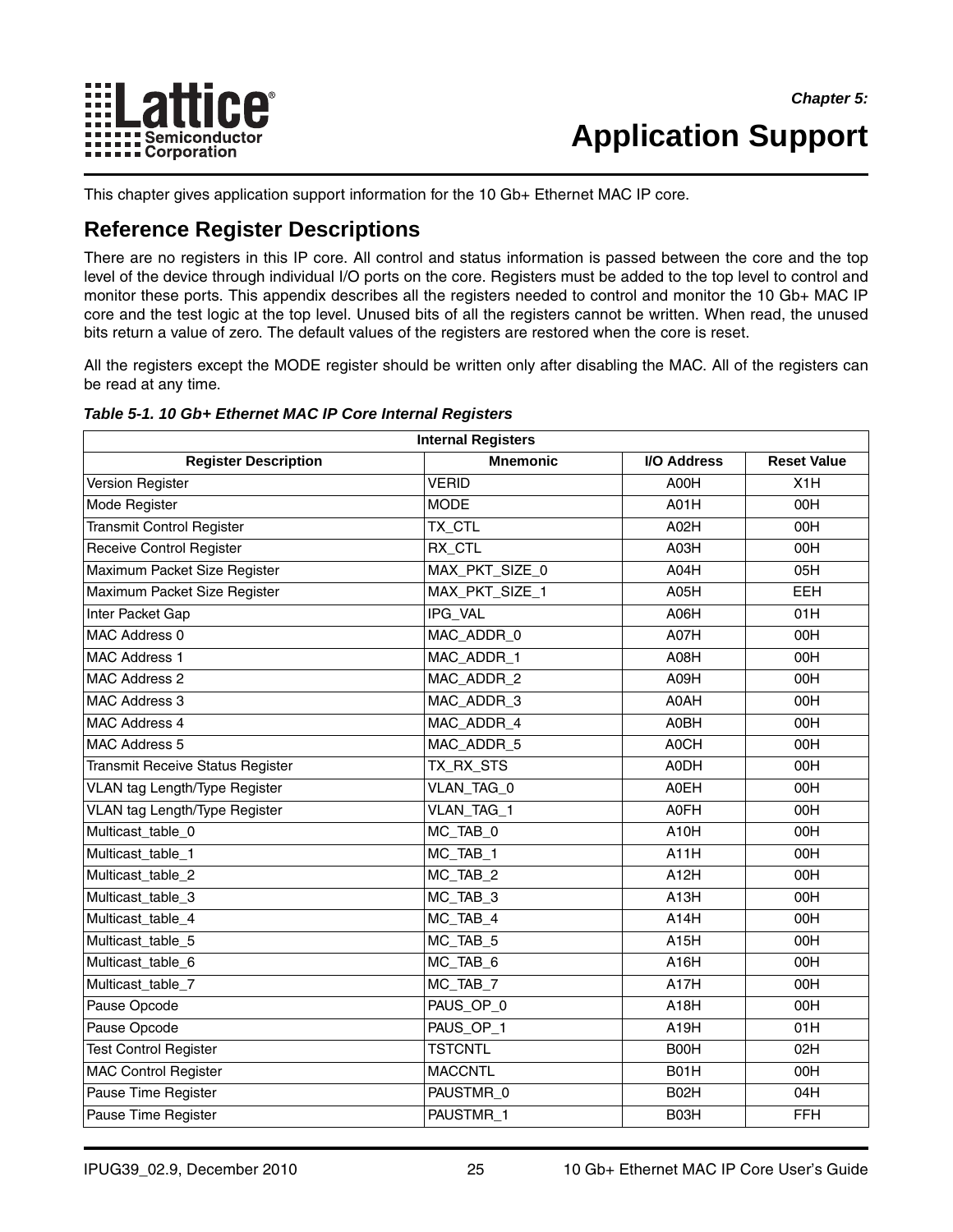## *Table 5-1. 10 Gb+ Ethernet MAC IP Core Internal Registers (Continued)*

| <b>Internal Registers</b>                      |                        |             |                    |  |  |  |  |
|------------------------------------------------|------------------------|-------------|--------------------|--|--|--|--|
| <b>Register Description</b>                    | <b>Mnemonic</b>        | I/O Address | <b>Reset Value</b> |  |  |  |  |
| FIFO Almost Full Register                      | FIFOAFT_0              | B04H        | 01H                |  |  |  |  |
| FIFO Almost Full Register                      | FIFOAFT_1              | B05H        | 00H                |  |  |  |  |
| FIFO Almost Empty Register                     | FIFOAET 0              | B06H        | 00H                |  |  |  |  |
| FIFO Almost Empty Register                     | FIFOAET_1              | B07H        | 03H                |  |  |  |  |
| <b>Statistic Counters</b>                      |                        |             |                    |  |  |  |  |
| TX Packet Length Statistics Counter            | RX_STAT_PKT_LNGTH      | 800H        | 00H                |  |  |  |  |
| <b>TX Error Statistics Counter</b>             | TX_STAT_TX_ERR         | 808H        | 00H                |  |  |  |  |
| <b>TX Underrun Statistics Counter</b>          | TX STAT UNDER RUN      | 810H        | 00H                |  |  |  |  |
| <b>TX CRC Error Statistics Counter</b>         | TX_STAT_CRC_ERR        | 818H        | 00H                |  |  |  |  |
| TX Length Error Statistics Counter             | TX_STAT_LNGTH_ERR      | 820H        | 00H                |  |  |  |  |
| TX Long Packet Statistics Counter              | TX_STAT_LNG_PKT        | 828H        | 00H                |  |  |  |  |
| TX Multicast Packet Statistics Counter         | TX_STAT_MULTCST        | 830H        | 00H                |  |  |  |  |
| TX Broadcast Packet Statistics Counter         | TX_STAT_BRDCST         | 838H        | 00H                |  |  |  |  |
| Transmit Control Packet Statistics Counter     | RX_STAT_CNT            | 840H        | 00H                |  |  |  |  |
| <b>TX Jumbo Packet Statistics Counter</b>      | TX_STAT_JMBO           | 848H        | 00H                |  |  |  |  |
| TX Pause Packet Statistics Counter             | TX_STAT_PAUSE          | 850H        | 00H                |  |  |  |  |
| TX VLAN Tag Statistics Counter                 | TX_STAT_VLN_TG         | 858H        | 00H                |  |  |  |  |
| TX Packet OK Statistics Counter                | TX_STAT_PKT_OK         | 860H        | 00H                |  |  |  |  |
| Transmit Packet 64 Statistics Counter          | TX_STAT_PKT_64         | 868H        | 00H                |  |  |  |  |
| Transmit Packet 65-127 Statistics Counter      | TX_STAT_PKT_65_127     | 870H        | 00H                |  |  |  |  |
| Transmit Packet 128-255 Statistics Counter     | TX_STAT_PKT_128_255    | 878H        | 00H                |  |  |  |  |
| Transmit Packet 256-511 Statistics Counter     | TX_STAT_PKT_256_511    | 880H        | 00H                |  |  |  |  |
| Transmit Packet 512-1023 Statistics Counter    | TX_STAT_PKT_512_1023   | 888H        | 00H                |  |  |  |  |
| Transmit Packet 1024-1518 Statistics Counter   | TX_STAT_PKT_1024_1518  | 890H        | 00H                |  |  |  |  |
| Transmit Packet 1518 Statistics Counter        | TX_STAT_PKT_1518       | 898H        | 00H                |  |  |  |  |
| <b>Transmit Frame Error Statistics Counter</b> | TX_STAT_FRM_ERR        | 8a0H        | 00H                |  |  |  |  |
| Transmit Packet 1519-2047 Statistics Counter   | TX_STAT_PKT_1519_2047  | 8a8H        | 00H                |  |  |  |  |
| Transmit Packet 2048-4095 Statistics Counter   | TX STAT PKT 2048 4095  | 8b0H        | 00H                |  |  |  |  |
| Transmit Packet 4096-9216 Statistics Counter   | TX_STAT_PKT_4096_9216  | Bb8H        | 00H                |  |  |  |  |
| Transmit Packet 9217-16383 Statistics Counter  | TX_STAT_PKT_9217_16383 | 8c0H        | 00H                |  |  |  |  |
| Receive Packet Length Statistics Counter       | RX_STAT_PKT_LNGTH      | 900H        | 00H                |  |  |  |  |
| RX VLAN Tag Statistics Counter                 | RX_STAT_VLN_TG         | 908H        | 00H                |  |  |  |  |
| RX Pause Packet Statistics Counter             | RX_STAT_PAUSE          | 910H        | 00H                |  |  |  |  |
| Receive Filtered Packet Statistics Counter     | RX_STAT_FLT            | 918H        | 00H                |  |  |  |  |
| RX Unsupported Opcode Statistics Counter       | TX_STAT_UNSP_OPCODE    | 920H        | 00H                |  |  |  |  |
| RX Broadcast Packet Statistics Counter         | RX_STAT_BRDCST         | 928H        | 00H                |  |  |  |  |
| RX Multicast Packet Statistics Counter         | RX_STAT_MULTCST        | 930H        | 00H                |  |  |  |  |
| RX Length Error Statistics Counter             | RX_STAT_LNGTH_ERR      | 938H        | 00H                |  |  |  |  |
| RX Long Packet Statistics Counter              | RX_STAT_LNG_PKT        | 940H        | 00H                |  |  |  |  |
| <b>RX CRC Error Statistics Counter</b>         | RX_STAT_CRC_ERR        | 948H        | 00H                |  |  |  |  |
| Receive Packet Discard Statistics Counter      | RX_PKT_DISCARD_STAT    | 950H        | 00H                |  |  |  |  |
| Receive Packet Ignored Statistics Counter      | RX_PKT_IGNORE          | 958H        | 00H                |  |  |  |  |
| Receive Packet Fragments Statistics Counter    | RX_PKT_FRAGMENTS       | 960H        | 00H                |  |  |  |  |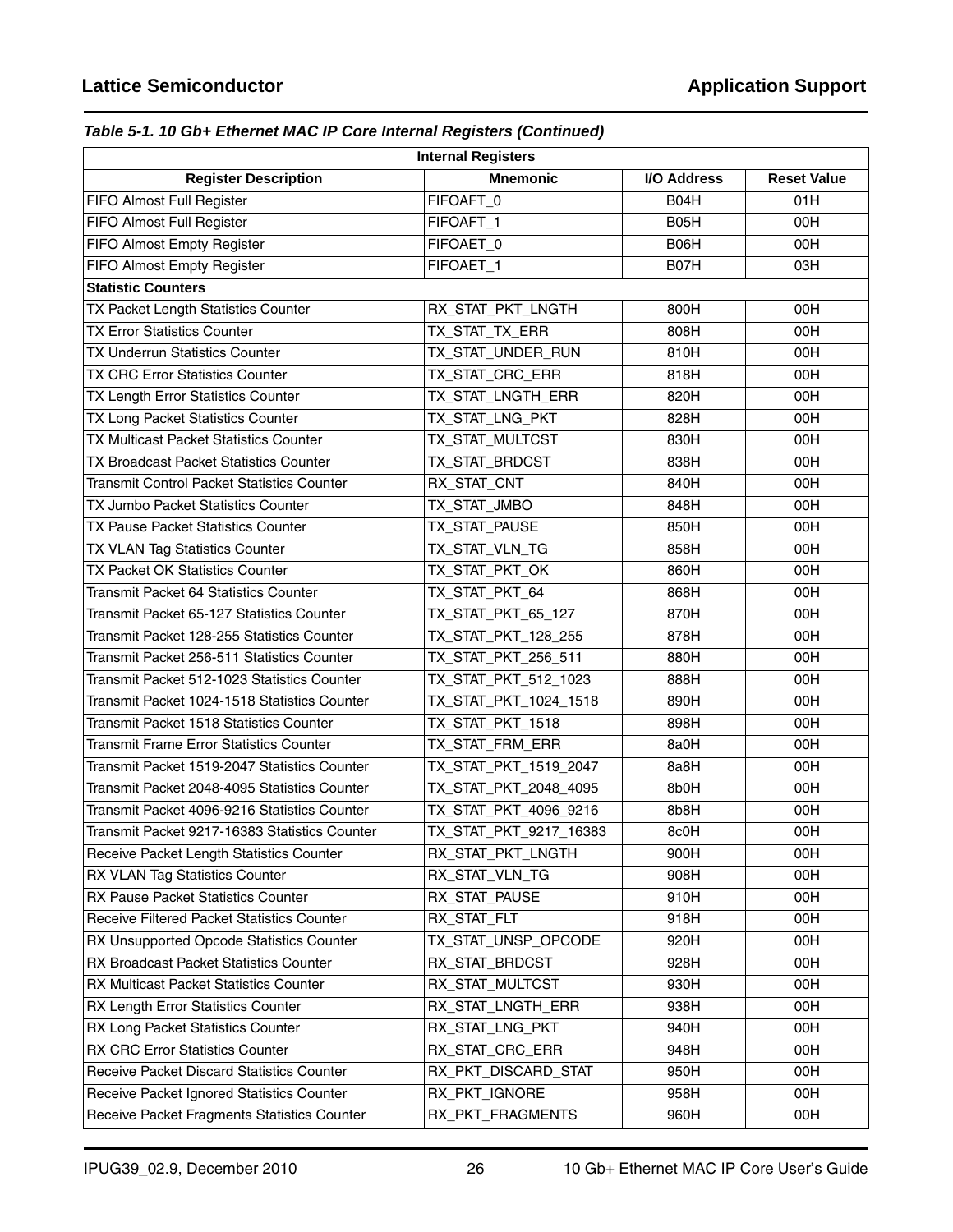| <b>Internal Registers</b>                                                      |                   |                   |                    |  |  |  |  |
|--------------------------------------------------------------------------------|-------------------|-------------------|--------------------|--|--|--|--|
| <b>Register Description</b>                                                    | <b>Mnemonic</b>   | I/O Address       | <b>Reset Value</b> |  |  |  |  |
| Receive Packet Jabbers Statistics Counter                                      | RX PKT JABBERS    | 968H              | 00H                |  |  |  |  |
| <b>Receive Packet 64 Statistics Counter</b>                                    | RX PKT 64         | 970H              | 00H                |  |  |  |  |
| Receive Packet 65-127 Statistics Counter                                       | RX PKT 65_127     | 978H              | 00H                |  |  |  |  |
| Receive Packet 128-255 Statistics Counter                                      | RX PKT 128 255    | 980H              | 00H                |  |  |  |  |
| Receive Packet 256-511 Statistics Counter                                      | RX PKT 256 511    | 988H              | 00H                |  |  |  |  |
| Receive Packet 512-1023 Statistics Counter                                     | RX PKT 512 1023   | 990H              | 00H                |  |  |  |  |
| Receive Packet 1024-1518 Statistics Counter                                    | RX PKT 1024 1518  | 998H              | 00H                |  |  |  |  |
| Receive Packet Undersize Statistics Counter                                    | RX PKT UNDERSIZE  | 9a08H             | 00H                |  |  |  |  |
| <b>Receive Packet Unicast Statistics Counter</b>                               | RX_PKT_UNICAST    | 9a8H              | 00H                |  |  |  |  |
| <b>Packets Received Statistics Counter</b>                                     | RX_PKT_RCVD       | 9b <sub>0</sub> H | 00H                |  |  |  |  |
| Receive Packet 64 With Good CRC Statistics Counter   RX PKT 64 GOOD CRC        |                   | 9b8H              | 00H                |  |  |  |  |
| Receive Packet 1518 With Good CRC Statistics Coun- RX_PKT_1518_GOOD_CRC<br>ter |                   | 9c0H              | 00H                |  |  |  |  |
| Receive Packet 1519-2047 Statistics Counter                                    | RX PKT 1519 2047  | 9c8H              | 00H                |  |  |  |  |
| Receive Packet 2048-4095 Statistics Counter                                    | RX PKT 2048 4095  | 9d0H              | 00H                |  |  |  |  |
| Receive Packet 4096-9216 Statistics Counter                                    | RX PKT 4096 9216  | 9d8H              | 00H                |  |  |  |  |
| Receive Packet 9217-16383 Statistics Counter                                   | RX PKT 9217 16383 | 9e0H              | 00H                |  |  |  |  |

#### *Table 5-1. 10 Gb+ Ethernet MAC IP Core Internal Registers (Continued)*

#### **Version ID Register (VERID)**

Identifies a specific implementation of the core and top level.

#### *Table 5-2. Version ID Register Description*

|             | Name: VERID |      |                | <b>Address: A00H</b>                  |
|-------------|-------------|------|----------------|---------------------------------------|
| <b>Bits</b> | <b>Name</b> | Type | <b>Default</b> | <b>Description</b>                    |
| 7:0         | Version ID  | RO   | 20H            | <b>Version ID.</b> Eight-bit ID code. |

#### **MODE Register (MODE)**

This register can be written at any time. This register enables the operation of the MAC.

Additional details are provided in [Table 3-1 on page 14.](#page-13-6)

#### *Table 5-3. MODE Register Description*

|             | Name: Mode    |             |                | <b>Address: A01H</b>                                                      |
|-------------|---------------|-------------|----------------|---------------------------------------------------------------------------|
| <b>Bits</b> | <b>Name</b>   | <b>Type</b> | <b>Default</b> | <b>Description</b>                                                        |
| 7:2         | <b>UNUSED</b> |             |                | IReserved.                                                                |
|             | Tx En         | R/W         |                | <b>Tx MAC Enable.</b> When set, the Tx MAC is enabled to receive frames.  |
| 0           | Rx En         | R/W         |                | <b>Rx MAC Enable.</b> When set, the Rx MAC is enabled to transmit frames. |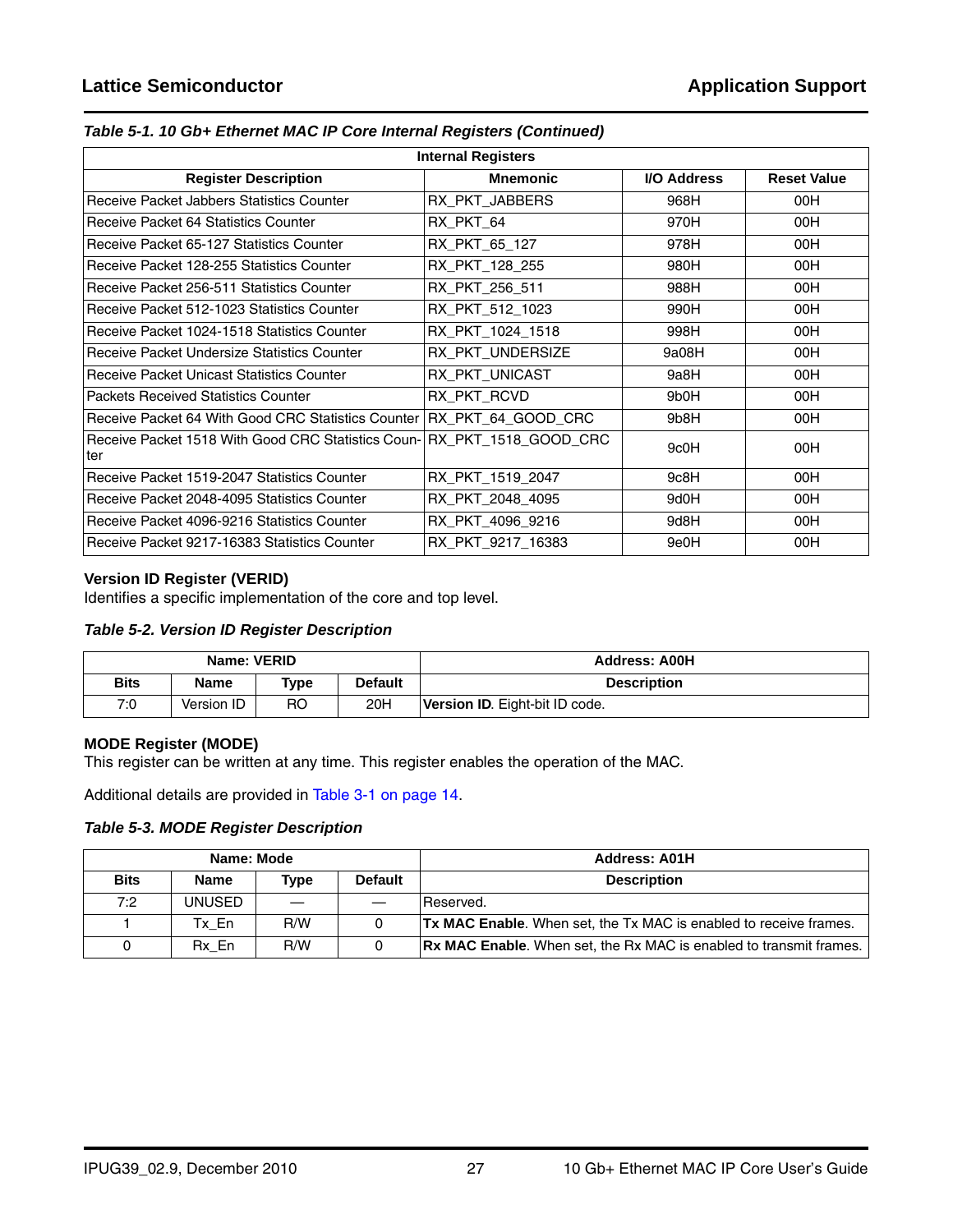#### **Transmit Control (TX\_CTL)**

This register should be overwritten only when the TX MAC is disabled. Writing this register while the TX MAC is active results in unpredictable behavior.

|                | Name: TX_CTL   |             |                | <b>Address: A02H</b>                                                                                                                                                                             |
|----------------|----------------|-------------|----------------|--------------------------------------------------------------------------------------------------------------------------------------------------------------------------------------------------|
| <b>Bits</b>    | Name           | <b>Type</b> | <b>Default</b> | <b>Description</b>                                                                                                                                                                               |
| 7:4            | <b>UNUSED</b>  |             |                | <b>Reserved</b>                                                                                                                                                                                  |
| 3              | Transmit short | R/W         | $\Omega$       | Transmit Short. When high, enables the Tx MAC to transmit<br>frames shorter than 64 bytes.                                                                                                       |
| $\overline{2}$ | Tx ifg stretch | R/W         | $\mathbf{0}$   | IFG Stretch Mode. When set, the Tx MAC operates in the IFG<br>stretch mode, to match the data rates of OC-192. The IPG<br>required to match OC192 is added to the value specified in<br>IPG VAL. |
|                | FC en          | R/W         | $\mathbf{0}$   | Flow-control Enable. When set, this enables the flow control<br>functionality of the Tx MAC. This bit should be set for the Tx<br>MAC to transmit a PAUSE frame.                                 |
| 0              | Tx pass fcs    | R/W         | $\mathbf{0}$   | Transmit Pass FCS. When set, the FCS field generation is dis-<br>abled in the Tx MAC, and the user is responsible to generate<br>the appropriate FCS field.                                      |

*Table 5-4. Transmit Configuration Register Description*

#### **Receive Control (RX\_CTL)**

This register should be overwritten only when the RX MAC is disabled. Writing this register while the RX MAC is active results in unpredictable behavior.

|             | Name: RX CTL   |             |                | <b>Address: A03H</b>                                                                                                                                                                                 |
|-------------|----------------|-------------|----------------|------------------------------------------------------------------------------------------------------------------------------------------------------------------------------------------------------|
| <b>Bits</b> | <b>Name</b>    | <b>Type</b> | <b>Default</b> | <b>Description</b>                                                                                                                                                                                   |
| 7           | <b>UNUSED</b>  |             |                | Reserved                                                                                                                                                                                             |
| 6           | drop mac ctrl  | R/W         | 0              | Drop MAC Control Frames. When set, all MAC control frames are<br>not passed on to the client interface.                                                                                              |
| 5           | receive_short  | R/W         | 0              | Receive Short Frames. When high, enables the Rx MAC to<br>receive frames shorter than 64 bytes.                                                                                                      |
| 4           | receive bc     | R/W         | 0              | Receive Broadcast. When high, enables the Rx MAC to receive<br>broadcast frames                                                                                                                      |
| 3           | receive all mc | R/W         | $\Omega$       | Receive Multicast. When high, the multicast frames will be<br>received per the filtering rules for such frames. When low, no Mul-<br>ticast (except PAUSE) frames will be received.                  |
| 2           | rx pause en    | R/W         | 0              | Receive PAUSE. When set, the Rx MAC will indicate the PAUSE<br>frame reception to the Tx MAC. PAUSE frames are received and<br>transferred to the FIFO only when drop_mac_ctrl bit is NOT set.       |
|             | rx_pass_fcs    | R/W         | 0              | Rx Pass FCS and Pad. When set, the FCS and any of the padding<br>bytes are passed to the FIFO. When low, the MAC will strip off the<br>FCS and any padding bytes before transferring it to the FIFO. |
| 0           | prms           | R/W         | 0              | Promiscuous Mode. When asserted, all filtering schemes are<br>abandoned and the Rx MAC receives frames with any address.                                                                             |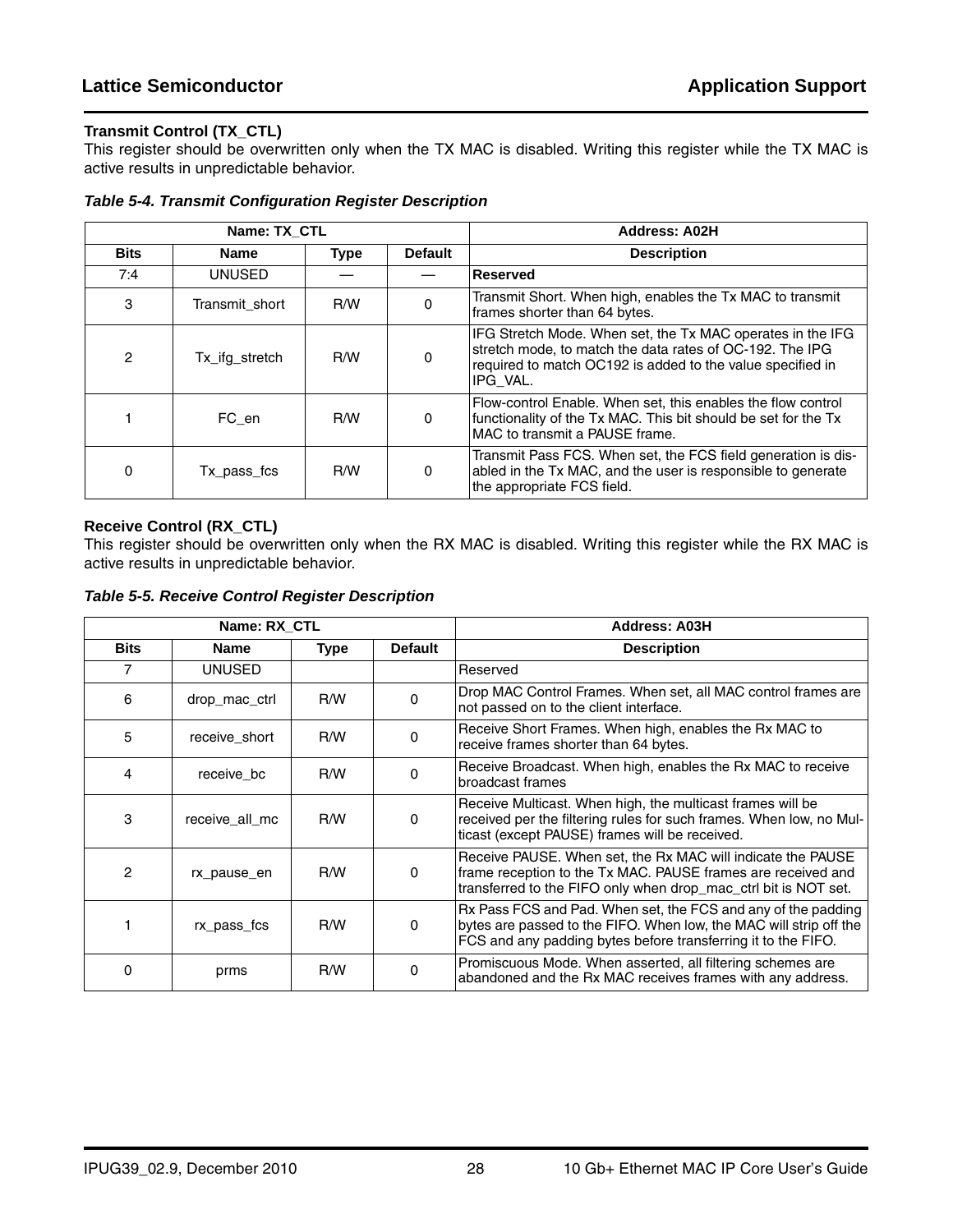#### **Maximum Packet Size (MAX\_PKT\_LEN)**

This register should be overwritten only when the MAC is disabled. All frames longer than the value (number of bytes) in this register will be tagged as long frames. Writing this register while the MAC is active results in unpredictable behavior.

#### *Table 5-6. Maximum Packet Size Register Description*

|             | Name: MAX PKT SIZE |      |                | <b>Address: A04H</b>                                                                                                                                                                                           |
|-------------|--------------------|------|----------------|----------------------------------------------------------------------------------------------------------------------------------------------------------------------------------------------------------------|
| <b>Bits</b> | <b>Name</b>        | Type | <b>Default</b> | <b>Description</b>                                                                                                                                                                                             |
| 7:6         | UNUSED             |      |                | Reserved                                                                                                                                                                                                       |
| 5:0         | Max frame 0        | R/W  | 05H            | Maximum Frame Length. Used only for statistical purposes, all<br>frames longer than the value given here will be marked as long.<br>This value will in not manner affect the frame's reception. Upper<br>byte. |

| Name: MAX PKT SIZE |             |      |                | Address: A05H                                                                                                                                                                                                  |
|--------------------|-------------|------|----------------|----------------------------------------------------------------------------------------------------------------------------------------------------------------------------------------------------------------|
| <b>Bits</b>        | Name        | Type | <b>Default</b> | <b>Description</b>                                                                                                                                                                                             |
| 7:0                | Max frame 1 | R/W  | <b>EEH</b>     | Maximum Frame Length. Used only for statistical purposes, all<br>frames longer than the value given here will be marked as long.<br>This value will in not manner affect the frame's reception. Lower<br>byte. |

#### **IPG Value (IPG\_VAL)**

This register contains the IPG value to be used by the TX MAC. Back to back packets in the transmit buffer will be sent out with the IPG setting programmed in this register.

|             | Name: IPG VAL    |      |                | <b>Address: A06H</b>                                                                                                                                  |
|-------------|------------------|------|----------------|-------------------------------------------------------------------------------------------------------------------------------------------------------|
| <b>Bits</b> | Name             | Type | <b>Default</b> | <b>Description</b>                                                                                                                                    |
| 7:5         | <b>UNUSED</b>    |      |                | Reserved                                                                                                                                              |
| 4:0         | <b>IPG Value</b> | R/W  | 01H            | Transmit Inter Packet Gap. Specifies the amount of inter-frame<br>gap in increments of 4 bytes. Value of 0 indicates the minimum<br>value of 8 bytes. |

#### **MAC Address Register {0,1,2,3,4,5}, Set of six (MAC\_ADDR\_[5-0])**

Note that the MAC address is stored in the registers in Hexadecimal form, so for example to set the MAC Address to: AC-DE-48-00-00-80 would require writing 0xAC (octet 0) to address 0x07, 0xDE (octet 1) to address 0x08, 0x48 (octet 2) to address 0x09, 0x00 (octet 3) to address 0x0A, 0x00 (octet 4) to address 0x0B, and 0x80 (octet 5) to address 0x0C.

#### *Table 5-8. MAC Address Register Description*

|             | Name: MAC ADDR |      |                | Address: A07H, A08H, A09H, A0AH, A0BH, A0CH                                  |
|-------------|----------------|------|----------------|------------------------------------------------------------------------------|
| <b>Bits</b> | <b>Name</b>    | Type | <b>Default</b> | <b>Description</b>                                                           |
| 7:0         | Mac Addr[0-5]  | R/W  |                | MAC Address. Ethernet address assigned to the port supported<br>Iby the MAC. |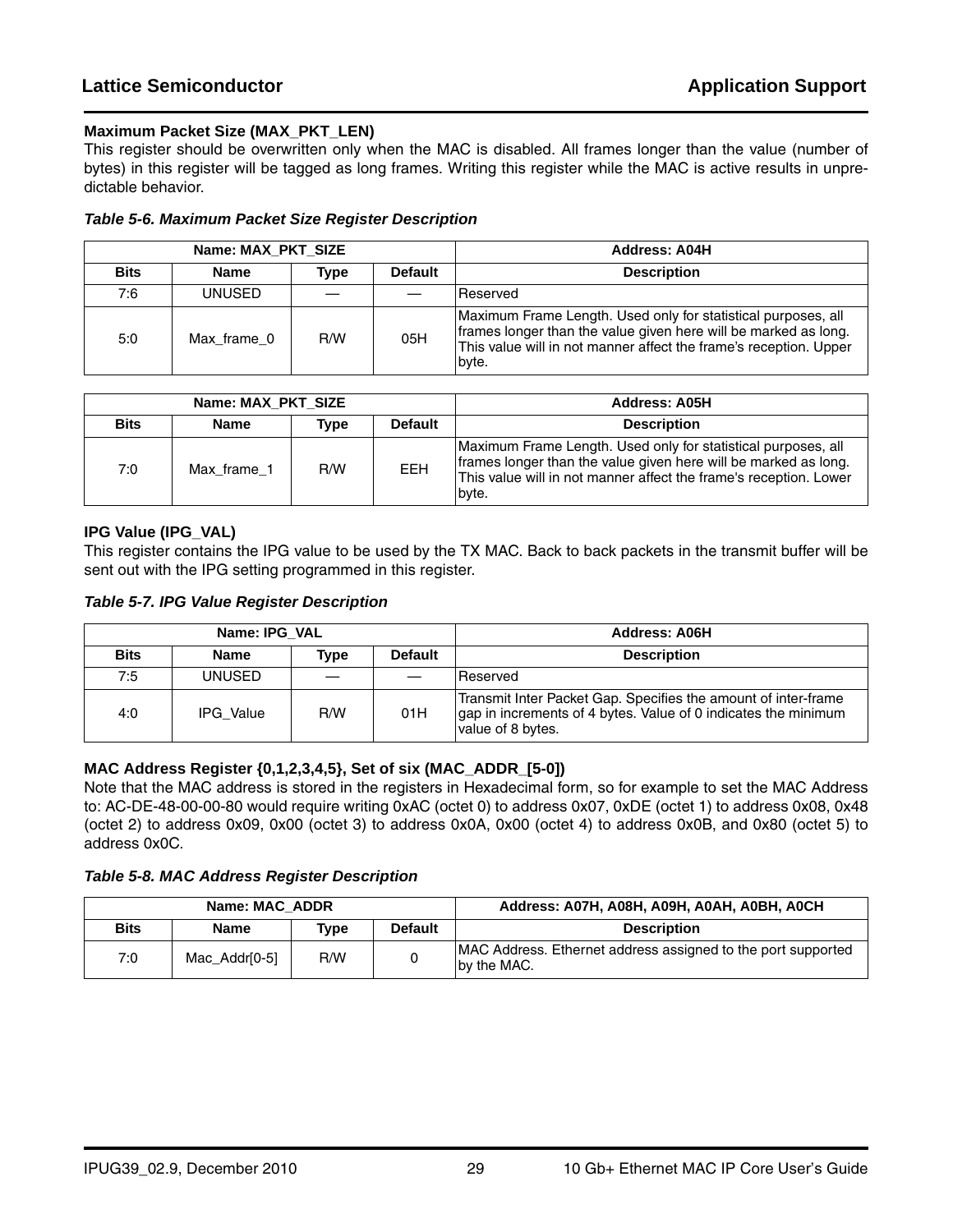#### **Transmit and Receive Status (TX\_RX\_STS)**

#### *Table 5-9. Transmit and Receive Register Description*

|                | Name: TX RX STS |             |                | <b>Address: AODH</b>                                                                      |
|----------------|-----------------|-------------|----------------|-------------------------------------------------------------------------------------------|
| <b>Bits</b>    | <b>Name</b>     | <b>Type</b> | <b>Default</b> | <b>Description</b>                                                                        |
| 7:5            | UNUSED          |             |                | Reserved                                                                                  |
| 4              | Link ok         | RO.         | 0              | Link OK. When set, indicates that no fault symbols were received<br>on the link.          |
| 3              | Remote fault    | RO.         | 0              | Remote fault. When set, indicates that remote fault symbols were<br>received on the link. |
| $\overline{c}$ | Local fault     | RO.         | 0              | Local fault. When set, indicates that local fault symbols were<br>received on the link.   |
|                | Rx idle         | RO.         | 0              | Receive MAC Idle. When set, indicates that the RX MAC is inac-<br>tive.                   |
| 0              | Tx idle         | <b>RO</b>   | 0              | Transmit MAC Idle. When set, indicates that the TX MAC is inac-<br>tive.                  |

#### **VLAN Tag(VLAN\_TAG\_[0-1])**

The VLAN tag register has the VLAN TAG field of the most recent tagged frame that was received. This is a read only register.

#### *Table 5-10. VLAN Tag Register Description*

|             | Name: VLAN TAG 0 |                |                | <b>Address: AOEH</b>    |
|-------------|------------------|----------------|----------------|-------------------------|
| <b>Bits</b> | Name             | Type           | <b>Default</b> | <b>Description</b>      |
| 7:0         | VLAN TAG 0       | R <sub>O</sub> |                | VLAN Tag ID. Upper byte |

| Name: VLAN TAG 1 |            |      |                | <b>Address: AOFH</b>     |
|------------------|------------|------|----------------|--------------------------|
| <b>Bits</b>      | Name       | Type | <b>Default</b> | <b>Description</b>       |
| 7:0              | VLAN TAG 1 | RO   |                | VLAN Tag ID. Lower byte. |

#### **Multicast Tables, set of eight (MLT\_TAB\_[0-7])**

When the core is programmed to receive multicast frames, a filtering scheme is used to decide whether the frame should be received or not. The six middle bits of the most significant byte of the CRC value, calculated for the destination address, are used as a key to the 64-bit hash table. The three most significant bits select one of the eight tables, and the three least significant bits select a bit. The frame is received only if this bit is set.

*Table 5-11. Multicast Table Register Description*

| Name: MLT TAB [0-7] |                            |      |                | Address: A10H, A11H, A12H, A13H, A14H, A15H, A16H, A17H |
|---------------------|----------------------------|------|----------------|---------------------------------------------------------|
| <b>Bits</b>         | <b>Name</b>                | Type | <b>Default</b> | <b>Description</b>                                      |
| 7:0                 | Multicast Table<br>$[0-7]$ | R/W  |                | Multicast Table. Eight tables that make a 64-bit hash.  |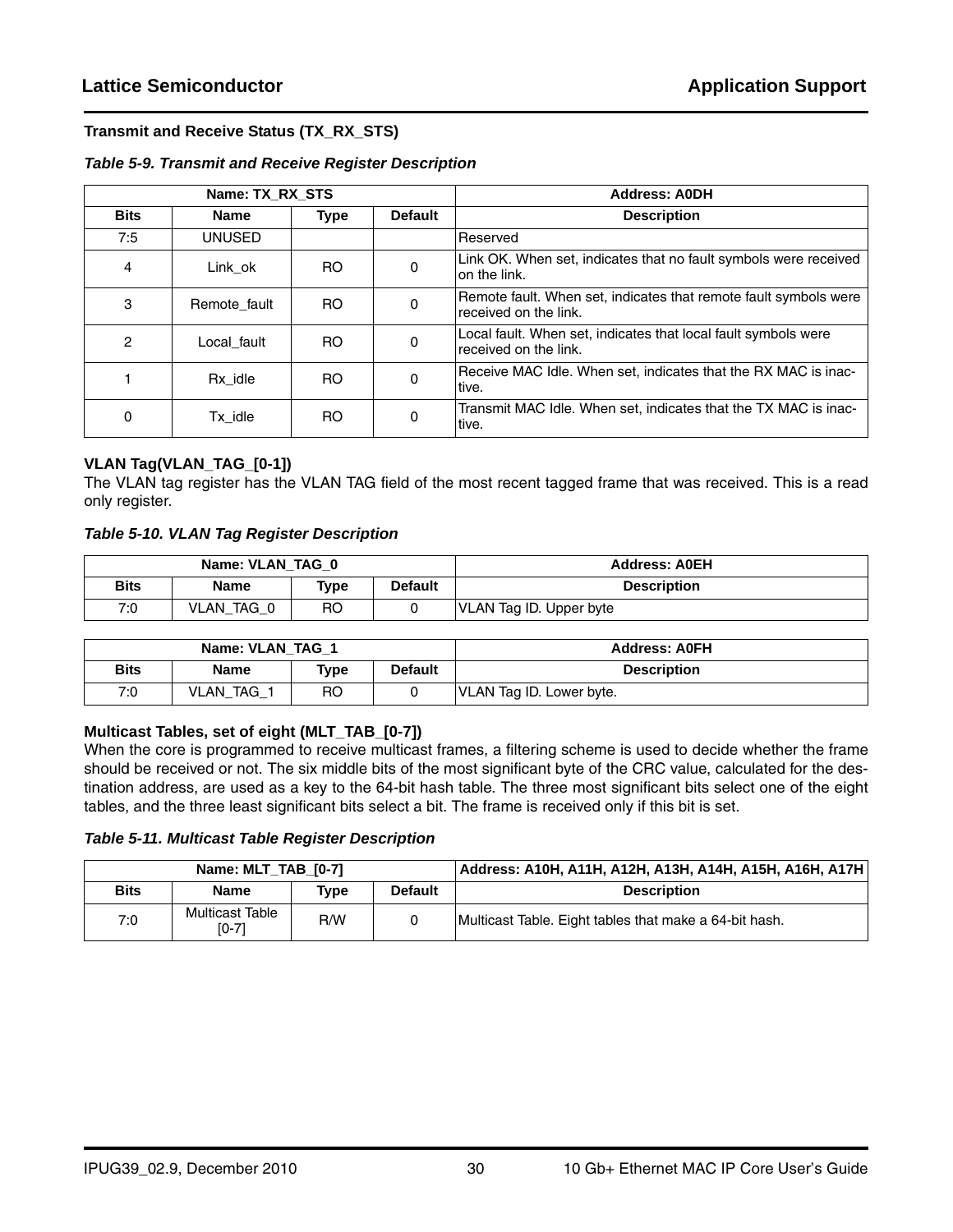#### **Pause Opcode (PAUS\_OP\_[0-1])**

This register contains the PAUSE Opcode. This will be compared against the Opcode in the received PAUSE frame. This value will also be included in any PAUSE frame transmitted by the MAC.

#### *Table 5-12. Pause Opcode Register Description*

|             | Name: PAUS OP [0-1] |      |                | Address: A18H, A19H             |
|-------------|---------------------|------|----------------|---------------------------------|
| <b>Bits</b> | <b>Name</b>         | Type | <b>Default</b> | <b>Description</b>              |
| 7:0         | Pause_OpCode_0      | R/W  |                | <b>PAUSE Opcode. Upper byte</b> |
| 7:0         | Pause_OpCode_1      | R/W  |                | <b>PAUSE Opcode. Lower byte</b> |

#### **Test Control Register (TSTCNTL)**

Test control bits.

*Table 5-13. Test Control Register Description*

|             | Name: TSTCNTL    |      |                | <b>Address: B00H</b>                                                                                                                 |
|-------------|------------------|------|----------------|--------------------------------------------------------------------------------------------------------------------------------------|
| <b>Bits</b> | Name             | Type | <b>Default</b> | <b>Description</b>                                                                                                                   |
| 7:2         | <b>UNUSED</b>    |      |                | Reserved                                                                                                                             |
|             | Loop back Enable | R/W  |                | $=$ loop back, $0 =$ no loop back<br>This bit is used to enable the loop back of packets on the client<br>side of the 10G+ MAC core. |
|             | Address Swap     | R/W  |                | Unused                                                                                                                               |

#### **MAC Control Register (MACCNTL)**

MAC control bits.

*Table 5-14. MAC Control Register Description*

|             | <b>Name: MACCNTL</b>            |      |                | <b>Address: B01H</b>                                                                                                                                                       |
|-------------|---------------------------------|------|----------------|----------------------------------------------------------------------------------------------------------------------------------------------------------------------------|
| <b>Bits</b> | Name                            | Type | <b>Default</b> | <b>Description</b>                                                                                                                                                         |
| 7:5         | UNUSED                          |      |                | Reserved                                                                                                                                                                   |
| 4           | Ignore packet                   | R/W  | 0              | This bit controls the ignore_pkt pin on the 10G+ MAC core.                                                                                                                 |
| 3           | Tx fifo empty                   | R/W  | 0              | This bit gets ORed with the tx_fifo empty signal. The ORed output<br>controls the sine_tx_aem pin on the 10G+ MAC core.                                                    |
| 2           | UNUSED                          | R/W  | 0              | Reserved                                                                                                                                                                   |
|             | UNUSED                          | R/W  |                | Reserved                                                                                                                                                                   |
| $\Omega$    | <b>Tx Send Pause</b><br>Request | R/W  | 0              | $=$ send request, $0 =$ don't send request<br>This bit gets ORed with the tx_fifo almost full signal. The ORed<br>output controls the tx_pausreg pin on the 10G+ MAC core. |

#### **PAUSE Time Register (PAUSTMR)**

This register has the pause time for a flow control packet sourced by the 10G+ MAC transmitter.

#### *Table 5-15. PAUSE Opcode Register Description*

| Name: PAUSTMR |             |      |                | Address: B02H, B03H                                                   |
|---------------|-------------|------|----------------|-----------------------------------------------------------------------|
| <b>Bits</b>   | <b>Name</b> | Type | <b>Default</b> | <b>Description</b>                                                    |
| 15:0          | Pause Time  | R/W  | 04FFH          | These bits control the tx_paustim[15:0] pins on the 10G+ MAC<br>core. |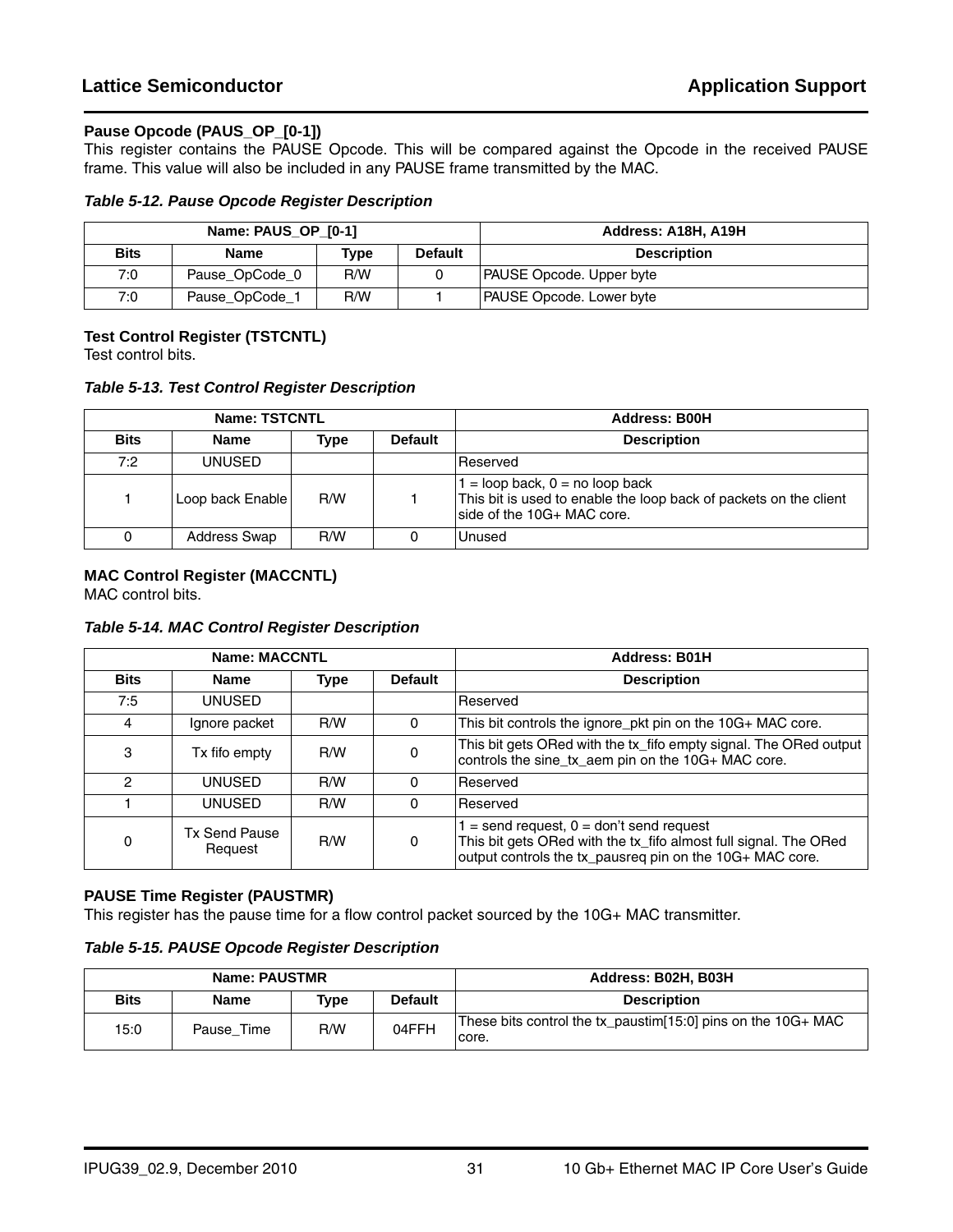#### **FIFO Almost Full Register (FIFOAFT)**

This register contains the almost full threshold for the loop back FIFO.

#### *Table 5-16. FIFO Almost Full Register Description*

| Name: FIFOAFT |                    |      |                | Address: B04H, B05H                                          |
|---------------|--------------------|------|----------------|--------------------------------------------------------------|
| <b>Bits</b>   | Name               | Type | <b>Default</b> | <b>Description</b>                                           |
| 15:9          | UNUSED             |      |                | Reserved                                                     |
| 8:0           | FIFO Almost Full I | R/W  | 0100H          | These bits control the loop back FIFO almost full threshold. |

#### **FIFO Almost Empty Register (FIFOAET)**

This register contains the almost empty threshold for the loop back FIFO.

*Table 5-17. FIFO Almost Empty Register Description*

| <b>Name: FIFOAET</b> |                      |      |                | Address: B06H, B07H                                           |
|----------------------|----------------------|------|----------------|---------------------------------------------------------------|
| <b>Bits</b>          | Name                 | Type | <b>Default</b> | <b>Description</b>                                            |
| 15:9                 | UNUSED               |      |                | <b>Reserved</b>                                               |
| 8:0                  | FIFO Almost<br>Empty | R/W  | 0003H          | These bits control the loop back FIFO almost empty threshold. |

#### **Transmit Packet Length Statistics Counter (TX\_STAT\_PKT\_LNGTH)**

A read of the low byte of this counter returns that byte and latches the upper bytes for later reading. A read of any of the other bytes returns the previously latched value for that byte. The low address addresses the low byte.

#### *Table 5-18. Transmit Packet Length Statistics Counter Description*

| Name: TX STAT PKT LNGTH |               |      |                | <b>Address: 800H - 807H</b>                                                                                                   |
|-------------------------|---------------|------|----------------|-------------------------------------------------------------------------------------------------------------------------------|
| <b>Bits</b>             | <b>Name</b>   | Type | <b>Default</b> | <b>Description</b>                                                                                                            |
| 63:0                    | Packet Length | RO   |                | Indicates the total number of octet transmitted in a particular<br>frame. tx_statvec[13:0] is used to implement this counter. |

#### **Transmit TX Error Statistics Counter (TX\_STAT\_TX\_ERR)**

A read of the low byte of this counter returns that byte and latches the upper bytes for later reading. A read of any of the other bytes returns the previously latched value for that byte. The low address addresses the low byte.

#### *Table 5-19. Transmit TX Error Statistics Counter Description*

|             | Name: RX_STAT_TX_ERR |           |                | <b>Address: 808H - 80FH</b>                                                                            |
|-------------|----------------------|-----------|----------------|--------------------------------------------------------------------------------------------------------|
| <b>Bits</b> | <b>Name</b>          | Type      | <b>Default</b> | <b>Description</b>                                                                                     |
| 63:0        | <b>TX Error</b>      | <b>RO</b> |                | Counts the total number of PHY terminated packet. tx_statvec[24]<br>is used to implement this counter. |

#### **Transmit Underrun Error Statistics Counter (TX\_STAT\_UNDER\_RUN)**

*Table 5-20. Transmit Underrun Error Statistics Counter Description*

| Name: RX STAT UNDER RUN |             |           |                | <b>Address: 810H - 817H</b>                                                                                   |
|-------------------------|-------------|-----------|----------------|---------------------------------------------------------------------------------------------------------------|
| <b>Bits</b>             | <b>Name</b> | Type      | <b>Default</b> | <b>Description</b>                                                                                            |
| 63:0                    | Underrun    | <b>RO</b> |                | Counts the total number of underrun packets transmitted.<br>tx statvec[21] is used to implement this counter. |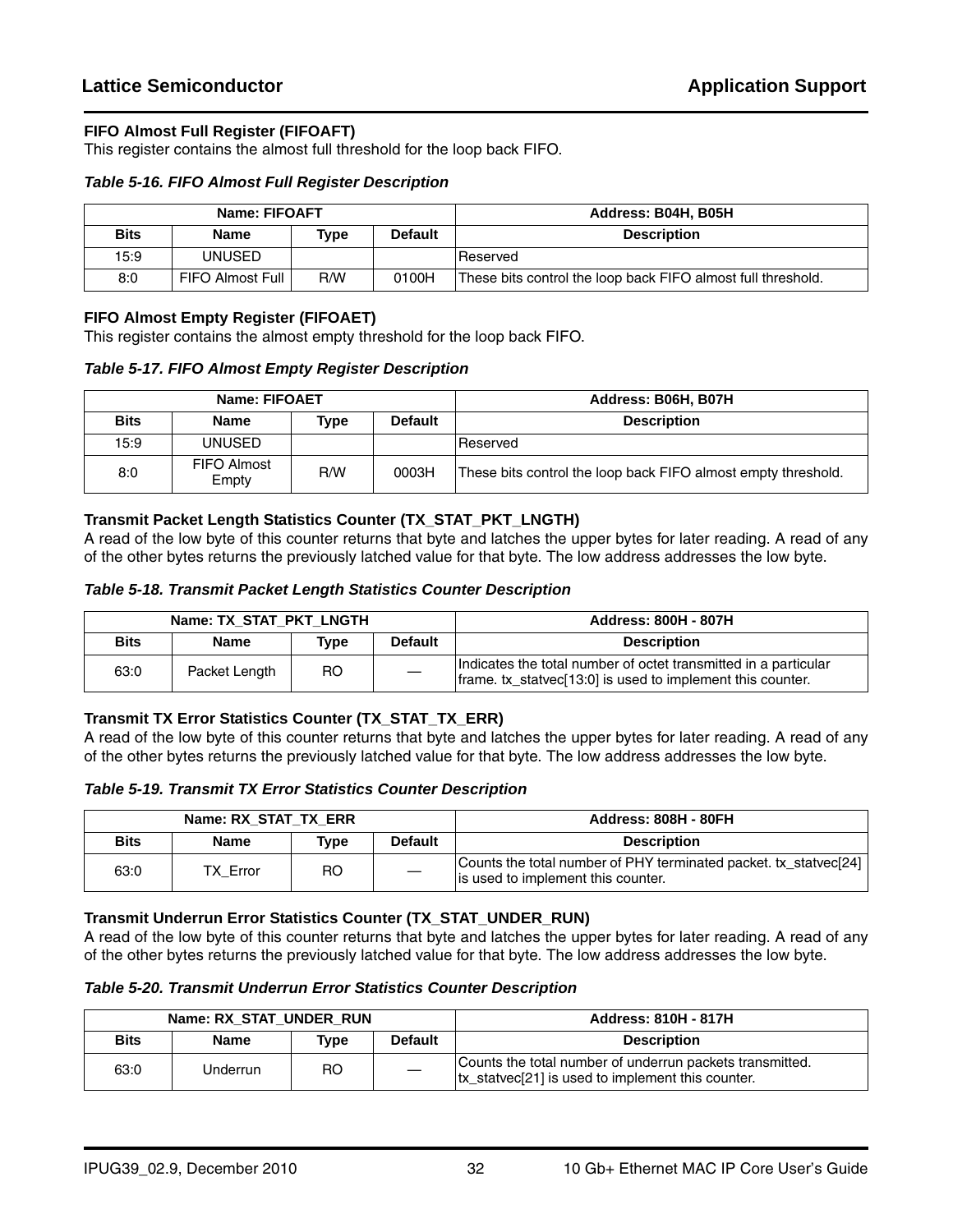#### **Transmit CRC Error Statistics Counter (TX\_STAT\_CRC\_ERR)**

A read of the low byte of this counter returns that byte and latches the upper bytes for later reading. A read of any of the other bytes returns the previously latched value for that byte. The low address addresses the low byte.

#### *Table 5-21. Transmit CRC Error Statistics Counter Description*

|             | Name: TX STAT CRC ERR |                |                | <b>Address: 818H - 81FH</b>                                                                                          |
|-------------|-----------------------|----------------|----------------|----------------------------------------------------------------------------------------------------------------------|
| <b>Bits</b> | <b>Name</b>           | Type           | <b>Default</b> | <b>Description</b>                                                                                                   |
| 63:0        | CRC Error             | R <sub>O</sub> |                | Counts the total number of packets transmitted with crc error.<br> tx_statvec[22] is used to implement this counter. |

#### **Transmit Length Error Statistics Counter (TX\_STAT\_LNGTH\_ERR)**

A read of the low byte of this counter returns that byte and latches the upper bytes for later reading. A read of any of the other bytes returns the previously latched value for that byte. The low address addresses the low byte.

#### *Table 5-22. Transmit Length Error Length Statistics Counter Description*

|             | Name: TX STAT LNGTH ERR |      |                | <b>Address: 820H - 827H</b>                                                                                                                                                    |
|-------------|-------------------------|------|----------------|--------------------------------------------------------------------------------------------------------------------------------------------------------------------------------|
| <b>Bits</b> | Name                    | Type | <b>Default</b> | <b>Description</b>                                                                                                                                                             |
| 63:0        | Length Error            | RO   |                | Counts the total number of packets transmitted with length of the<br>packet and length in the Length/Type field mismatch.<br>tx_statvec[23] is used to implement this counter. |

#### **Transmit Long Packet Statistics Counter (TX\_STAT\_LNG\_PKT)**

A read of the low byte of this counter returns that byte and latches the upper bytes for later reading. A read of any of the other bytes returns the previously latched value for that byte. The low address addresses the low byte.

#### *Table 5-23. Transmit Long Packet Statistics Counter Description*

| Name: TX STAT LNG PKT |             |      |                | <b>Address: 828H - 82FH</b>                                                                                                                                    |
|-----------------------|-------------|------|----------------|----------------------------------------------------------------------------------------------------------------------------------------------------------------|
| <b>Bits</b>           | <b>Name</b> | Type | <b>Default</b> | <b>Description</b>                                                                                                                                             |
| 63:0                  | Long Packet | RO.  |                | Counts the total number of packets transmitted with length of the<br>packet longer than the max_frm_size. tx_statvec[25] is used to<br>implement this counter. |

#### **Transmit Multicast Packet Statistics Counter (TX\_STAT\_MLTCST)**

A read of the low byte of this counter returns that byte and latches the upper bytes for later reading. A read of any of the other bytes returns the previously latched value for that byte. The low address addresses the low byte.

*Table 5-24. Transmit Multicast Packet Statistics Counter Description*

| Name: TX STAT MLTCST |                  |      |                | <b>Address: 830H - 837H</b>                                                                                    |
|----------------------|------------------|------|----------------|----------------------------------------------------------------------------------------------------------------|
| <b>Bits</b>          | <b>Name</b>      | Type | <b>Default</b> | <b>Description</b>                                                                                             |
| 63:0                 | Multicast Packet | RO.  |                | Counts the total number of multicast packets transmitted.<br>tx_statvec[20] is used to implement this counter. |

#### **Transmit Broadcast Packet Statistics Counter (TX\_STAT\_BRDCST)**

*Table 5-25. Transmit Broadcast Packet Statistics Counter Description*

| Name: TX STAT BRDCST |                           |      |                | <b>Address: 838H - 83FH</b>                                                                                     |
|----------------------|---------------------------|------|----------------|-----------------------------------------------------------------------------------------------------------------|
| <b>Bits</b>          | <b>Name</b>               | Type | <b>Default</b> | <b>Description</b>                                                                                              |
| 63:0                 | <b>Broadcast Packet I</b> | RO   |                | Counts the total number of broadcast packets transmitted.<br>tx statvec [19] is used to implement this counter. |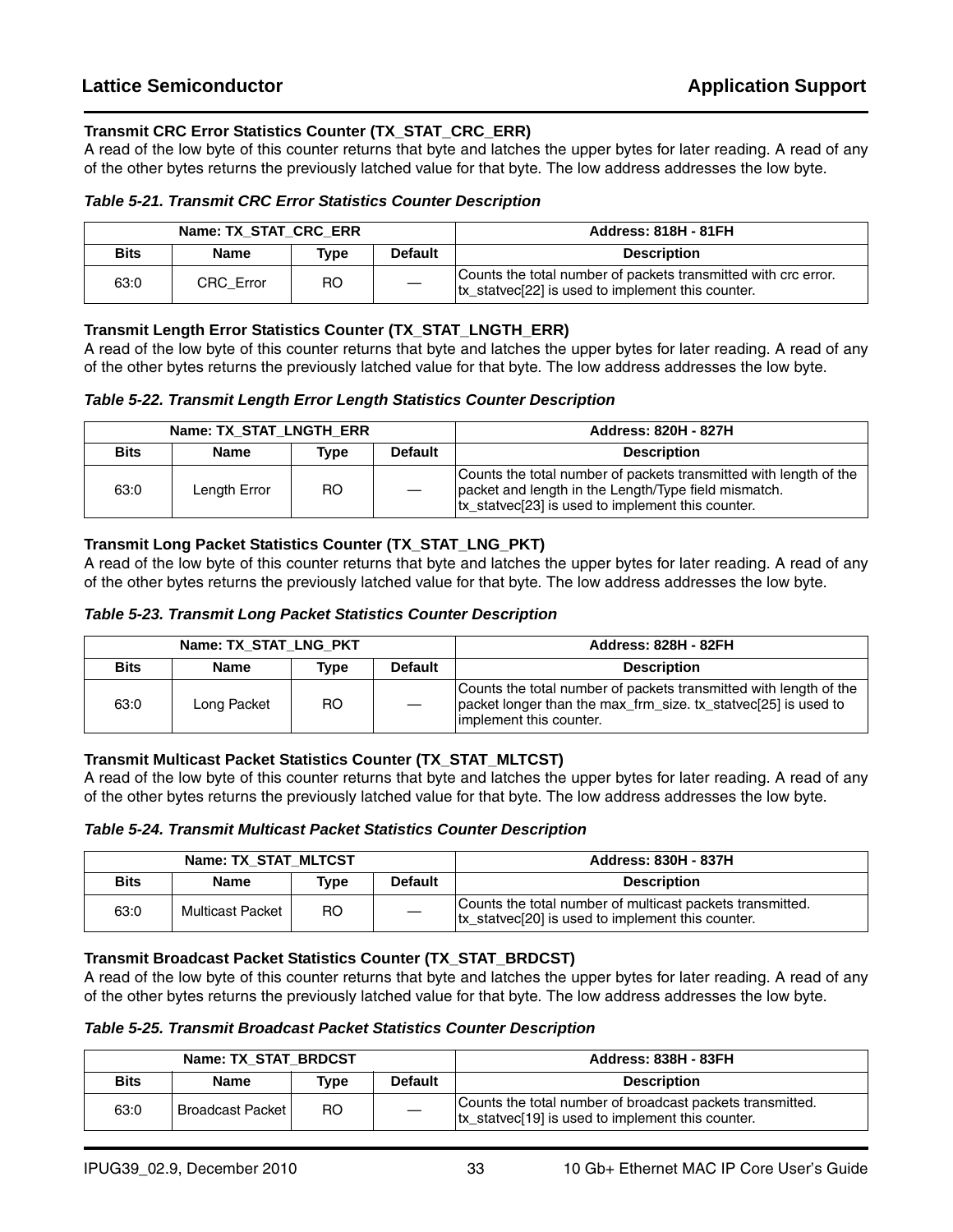#### **Transmit Control Packet Statistics Counter (RX\_STAT\_CNT)**

A read of the low byte of this counter returns that byte and latches the upper bytes for later reading. A read of any of the other bytes returns the previously latched value for that byte. The low address addresses the low byte.

#### *Table 5-26. Transmit Control Packet Statistics Counter Description*

| Name: RX STAT CNT |                |           |                | <b>Address: 840H - 847H</b>                                                                                              |
|-------------------|----------------|-----------|----------------|--------------------------------------------------------------------------------------------------------------------------|
| <b>Bits</b>       | <b>Name</b>    | Type      | <b>Default</b> | <b>Description</b>                                                                                                       |
| 63:0              | Control Packet | <b>RO</b> |                | Counts the total number of control packets transmitted.<br>tx statvec <sup>[16]</sup> is used to implement this counter. |

#### **Transmit Jumbo Packet Statistics Counter (RX\_STAT\_JMBO)**

A read of the low byte of this counter returns that byte and latches the upper bytes for later reading. A read of any of the other bytes returns the previously latched value for that byte. The low address addresses the low byte.

#### *Table 5-27. Transmit Jumbo Packet Statistics Counter Description*

| RX STAT JMBO |              |                |                | <b>Address: 848H - 84FH</b> |
|--------------|--------------|----------------|----------------|-----------------------------|
| <b>Bits</b>  | <b>Name</b>  | Type           | <b>Default</b> | <b>Description</b>          |
| 63:0         | Jumbo Packet | R <sub>O</sub> | __             |                             |

#### **Transmit Pause Packet Statistics Counter (TX\_STAT\_PAUSE)**

A read of the low byte of this counter returns that byte and latches the upper bytes for later reading. A read of any of the other bytes returns the previously latched value for that byte. The low address addresses the low byte.

#### *Table 5-28. Transmit Pause Packet Statistics Counter Description*

| Name: TX STAT PAUSE |             |      |                | <b>Address: 850H - 857H</b>                                                                                |
|---------------------|-------------|------|----------------|------------------------------------------------------------------------------------------------------------|
| <b>Bits</b>         | <b>Name</b> | Tvpe | <b>Default</b> | <b>Description</b>                                                                                         |
| 63:0                | Pause Pkt   | RO   |                | Counts the total number of pause packets transmitted.<br>tx statvec[15] is used to implement this counter. |

#### **Transmit VLAN Tag Statistics Counter (TX\_STAT\_VLN\_TG)**

A read of the low byte of this counter returns that byte and latches the upper bytes for later reading. A read of any of the other bytes returns the previously latched value for that byte. The low address addresses the low byte.

*Table 5-29. Transmit VLAN Tag Statistics Counter Description*

| Name: TX STAT VLN TG |                     |      |                | <b>Address: 858H - 85FH</b>                                                                                 |
|----------------------|---------------------|------|----------------|-------------------------------------------------------------------------------------------------------------|
| <b>Bits</b>          | Name                | Type | <b>Default</b> | <b>Description</b>                                                                                          |
| 63:0                 | <b>VLAN Tag Pkt</b> | RO.  |                | Counts the total number of tagged packets transmitted.<br>tx_statvec[18] is used to implement this counter. |

#### **Transmit Packet OK Statistics Counter (TX\_STAT\_PKT\_OK)**

*Table 5-30. Transmit Packet OK Statistics Counter Description*

| Name: TX STAT PKT OK |           |      |                | <b>Address: 860H - 867H</b>                                                                                                         |
|----------------------|-----------|------|----------------|-------------------------------------------------------------------------------------------------------------------------------------|
| <b>Bits</b>          | Name      | Type | <b>Default</b> | <b>Description</b>                                                                                                                  |
| 63:0                 | Packet OK | RO.  |                | Counts the total number of packets transmitted without any errors.<br>tx statvec <sup>[14]</sup> is used to implement this counter. |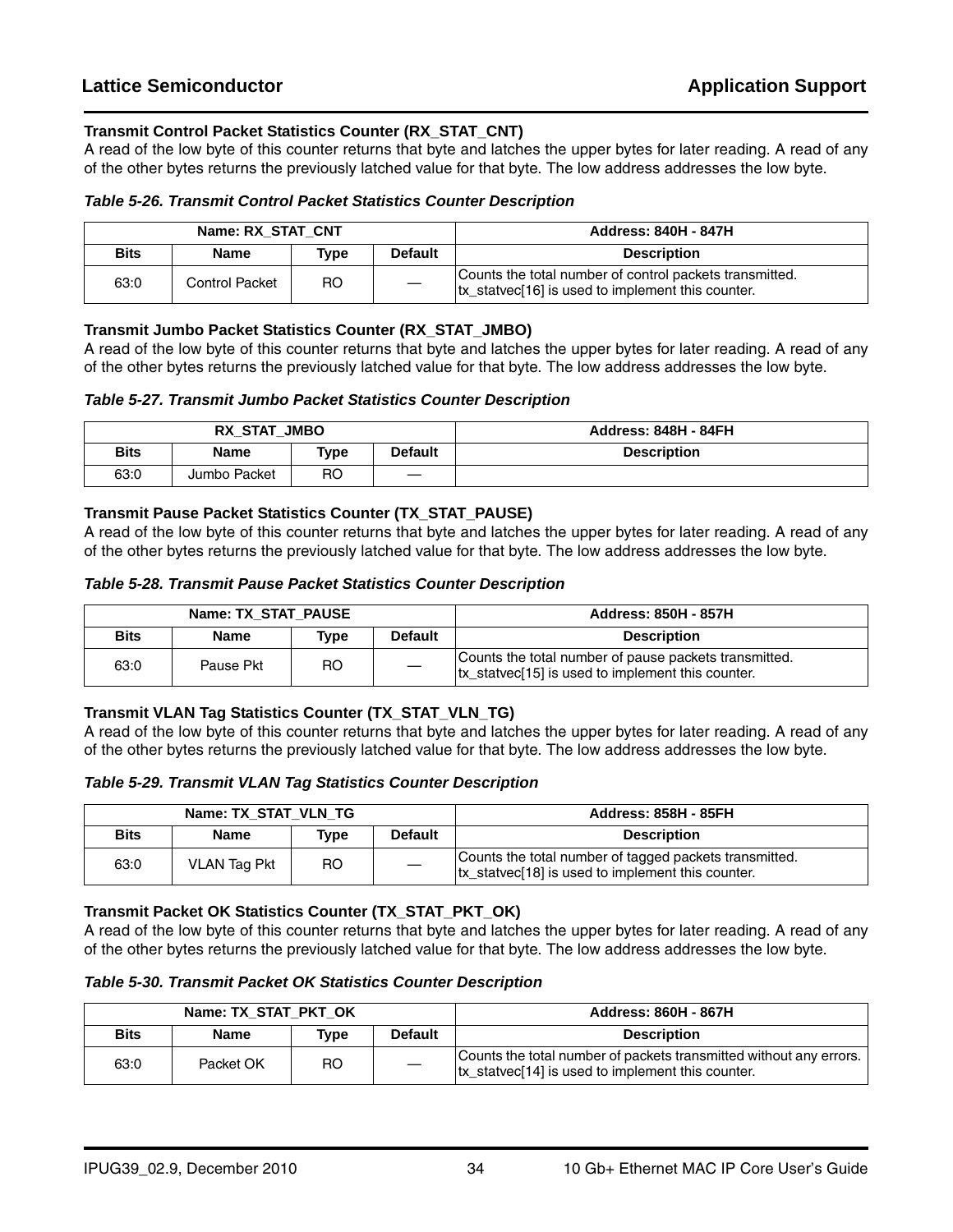#### **Transmit Packet 64 Statistics Counter (TX\_STAT\_PKT\_64)**

A read of the low byte of this counter returns that byte and latches the upper bytes for later reading. A read of any of the other bytes returns the previously latched value for that byte. The low address addresses the low byte.

#### *Table 5-31. Transmit Packet 64 Statistics Counter Description*

| Name: TX STAT PKT 64 |             |           |                | <b>Address: 868H - 86FH</b>                                                                                                    |
|----------------------|-------------|-----------|----------------|--------------------------------------------------------------------------------------------------------------------------------|
| <b>Bits</b>          | <b>Name</b> | Type      | <b>Default</b> | <b>Description</b>                                                                                                             |
| 63:0                 | Packet 64   | <b>RO</b> |                | Counts the total number of packets transmitted with length equal<br>to 64. tx_statvec[13:0] is used to implement this counter. |

#### **Transmit Packet 65 - 127 Statistics Counter (TX\_STAT\_PKT\_65\_127)**

A read of the low byte of this counter returns that byte and latches the upper bytes for later reading. A read of any of the other bytes returns the previously latched value for that byte. The low address addresses the low byte.

#### *Table 5-32. Transmit Packet 65-127 Statistics Counter Description*

| Name: TX STAT PKT 65 127 |               |           |                | <b>Address: 870H - 877H</b>                                                                                                              |
|--------------------------|---------------|-----------|----------------|------------------------------------------------------------------------------------------------------------------------------------------|
| <b>Bits</b>              | <b>Name</b>   | Type      | <b>Default</b> | <b>Description</b>                                                                                                                       |
| 63:0                     | Packet 65-127 | <b>RO</b> |                | Counts the total number of packets transmitted with length<br>between 65 and 127. tx_statvec[13:0] is used to implement this<br>counter. |

#### **Transmit Packet 128-255 Statistics Counter (TX\_STAT\_PKT\_128\_255)**

A read of the low byte of this counter returns that byte and latches the upper bytes for later reading. A read of any of the other bytes returns the previously latched value for that byte. The low address addresses the low byte.

#### *Table 5-33. Transmit Packet 128-255 Statistics Counter Description*

|             | Name: TX STAT PKT 128 255 |      |                | <b>Address: 878H - 87FH</b>                                                                                                                |
|-------------|---------------------------|------|----------------|--------------------------------------------------------------------------------------------------------------------------------------------|
| <b>Bits</b> | <b>Name</b>               | Type | <b>Default</b> | <b>Description</b>                                                                                                                         |
| 63:0        | Packet 128-255            | RO.  |                | Counts the total number of packets transmitted with length<br>between 128 and 255, tx statvec [13:7] is used to implement this<br>counter. |

#### **Transmit Packet 256-511 Statistics Counter (TX\_STAT\_PKT\_256\_511)**

*Table 5-34. Transmit Packet 256-511 Statistics Counter Description*

| Name: TX STAT PKT 256 511 |                |      |                | <b>Address: 880H - 887H</b>                                                                                                                |
|---------------------------|----------------|------|----------------|--------------------------------------------------------------------------------------------------------------------------------------------|
| <b>Bits</b>               | <b>Name</b>    | Tvpe | <b>Default</b> | <b>Description</b>                                                                                                                         |
| 63:0                      | Packet 256-511 | RO.  |                | Counts the total number of packets transmitted with length<br>between 256 and 511, tx statyec [13:8] is used to implement this<br>counter. |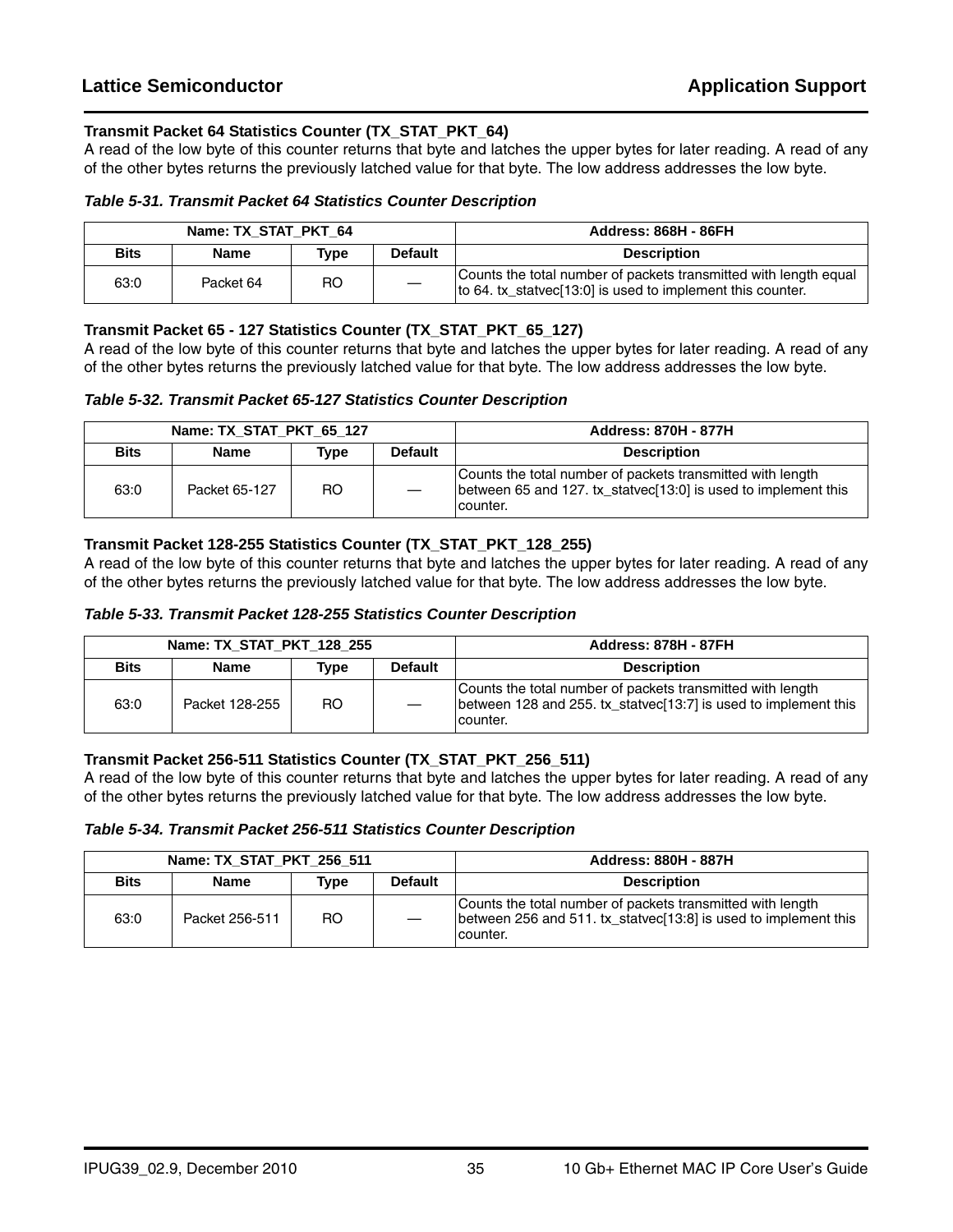#### **Transmit Packet 512-1023 Statistics Counter (TX\_STAT\_PKT\_512\_1023)**

A read of the low byte of this counter returns that byte and latches the upper bytes for later reading. A read of any of the other bytes returns the previously latched value for that byte. The low address addresses the low byte.

#### *Table 5-35. Transmit Packet 512-1023 Statistics Counter Description*

| Name: TX STAT PKT 512 1023 |                 |      |                | <b>Address: 888H - 88fH</b>                                                                                                                  |
|----------------------------|-----------------|------|----------------|----------------------------------------------------------------------------------------------------------------------------------------------|
| <b>Bits</b>                | <b>Name</b>     | Tvpe | <b>Default</b> | <b>Description</b>                                                                                                                           |
| 63:0                       | Packet 512-1023 | RO.  |                | Counts the total number of packets transmitted with length<br>between 512 and 1023. tx_statvec[13:9] is used to implement this  <br>counter. |

#### **Transmit Packet 1024-1518 Statistics Counter (TX\_STAT\_PKT\_1024\_1518)**

A read of the low byte of this counter returns that byte and latches the upper bytes for later reading. A read of any of the other bytes returns the previously latched value for that byte. The low address addresses the low byte.

#### *Table 5-36. Transmit Packet 1024-1518 Statistics Counter Description*

| Name: TX STAT PKT 1024 1518 |                  |      |                | <b>Address: 890H - 897H</b>                                                                                                                 |
|-----------------------------|------------------|------|----------------|---------------------------------------------------------------------------------------------------------------------------------------------|
| <b>Bits</b>                 | <b>Name</b>      | Tvpe | <b>Default</b> | <b>Description</b>                                                                                                                          |
| 63:0                        | Packet 1024-1518 | RO.  |                | Counts the total number of packets transmitted with length<br>between 1024 and 1518. tx_statvec[13:0] is used to implement<br>this counter. |

#### **Transmit Packet 1518 Statistics Counter (TX\_STAT\_PKT\_1518)**

A read of the low byte of this counter returns that byte and latches the upper bytes for later reading. A read of any of the other bytes returns the previously latched value for that byte. The low address addresses the low byte.

| Table 5-37. Transmit Packet 1518 Statistics Counter Description |
|-----------------------------------------------------------------|
|-----------------------------------------------------------------|

| Name: TX STAT PKT 1518 |             |      |                | <b>Address: 898H - 89fH</b>                                                                                                          |
|------------------------|-------------|------|----------------|--------------------------------------------------------------------------------------------------------------------------------------|
| <b>Bits</b>            | <b>Name</b> | Type | <b>Default</b> | <b>Description</b>                                                                                                                   |
| 63:0                   | Packet 1518 | RO.  |                | Counts the total number of packets transmitted with length greater<br>than 1518. tx_statvec[13:0] is used to implement this counter. |

#### **Transmit Frame Error Statistics Counter (TX\_STAT\_FRM\_ERR)**

*Table 5-38. Transmit Frame Error Statistics Counter Description*

| Name: TX STAT FRM ERR |                       |      |                | Address: 8a0H - 8a7H                                                                                            |
|-----------------------|-----------------------|------|----------------|-----------------------------------------------------------------------------------------------------------------|
| <b>Bits</b>           | <b>Name</b>           | Tvpe | <b>Default</b> | <b>Description</b>                                                                                              |
| 63:0                  | <b>TX Frame Error</b> | RO   |                | Counts the total number of packets transmitted with error.<br>tx_statvec[14] is used to implement this counter. |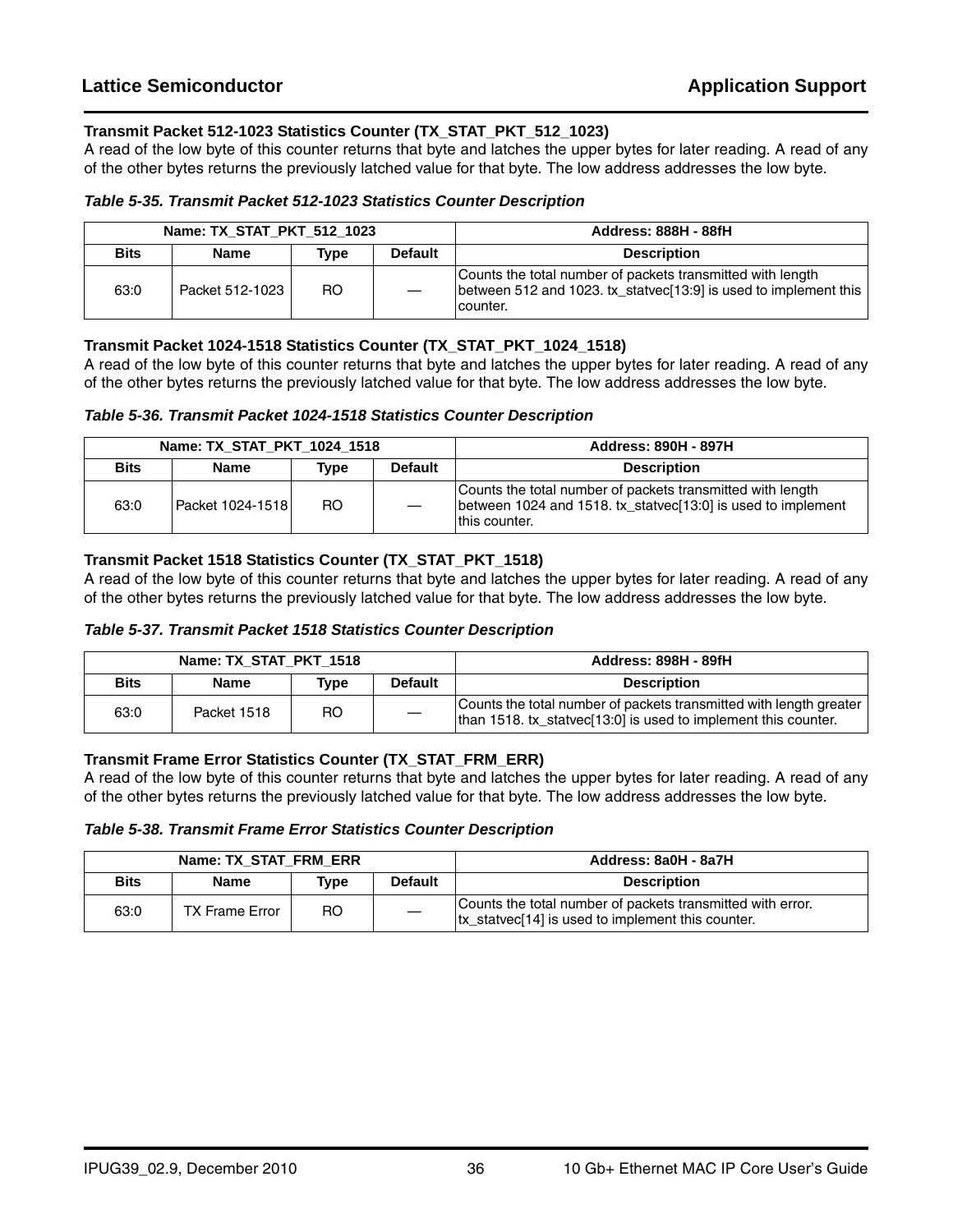#### **Transmit Packet 1519-2047 Statistics Counter (TX\_STAT\_PKT\_1519\_2047)**

A read of the low byte of this counter returns that byte and latches the upper bytes for later reading. A read of any of the other bytes returns the previously latched value for that byte. The low address addresses the low byte.

#### *Table 5-39. Transmit Packet 1519-2047 Statistics Counter Description*

| Name: TX STAT PKT 1519 2047 |                  |      |                | Address: 8a8H - 8afH                                                                                                                         |
|-----------------------------|------------------|------|----------------|----------------------------------------------------------------------------------------------------------------------------------------------|
| <b>Bits</b>                 | <b>Name</b>      | Type | <b>Default</b> | <b>Description</b>                                                                                                                           |
| 63:0                        | Packet 1519-2047 | RO.  |                | Counts the total number of packets transmitted with length<br>between 1024 and 2047. tx statyec [13:0] is used to implement<br>this counter. |

#### **Transmit Packet 2048-4095 Statistics Counter (TX\_STAT\_PKT\_2048\_4095)**

A read of the low byte of this counter returns that byte and latches the upper bytes for later reading. A read of any of the other bytes returns the previously latched value for that byte. The low address addresses the low byte.

#### *Table 5-40. Transmit Packet 2048-4095 Statistics Counter Description*

| Name: TX STAT PKT 2048 4095 |                  |      |                | Address: 8b0H - 8b7H                                                                                                                           |
|-----------------------------|------------------|------|----------------|------------------------------------------------------------------------------------------------------------------------------------------------|
| <b>Bits</b>                 | <b>Name</b>      | Type | <b>Default</b> | <b>Description</b>                                                                                                                             |
| 63:0                        | Packet 2048-4095 | RO.  |                | Counts the total number of packets transmitted with length<br>between 2048 and 4095. tx statvec [13:11] is used to implement<br>Ithis counter. |

#### **Transmit Packet 4096-9216 Statistics Counter (TX\_STAT\_PKT\_4096\_9216)**

A read of the low byte of this counter returns that byte and latches the upper bytes for later reading. A read of any of the other bytes returns the previously latched value for that byte. The low address addresses the low byte.

#### *Table 5-41. Transmit Packet 4096-9216 Statistics Counter Description*

| Name: TX STAT PKT 4096 9216 |                  |      |                | Address: 8b8H - 8bfH                                                                                                                          |
|-----------------------------|------------------|------|----------------|-----------------------------------------------------------------------------------------------------------------------------------------------|
| <b>Bits</b>                 | Name             | Tvpe | <b>Default</b> | <b>Description</b>                                                                                                                            |
| 63:0                        | Packet 4096-9216 | RO.  |                | Counts the total number of packets transmitted with length<br>between 4096 and 9216. tx statyec [13:0] is used to implement<br>Ithis counter. |

#### **Transmit Packet 9217-16383 Statistics Counter (TX\_STAT\_PKT\_9217\_16383)**

A read of the low byte of this counter returns that byte and latches the upper bytes for later reading. A read of any of the other bytes returns the previously latched value for that byte. The low address addresses the low byte.

#### *Table 5-42. Transmit Packet 9217-16383 Statistics Counter Description*

| Name: TX STAT PKT 9217 16383 |                       |      |                | Address: 8c0H - 8c7H                                                                                                                         |
|------------------------------|-----------------------|------|----------------|----------------------------------------------------------------------------------------------------------------------------------------------|
| <b>Bits</b>                  | Name                  | Tvpe | <b>Default</b> | <b>Description</b>                                                                                                                           |
| 63:0                         | Packet 9217-<br>16383 | RO   |                | Counts the total number of packets transmitted with length<br>between 9217 and 16383. tx_statvec[13:0] is used to implement<br>this counter. |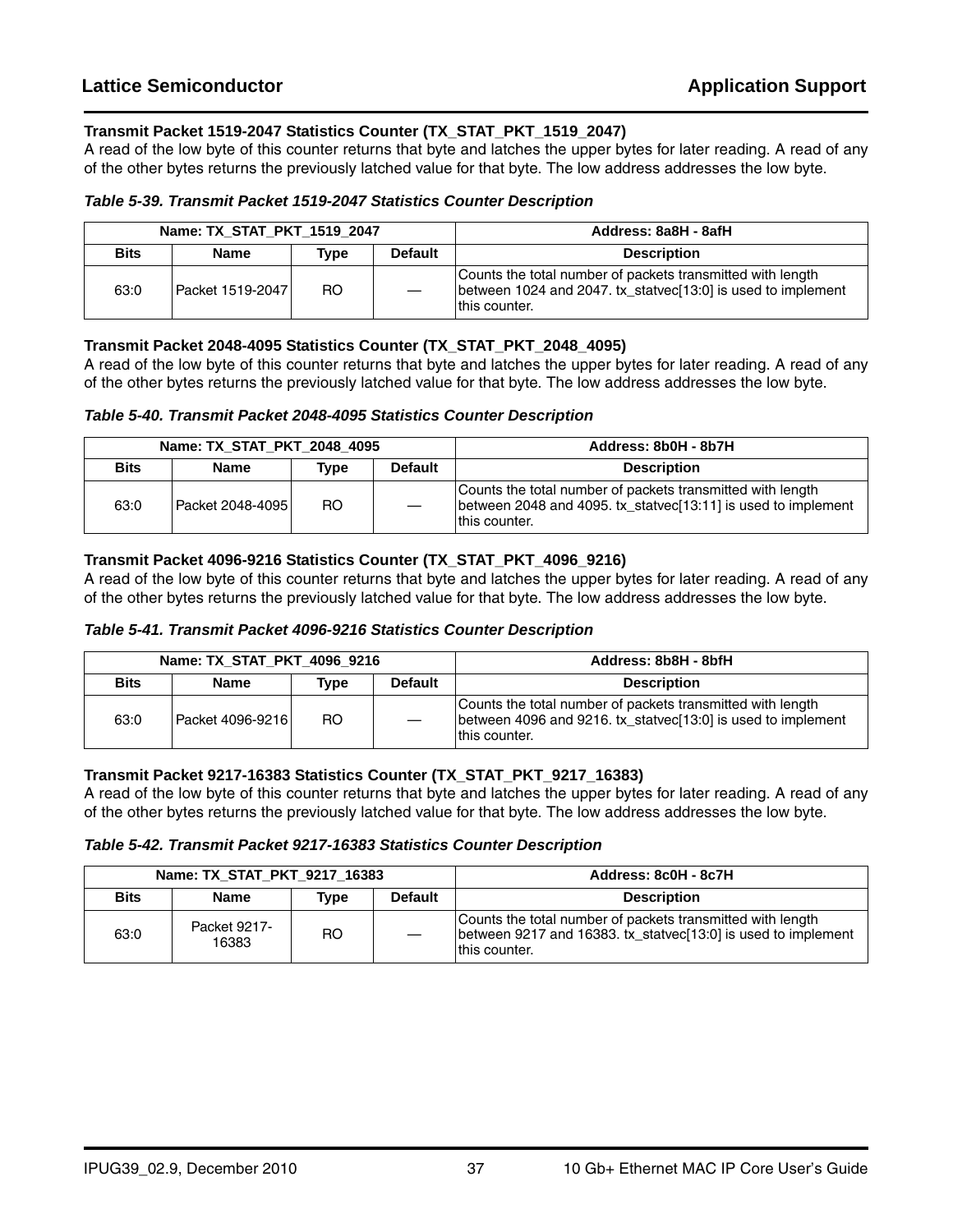#### **Receive Packet Length Statistics Counter (RX\_STAT\_PKT\_LNGTH)**

A read of the low byte of this counter returns that byte and latches the upper bytes for later reading. A read of any of the other bytes returns the previously latched value for that byte. The low address addresses the low byte.

#### *Table 5-43. Receive Packet Length Statistics Counter Description*

| Name: RX STAT PKT LNGTH |               |      |                | <b>Address: 900H - 907H</b>                                                                         |
|-------------------------|---------------|------|----------------|-----------------------------------------------------------------------------------------------------|
| <b>Bits</b>             | Name          | Type | <b>Default</b> | <b>Description</b>                                                                                  |
| 63:0                    | Packet Length | RO.  |                | Indicated the length of the packet received. rx_statvec[13:0] is<br>used to implement this counter. |

#### **Receive VLAN Tag Statistics Counter (RX\_STAT\_VLN\_TG)**

A read of the low byte of this counter returns that byte and latches the upper bytes for later reading. A read of any of the other bytes returns the previously latched value for that byte. The low address addresses the low byte.

#### *Table 5-44. Receive VLAN Tag Statistics Counter Description*

| Name: RX STAT VLN TG |                     |      |                | <b>Address: 908H - 90FH</b>                                                                           |
|----------------------|---------------------|------|----------------|-------------------------------------------------------------------------------------------------------|
| <b>Bits</b>          | <b>Name</b>         | Type | <b>Default</b> | <b>Description</b>                                                                                    |
| 63:0                 | <b>VLAN Tag Pkt</b> | RO.  |                | Counts the total number of tagged packets received.<br>In external is used to implement this counter. |

#### **Receive Pause Packet Statistics Counter (RX\_STAT\_PAUSE)**

A read of the low byte of this counter returns that byte and latches the upper bytes for later reading. A read of any of the other bytes returns the previously latched value for that byte. The low address addresses the low byte.

#### *Table 5-45. Receive Pause Packet Statistics Counter Description*

| Name: RX STAT PAUSE |             |      |         | <b>Address: 910H - 917H</b>                                                                             |
|---------------------|-------------|------|---------|---------------------------------------------------------------------------------------------------------|
| <b>Bits</b>         | <b>Name</b> | Type | Default | <b>Description</b>                                                                                      |
| 63:0                | Pause Pkt   | RO   |         | Counts the total number of pause packets received. rx statvec[19]<br>is used to implement this counter. |

#### **Receive Filtered Packet Statistics Counter (RX\_STAT\_FLT)**

A read of the low byte of this counter returns that byte and latches the upper bytes for later reading. A read of any of the other bytes returns the previously latched value for that byte. The low address addresses the low byte.

#### *Table 5-46. Receive Filtered Packet Statistics Counter Description*

| Name: RX STAT FLT |                     |             |                | <b>Address: 918H - 91FH</b>                         |
|-------------------|---------------------|-------------|----------------|-----------------------------------------------------|
| Bits              | <b>Name</b>         | <b>Type</b> | <b>Default</b> | <b>Description</b>                                  |
| 63:0              | <b>Filtered Pkt</b> | RO          |                | Trx statvec [22] is used to implement this counter. |

#### **Receive Unsupported Opcode Statistics Counter (RX\_STAT\_UNSP\_OPCODE)**

A read of the low byte of this counter returns that byte and latches the upper bytes for later reading. A read of any of the other bytes returns the previously latched value for that byte. The low address addresses the low byte.

#### *Table 5-47. Receive Unsupported Opcode Statistics Counter Description*

| Name: RX STAT UNSP OPCODE |                       |                |                | <b>Address: 920H - 927H</b>                                                                                         |
|---------------------------|-----------------------|----------------|----------------|---------------------------------------------------------------------------------------------------------------------|
| <b>Bits</b>               | <b>Name</b>           | Type           | <b>Default</b> | <b>Description</b>                                                                                                  |
| 63:0                      | Unsupported<br>Opcode | R <sub>O</sub> |                | Counts the number of packets received with unsupported<br>Opcode. rx_statvec[23] is used to implement this counter. |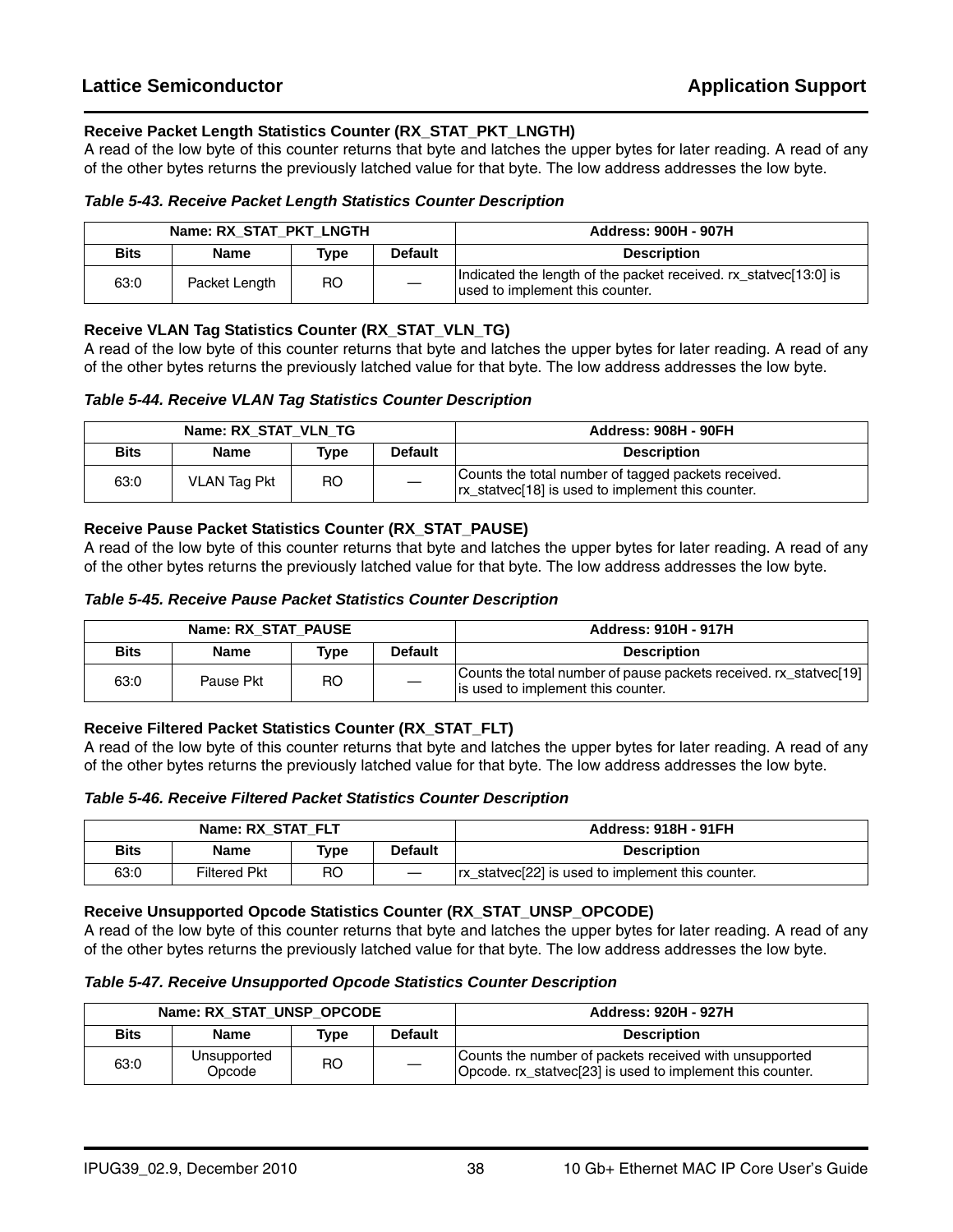#### **Receive Broadcast Packet Statistics Counter (RX\_STAT\_BRDCST)**

A read of the low byte of this counter returns that byte and latches the upper bytes for later reading. A read of any of the other bytes returns the previously latched value for that byte. The low address addresses the low byte.

#### *Table 5-48. Receive Broadcast Packet Statistics Counter Description*

| Name: RX_STAT_BRDCST |                         |      |                | <b>Address: 928H - 92FH</b>                                                                                                                                                         |
|----------------------|-------------------------|------|----------------|-------------------------------------------------------------------------------------------------------------------------------------------------------------------------------------|
| <b>Bits</b>          | <b>Name</b>             | Tvpe | <b>Default</b> | <b>Description</b>                                                                                                                                                                  |
| 63:0                 | <b>Broadcast Packet</b> | RO.  |                | Counts the number of packets received that were directed to the<br>broadcast address. This does not include multicast packets.<br>In statue [15] is used to implement this counter. |

#### **Receive Multicast Packet Statistics Counter (RX\_STAT\_MLTCST)**

A read of the low byte of this counter returns that byte and latches the upper bytes for later reading. A read of any of the other bytes returns the previously latched value for that byte. The low address addresses the low byte.

#### *Table 5-49. Receive Multicast Packet Statistics Counter Description*

| Name: RX STAT MLTCST |                  |      |                | <b>Address: 930H - 937H</b>                                                                                                                                                      |
|----------------------|------------------|------|----------------|----------------------------------------------------------------------------------------------------------------------------------------------------------------------------------|
| <b>Bits</b>          | <b>Name</b>      | Type | <b>Default</b> | <b>Description</b>                                                                                                                                                               |
| 63:0                 | Multicast Packet | RO.  |                | Counts the number of packets received that were directed to the<br>multicast address. This does not include broadcast packets.<br>In external is used to implement this counter. |

#### **Receive Length Error Statistics Counter (RX\_STAT\_LNGTH\_ERR)**

A read of the low byte of this counter returns that byte and latches the upper bytes for later reading. A read of any of the other bytes returns the previously latched value for that byte. The low address addresses the low byte.

#### *Table 5-50. Receive Length Error Length Statistics Counter Description*

| Name: RX STAT LNGTH ERR |              |      |                | <b>Address: 938H - 93FH</b>                                                                                                                                                 |
|-------------------------|--------------|------|----------------|-----------------------------------------------------------------------------------------------------------------------------------------------------------------------------|
| <b>Bits</b>             | Name         | Type | <b>Default</b> | <b>Description</b>                                                                                                                                                          |
| 63:0                    | Length Error | RO.  |                | Counts the total number of packets received with length of the<br>packet and length in the Length/Type field mismatch.<br>rx_statvec[20] is used to implement this counter. |

#### **Receive Long Packet Statistics Counter (RX\_STAT\_LNG\_PKT)**

A read of the low byte of this counter returns that byte and latches the upper bytes for later reading. A read of any of the other bytes returns the previously latched value for that byte. The low address addresses the low byte.

#### *Table 5-51. Receive Long Packet Statistics Counter Description*

| Name: RX STAT LNG PKT |             |      |                   | <b>Address: 958H - 95FH</b>                                                                                                |
|-----------------------|-------------|------|-------------------|----------------------------------------------------------------------------------------------------------------------------|
| <b>Bits</b>           | <b>Name</b> | Type | <b>Default</b>    | <b>Description</b>                                                                                                         |
| 63:0                  | Long Packet | RO.  | $\hspace{0.05cm}$ | Counts the number of packets received longer than the<br>  max_pkt_size. rx_statvec[21] is used to implement this counter. |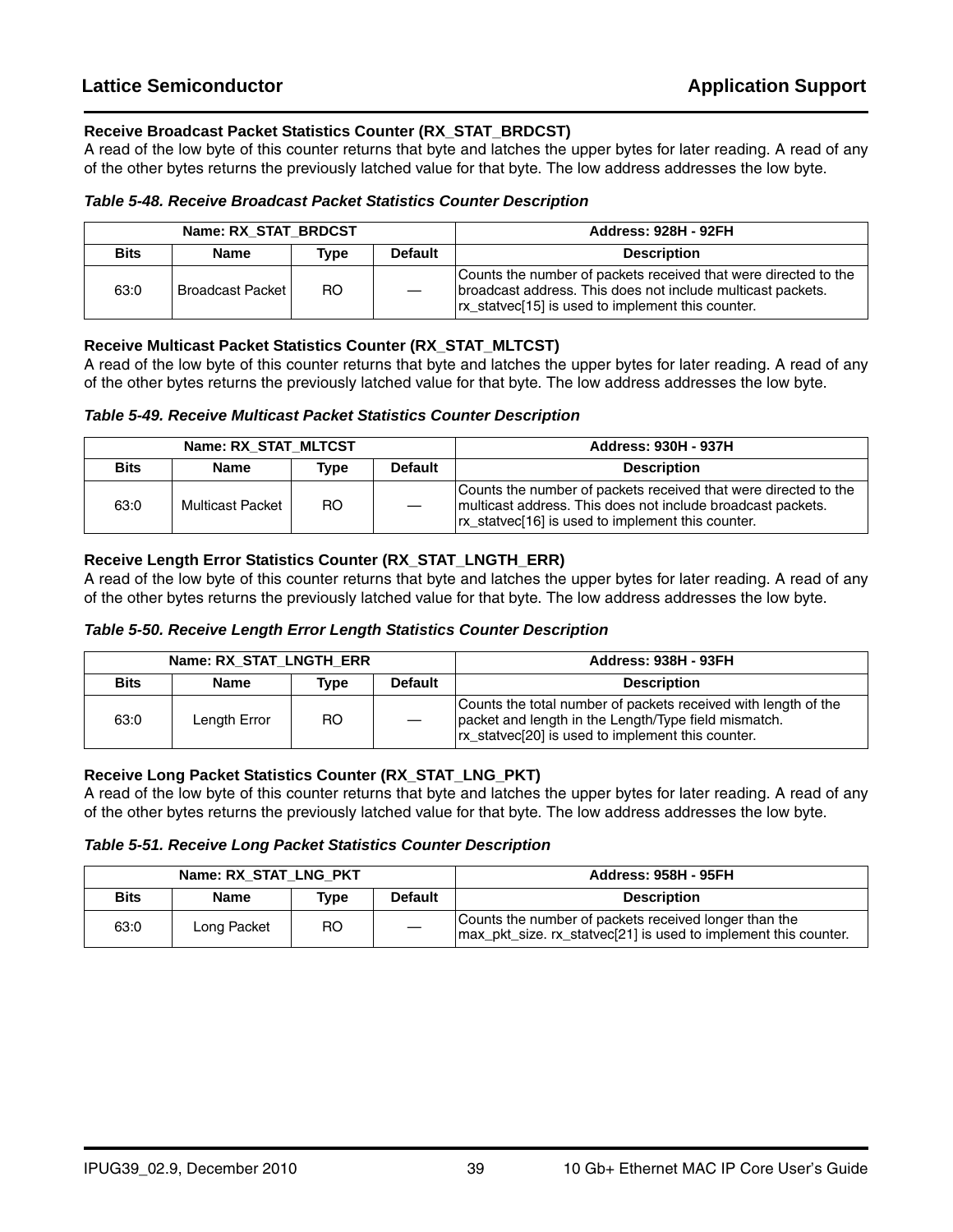#### **Receive CRC Error Statistics Counter (RX\_STAT\_CRC\_ERR)**

A read of the low byte of this counter returns that byte and latches the upper bytes for later reading. A read of any of the other bytes returns the previously latched value for that byte. The low address addresses the low byte.

#### *Table 5-52. Receive CRC Error Statistics Counter Description*

| Name: RX STAT CRC ERR |             |      |                | <b>Address: 960H - 967H</b>                                                                                       |
|-----------------------|-------------|------|----------------|-------------------------------------------------------------------------------------------------------------------|
| <b>Bits</b>           | <b>Name</b> | Type | <b>Default</b> | <b>Description</b>                                                                                                |
| 63:0                  | CRC Error   | RO   |                | Counts the number of packets received with crc error.<br>In extringular status of the status of the status scale. |

#### **Receive Packet Discard Statistics Counter (RX\_PKT\_DISCARD\_STAT)**

A read of the low byte of this counter returns that byte and latches the upper bytes for later reading. A read of any of the other bytes returns the previously latched value for that byte. The low address addresses the low byte.

#### *Table 5-53. Receive Packet Discard Statistics Counter Description*

| Name: RX PKT DISCARD STAT |                |      |                | <b>Address: 968H - 96FH</b>                                                                                |
|---------------------------|----------------|------|----------------|------------------------------------------------------------------------------------------------------------|
| <b>Bits</b>               | Name           | Tvpe | <b>Default</b> | <b>Description</b>                                                                                         |
| 63:0                      | Packet Discard | RO   |                | Counts the number of packets discarded at the receive end.<br>In statue is used to implement this counter. |

#### **Receive Packet Ignored Statistics Counter (RX\_PKT\_IGNORE)**

A read of the low byte of this counter returns that byte and latches the upper bytes for later reading. A read of any of the other bytes returns the previously latched value for that byte. The low address addresses the low byte.

#### *Table 5-54. Receive Packet Ignored Statistics Counter Description*

| Name: RX PKT IGNORE |               |      |                | <b>Address: 970H - 977H</b>                                                                                                                      |
|---------------------|---------------|------|----------------|--------------------------------------------------------------------------------------------------------------------------------------------------|
| <b>Bits</b>         | Name          | Type | <b>Default</b> | <b>Description</b>                                                                                                                               |
| 63:0                | Packet Ignore | RO   |                | Counts the number of packets ignored when the user requests<br>using the ignore_pkt signal. rx_statvec[25] is used to implement<br>this counter. |

#### **Receive Packet Fragments Statistics Counter (RX\_PKT\_FRAGMENTS)**

A read of the low byte of this counter returns that byte and latches the upper bytes for later reading. A read of any of the other bytes returns the previously latched value for that byte. The low address addresses the low byte.

#### *Table 5-55. Receive Packet Fragments Statistics Counter Description*

| Name: RX PKT FRAGMENTS |                         |      |                | <b>Address: 978H - 97fH</b>                                                                                                                                                                                         |
|------------------------|-------------------------|------|----------------|---------------------------------------------------------------------------------------------------------------------------------------------------------------------------------------------------------------------|
| <b>Bits</b>            | <b>Name</b>             | Tvpe | <b>Default</b> | <b>Description</b>                                                                                                                                                                                                  |
| 63:0                   | <b>Packet Fragments</b> | RO.  |                | Counts the number of packets received with less than 64 octets in<br>length and has either a FCS error or an Alignment error.<br> rx_statvec[13:6] along with rx_statvec[17] are used to implement<br>this counter. |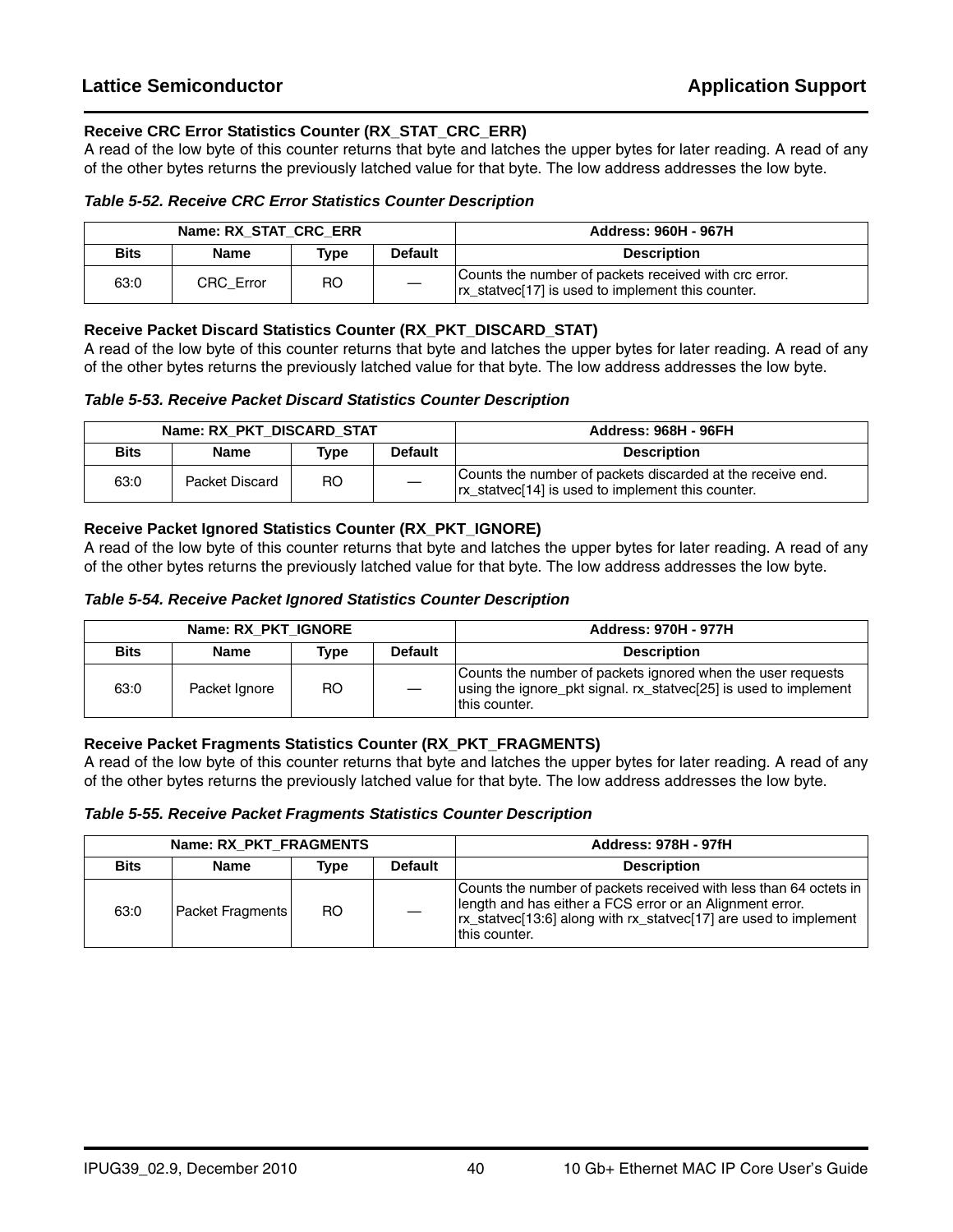#### **Receive Packet Jabbers Statistics Counter (RX\_PKT\_JABBERS)**

A read of the low byte of this counter returns that byte and latches the upper bytes for later reading. A read of any of the other bytes returns the previously latched value for that byte. The low address addresses the low byte.

#### *Table 5-56. Receive Packet Jabbers Statistics Counter Description*

| Name: RX PKT JABBERS |                |      |                | <b>Address: 980H - 987H</b>                                                                                                                                                                                         |
|----------------------|----------------|------|----------------|---------------------------------------------------------------------------------------------------------------------------------------------------------------------------------------------------------------------|
| <b>Bits</b>          | <b>Name</b>    | Type | <b>Default</b> | <b>Description</b>                                                                                                                                                                                                  |
| 63:0                 | Packet Jabbers | RO.  |                | Counts the number of packets received with length longer than<br>1518 octets and has either a FCS error or an Alignment error.<br> rx_statvec[21] along with rx_statvec[17] are used to implement<br>Ithis counter. |

#### **Receive Packet 64 Statistics Counter (RX\_PKT\_64)**

A read of the low byte of this counter returns that byte and latches the upper bytes for later reading. A read of any of the other bytes returns the previously latched value for that byte. The low address addresses the low byte.

#### *Table 5-57. Receive Packet 64 Statistics Counter Description*

| Name: RX PKT 64 |             |      |                | <b>Address: 988H - 98fH</b>                                                                                                                                |
|-----------------|-------------|------|----------------|------------------------------------------------------------------------------------------------------------------------------------------------------------|
| <b>Bits</b>     | <b>Name</b> | Type | <b>Default</b> | <b>Description</b>                                                                                                                                         |
| 63:0            | Packet 64   | RO.  |                | Counts the number of packets received that were 64 octets in<br>length (including bad packets). rx_statvec[13:0] is used to imple-<br>I ment this counter. |

#### **Receive Packet 65-127 Statistics Counter (RX\_PKT\_65\_127)**

A read of the low byte of this counter returns that byte and latches the upper bytes for later reading. A read of any of the other bytes returns the previously latched value for that byte. The low address addresses the low byte.

#### *Table 5-58. Receive Packet 65-127 Statistics Counter Description*

| Name: RX_PKT_65_127 |               |      |                | <b>Address: 990H - 997H</b>                                                                                                                                        |
|---------------------|---------------|------|----------------|--------------------------------------------------------------------------------------------------------------------------------------------------------------------|
| <b>Bits</b>         | <b>Name</b>   | Type | <b>Default</b> | <b>Description</b>                                                                                                                                                 |
| 63:0                | Packet 65-127 | RO.  |                | Counts the number of packets received that were between 65-127<br>octets in length (including bad packets). rx_statvec[13:0] is used<br>to implement this counter. |

#### **Receive Packet 128-255 Statistics Counter (RX\_PKT\_128\_255)**

A read of the low byte of this counter returns that byte and latches the upper bytes for later reading. A read of any of the other bytes returns the previously latched value for that byte. The low address addresses the low byte.

#### *Table 5-59. Receive Packet 128-255 Statistics Counter Description*

| Name: RX PKT 128 255 |                |      |                | <b>Address: 998H - 99fH</b>                                                                                                                                          |
|----------------------|----------------|------|----------------|----------------------------------------------------------------------------------------------------------------------------------------------------------------------|
| <b>Bits</b>          | Name           | Type | <b>Default</b> | <b>Description</b>                                                                                                                                                   |
| 63:0                 | Packet 128-255 | RO.  |                | Counts the number of packets received that were between 128-<br>255 octets in length (including bad packets). rx_statvec[13:7] is<br>used to implement this counter. |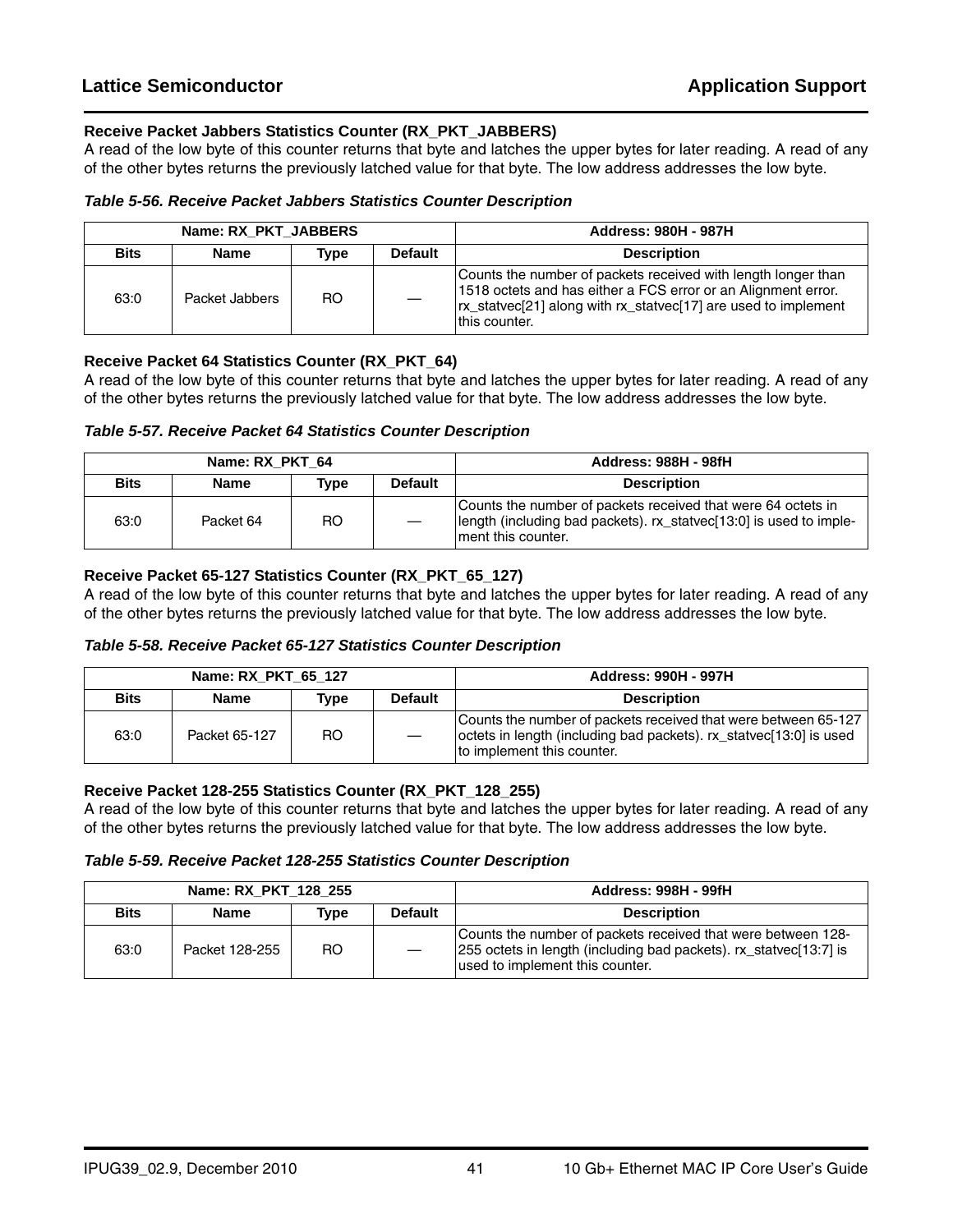#### **Receive Packet 256-511 Statistics Counter (RX\_PKT\_256\_511)**

A read of the low byte of this counter returns that byte and latches the upper bytes for later reading. A read of any of the other bytes returns the previously latched value for that byte. The low address addresses the low byte.

#### *Table 5-60. Receive Packet 256-511 Statistics Counter Description*

|             | Name: RX PKT 256 511 |      |                | Address: 9a0H - 9a7H                                                                                                                                                 |
|-------------|----------------------|------|----------------|----------------------------------------------------------------------------------------------------------------------------------------------------------------------|
| <b>Bits</b> | <b>Name</b>          | Type | <b>Default</b> | <b>Description</b>                                                                                                                                                   |
| 63:0        | Packet 256-511       | RO.  |                | Counts the number of packets received that were between 256-<br>511 octets in length (including bad packets). rx_statvec[13:8] is<br>used to implement this counter. |

#### **Receive Packet 512-1023 Statistics Counter (RX\_PKT\_512\_1023)**

A read of the low byte of this counter returns that byte and latches the upper bytes for later reading. A read of any of the other bytes returns the previously latched value for that byte. The low address addresses the low byte.

#### *Table 5-61. Receive Packet 512-1023 Statistics Counter Description*

| Name: RX PKT 512 1023 |                 |      |                | Address: 9a8H - 9afH                                                                                                                                                  |
|-----------------------|-----------------|------|----------------|-----------------------------------------------------------------------------------------------------------------------------------------------------------------------|
| <b>Bits</b>           | Name            | Type | <b>Default</b> | <b>Description</b>                                                                                                                                                    |
| 63:0                  | Packet 512-1023 | RO.  |                | Counts the number of packets received that were between 512-<br>1023 octets in length (including bad packets). rx_statvec[13:9] is<br>used to implement this counter. |

#### **Receive Packet 1024-1518 Statistics Counter (RX\_PKT\_1024\_1518)**

A read of the low byte of this counter returns that byte and latches the upper bytes for later reading. A read of any of the other bytes returns the previously latched value for that byte. The low address addresses the low byte.

#### *Table 5-62. Receive Packet 1024-1518 Statistics Counter Description*

| Name: RX PKT 1024 1518 |                  |      |                | Address: 9b0H - 9b7H                                                                                                                                                   |
|------------------------|------------------|------|----------------|------------------------------------------------------------------------------------------------------------------------------------------------------------------------|
| <b>Bits</b>            | <b>Name</b>      | Tvpe | <b>Default</b> | <b>Description</b>                                                                                                                                                     |
| 63:0                   | Packet 1024-1518 | RO.  |                | Counts the number of packets received that were between 1024-<br>1518 octets in length (including bad packets). rx_statvec[13:0] is<br>used to implement this counter. |

#### **Receive Packet Undersize Statistics Counter (RX\_PKT\_UNDERSIZE)**

A read of the low byte of this counter returns that byte and latches the upper bytes for later reading. A read of any of the other bytes returns the previously latched value for that byte. The low address addresses the low byte.

#### *Table 5-63. Receive Packet Undersize Statistics Counter Description*

| Name: RX PKT UNDERSIZE |                    |      |                | Address: 9b8H - 9bfH                                                                                                                                               |
|------------------------|--------------------|------|----------------|--------------------------------------------------------------------------------------------------------------------------------------------------------------------|
| <b>Bits</b>            | <b>Name</b>        | Tvpe | <b>Default</b> | <b>Description</b>                                                                                                                                                 |
| 63:0                   | Packet Undersize I | RO.  |                | Counts the number of packets received that were less than 64<br>octets long and were otherwise well formed. rx_statvec[13:6] is<br>used to implement this counter. |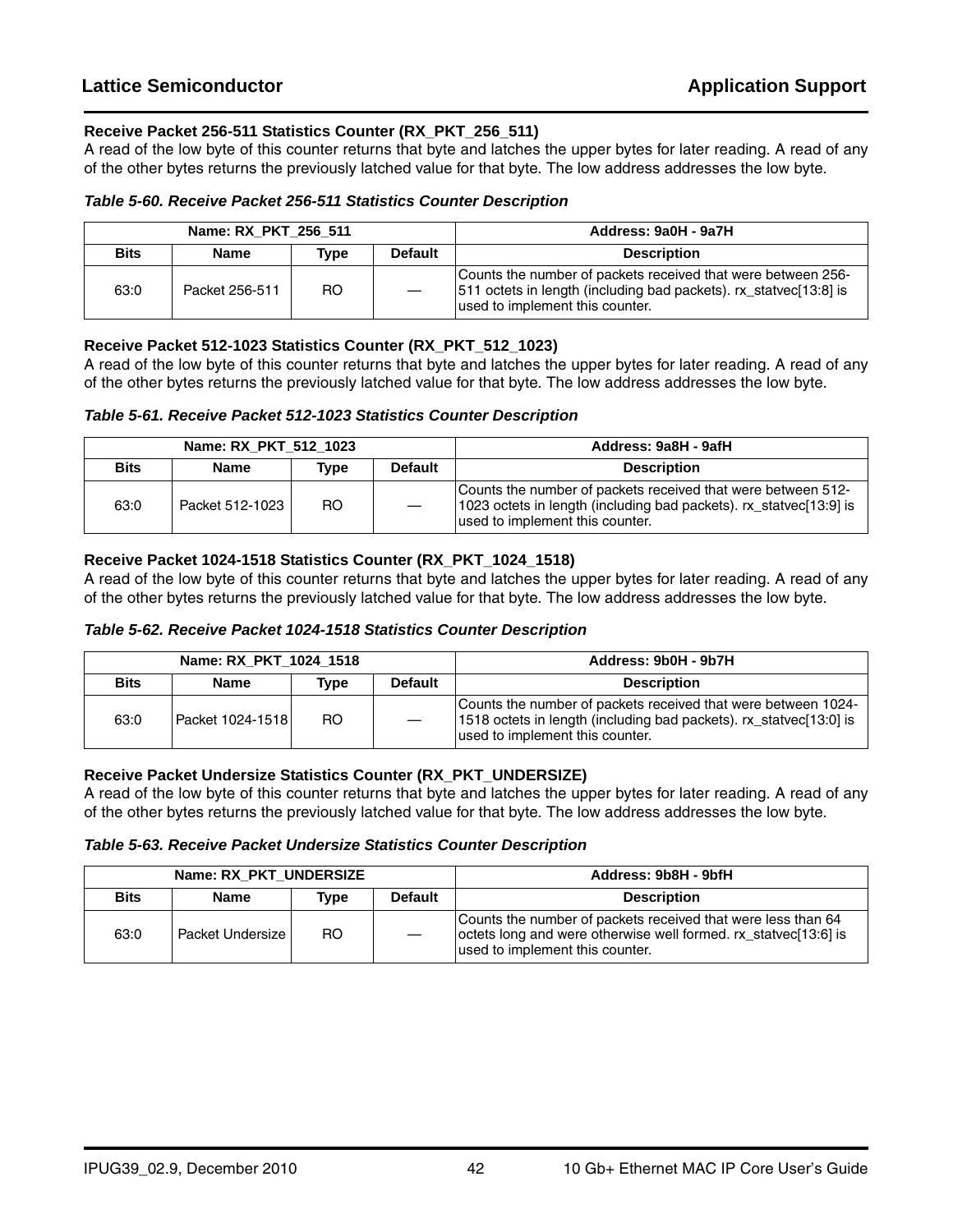#### **Receive Packet Unicast Statistics Counter (RX\_PKT\_UNICAST)**

A read of the low byte of this counter returns that byte and latches the upper bytes for later reading. A read of any of the other bytes returns the previously latched value for that byte. The low address addresses the low byte.

#### *Table 5-64. Receive Packet Unicast Statistics Counter Description*

|             | Name: RX PKT UNICAST |      |                | Address: 9c0H - 9c7H                                                                                                                                             |
|-------------|----------------------|------|----------------|------------------------------------------------------------------------------------------------------------------------------------------------------------------|
| <b>Bits</b> | <b>Name</b>          | Type | <b>Default</b> | <b>Description</b>                                                                                                                                               |
| 63:0        | Packet Unicast       | RO.  |                | Counts the number of good packets received that were directed to  <br>a single address. rx_statvec[15] and rx_statvec[16] are used to<br>implement this counter. |

#### **Packets Received Statistics Counter (RX\_PKT\_RCVD)**

A read of the low byte of this counter returns that byte and latches the upper bytes for later reading. A read of any of the other bytes returns the previously latched value for that byte. The low address addresses the low byte.

#### *Table 5-65. Packets Received Statistics Counter Description*

| Name: RX PKT RCVD |                           |      |                | Address: 9c8H - 9cfH                                                                                                                                                       |
|-------------------|---------------------------|------|----------------|----------------------------------------------------------------------------------------------------------------------------------------------------------------------------|
| <b>Bits</b>       | <b>Name</b>               | Type | <b>Default</b> | <b>Description</b>                                                                                                                                                         |
| 63:0              | <b>Packets Received I</b> | RO.  |                | Counts the number of packets received (including bad packet,<br>broadcast and multicast packets). rx statvec[15] and<br>In statue [16] are used to implement this counter. |

#### **Receive Packet 64 With Good CRC Statistics Counter (RX\_PKT\_64\_GOOD\_CRC)**

A read of the low byte of this counter returns that byte and latches the upper bytes for later reading. A read of any of the other bytes returns the previously latched value for that byte. The low address addresses the low byte.

#### *Table 5-66. Receive Packet 64 With Good CRC Statistics Counter Description*

|             | Name: RX PKT 64 GOOD CRC   |      |                | Address: 9d0H - 9d7H                                                                                                                                              |
|-------------|----------------------------|------|----------------|-------------------------------------------------------------------------------------------------------------------------------------------------------------------|
| <b>Bits</b> | Name                       | Tvpe | <b>Default</b> | <b>Description</b>                                                                                                                                                |
| 63:0        | Packet 64 with<br>Good CRC | RO.  |                | Counts the number of packets received with length less than 64<br>and with a good crc. rx_statvec[13:6] and rx_statvec[17] are used<br>to implement this counter. |

#### **Receive Packet 1518 With Good CRC Statistics Counter (RX\_PKT\_1518\_GOOD\_CRC)**

A read of the low byte of this counter returns that byte and latches the upper bytes for later reading. A read of any of the other bytes returns the previously latched value for that byte. The low address addresses the low byte.

#### *Table 5-67. Receive Packet 1518 With Good CRC Statistics Counter Description*

|             | Name: RX PKT 1518 GOOD CRC   |      |                | Address: 9d8H - 9dfH                                                                                                                                              |
|-------------|------------------------------|------|----------------|-------------------------------------------------------------------------------------------------------------------------------------------------------------------|
| <b>Bits</b> | Name                         | Type | <b>Default</b> | <b>Description</b>                                                                                                                                                |
| 63:0        | Packet 1518 with<br>Good CRC | RO   |                | Counts the number of packets received with length more than<br>1518 and with a good crc. rx_statvec[21] and rx_statvec[17] are<br>used to implement this counter. |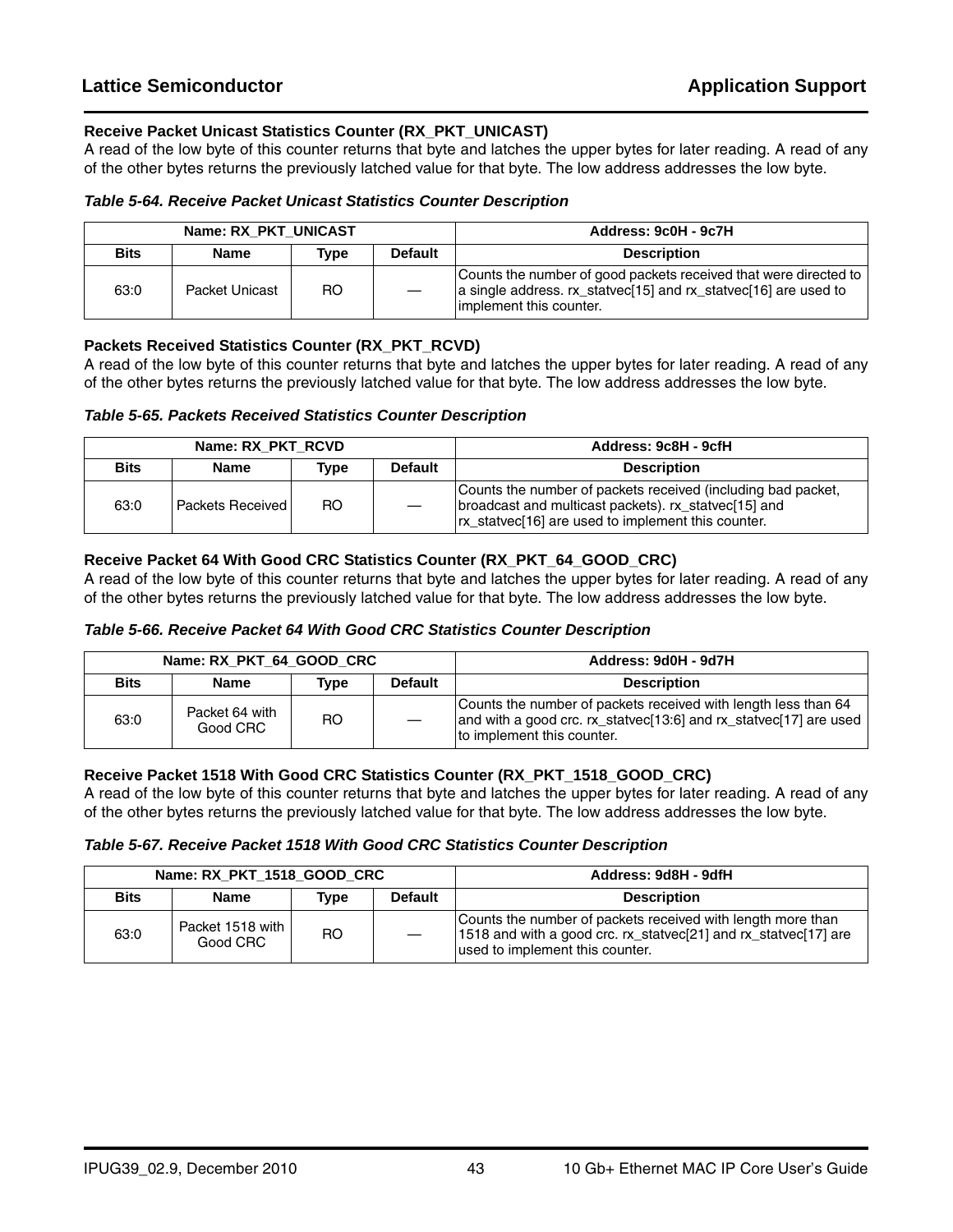#### **Receive Packet 1519-2047 Statistics Counter (RX\_PKT\_1519\_2047)**

A read of the low byte of this counter returns that byte and latches the upper bytes for later reading. A read of any of the other bytes returns the previously latched value for that byte. The low address addresses the low byte.

#### *Table 5-68. Receive Packet 1519-2047 Statistics Counter Description*

|             | Name: RX PKT 1519 2047 |      |                | Address: 9e0H - 9e7H                                                                                                                                                   |
|-------------|------------------------|------|----------------|------------------------------------------------------------------------------------------------------------------------------------------------------------------------|
| <b>Bits</b> | <b>Name</b>            | Type | <b>Default</b> | <b>Description</b>                                                                                                                                                     |
| 63:0        | Packet 1519-2047       | RO.  |                | Counts the number of packets received that were between 1519-<br>2047 octets in length (including bad packets). rx_statvec[13:0] is<br>used to implement this counter. |

#### **Receive Packet 2048-4095 Statistics Counter (RX\_PKT\_2048\_4095)**

A read of the low byte of this counter returns that byte and latches the upper bytes for later reading. A read of any of the other bytes returns the previously latched value for that byte. The low address addresses the low byte.

#### *Table 5-69. Receive Packet 2048-4095 Statistics Counter Description*

| Name: RX PKT 2048 4095 |                  |      |                | Address: 9e8H - 9efH                                                                                                                                                      |
|------------------------|------------------|------|----------------|---------------------------------------------------------------------------------------------------------------------------------------------------------------------------|
| <b>Bits</b>            | <b>Name</b>      | Type | <b>Default</b> | <b>Description</b>                                                                                                                                                        |
| 63:0                   | Packet 2048-4095 | RO.  |                | Counts the number of packets received that were between 2048-<br>4095 octets in length (including bad packets). rx_statvec[13:11] is  <br>used to implement this counter. |

#### **Receive Packet 4096-9216 Statistics Counter (RX\_PKT\_4096\_9216)**

A read of the low byte of this counter returns that byte and latches the upper bytes for later reading. A read of any of the other bytes returns the previously latched value for that byte. The low address addresses the low byte.

#### *Table 5-70. Receive Packet 4096-9216 Statistics Counter Description*

| Name: RX PKT 4096 9216 |                  |      |                | Address: 9f0H - 9f7H                                                                                                                                                   |
|------------------------|------------------|------|----------------|------------------------------------------------------------------------------------------------------------------------------------------------------------------------|
| <b>Bits</b>            | <b>Name</b>      | Type | <b>Default</b> | <b>Description</b>                                                                                                                                                     |
| 63:0                   | Packet 4096-9216 | RO.  |                | Counts the number of packets received that were between 4096-<br>9216 octets in length (including bad packets). rx_statvec[13:0] is<br>used to implement this counter. |

#### **Receive Packet 9217-16383 Statistics Counter (RX\_PKT\_9217\_16383)**

A read of the low byte of this counter returns that byte and latches the upper bytes for later reading. A read of any of the other bytes returns the previously latched value for that byte. The low address addresses the low byte.

#### *Table 5-71. Receive Packet 9217-16383 Statistics Counter Description*

| Name: RX PKT 9217 16383 |                       |      |                | Address: 9f8H - 9ffH                                                                                                                                                    |
|-------------------------|-----------------------|------|----------------|-------------------------------------------------------------------------------------------------------------------------------------------------------------------------|
| <b>Bits</b>             | <b>Name</b>           | Tvpe | <b>Default</b> | <b>Description</b>                                                                                                                                                      |
| 63:0                    | Packet 9217-<br>16383 | RO   |                | Counts the number of packets received that were between 9217-<br>16383 octets in length (including bad packets). rx_statvec[13:0] is<br>used to implement this counter. |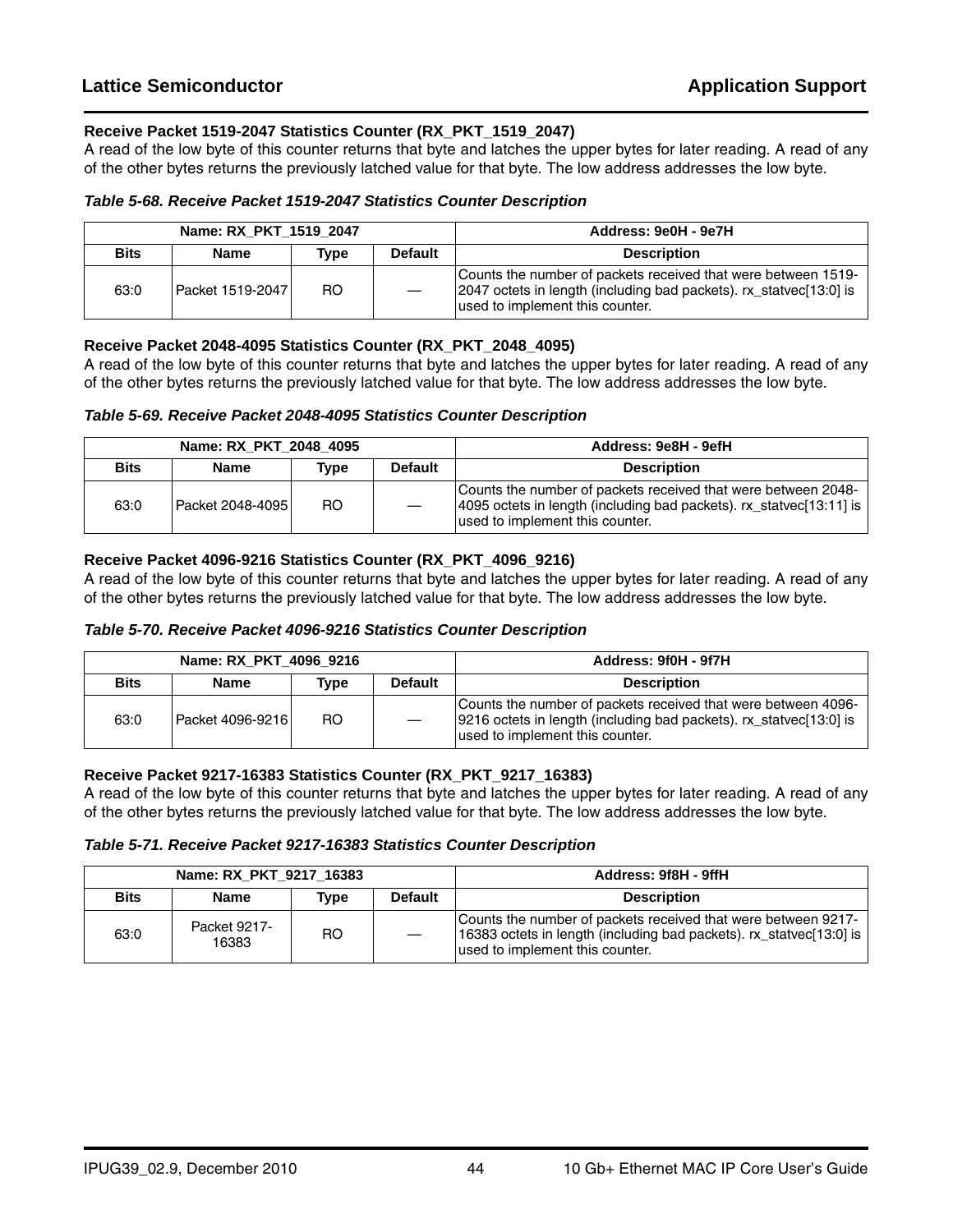

## <span id="page-44-0"></span>**Support Resources**

This chapter contains information about Lattice Technical Support, additional references, and document revision history.

## <span id="page-44-1"></span>**Lattice Technical Support**

There are a number of ways to receive technical support.

#### <span id="page-44-2"></span>**Online Forums**

The first place to look is Lattice Forums [\(http://www.latticesemi.com/support/forums.cfm](http://www.latticesemi.com/support/forums.cfm)). Lattice Forums contain a wealth of knowledge and are actively monitored by Lattice Applications Engineers.

### <span id="page-44-3"></span>**Telephone Support Hotline**

Receive direct technical support for all Lattice products by calling Lattice Applications from 5:30 a.m. to 6 p.m. Pacific Time.

- For USA & Canada: 1-800-LATTICE (528-8423)
- For other locations: +1 503 268 8001

In Asia, call Lattice Applications from 8:30 a.m. to 5:30 p.m. Beijing Time (CST), +0800 UTC. Chinese and English language only.

• For Asia: +86 21 52989090

#### <span id="page-44-4"></span>**E-mail Support**

- techsupport@latticesemi.com
- techsupport-asia@latticesemi.com

### <span id="page-44-5"></span>**Local Support**

Contact your nearest Lattice Sales Office.

<span id="page-44-6"></span>**Internet**

<www.latticesemi.com>

## <span id="page-44-7"></span>**References**

#### <span id="page-44-8"></span>**LatticeECP2/M**

• [HB1003,](www.latticesemi.com/dynamic/view_document.cfm?document_id=21733) *LatticeECP2/M Family Handbook*

### <span id="page-44-9"></span>**LatticeECP3**

• [HB1009,](www.latticesemi.com/dynamic/view_document.cfm?document_id=32001) *LatticeECP3 Family Handbook*

### <span id="page-44-10"></span>**LatticeSC/M**

• [DS1004,](http://www.latticesemi.com/documents/DS1004.pdf) *LatticeSC/M Family Data Sheet*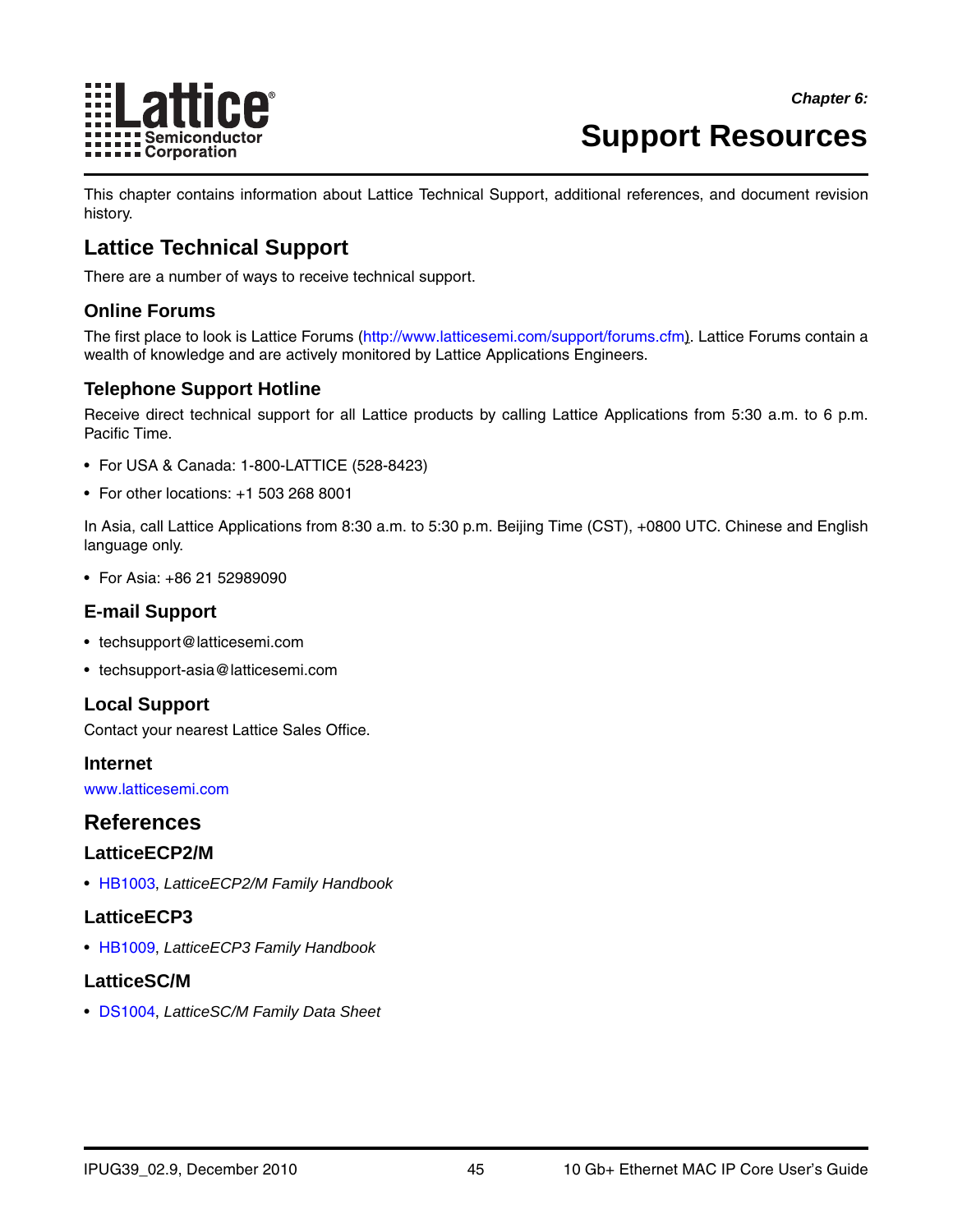## <span id="page-45-0"></span>**Revision History**

| <b>Date</b>      | <b>Document</b><br><b>Version</b> | IP<br><b>Version</b> | <b>Change Summary</b>                                                                                                                                      |  |  |
|------------------|-----------------------------------|----------------------|------------------------------------------------------------------------------------------------------------------------------------------------------------|--|--|
|                  |                                   |                      | Previous Lattice releases.                                                                                                                                 |  |  |
| November 2006    | 02.1                              | 2.0                  | Updated to include the LatticeECP2 and LatticeECP2M<br>families.                                                                                           |  |  |
| January 2007     | 02.2                              | 2.0                  | Updated the Synthesizing and Implementing the Core in a<br>Top Level Design and Hardware Evaluation sections.                                              |  |  |
| October 2007     | 02.3                              | 2.1                  | Added optional statistics registers, support for ECP2S and<br>ECP2MS devices.                                                                              |  |  |
| <b>June 2008</b> | 02.4                              | 3.1                  | Title changed from "Ten-Gigabit Ethernet Plus Media<br>Access Controller (10G+MAC) IP Core User's Guide" to<br>"10 Gb+ Ethernet MAC IP Core User's Guide". |  |  |
|                  |                                   |                      | Change all occurrences of "10G+MAC" to "10 Gb+ Ether-<br>net MAC".                                                                                         |  |  |
|                  |                                   |                      | Updated appendices for ispLEVER 7.1 software release.                                                                                                      |  |  |
| October 2008     | 02.5                              | 4.0                  | Added statistic counter registers.                                                                                                                         |  |  |
|                  |                                   |                      | Added Linux platform operation.                                                                                                                            |  |  |
|                  |                                   |                      | Added Aldec, Precision RTL operation.                                                                                                                      |  |  |
|                  |                                   |                      | Statistic counter width changed to 16-40.                                                                                                                  |  |  |
|                  |                                   |                      | I/O pin name has changed.                                                                                                                                  |  |  |
| May 2009         | 02.6                              | 4.1                  | Updated for new GSR strategy and added LatticeECP3<br>support corresponding to version 4.1 of the IP core.                                                 |  |  |
| November 2009    | 02.7                              | 4.2                  | Added LatticeECP3-150 support.                                                                                                                             |  |  |
|                  |                                   |                      | Updated for ispLEVER 8.0.                                                                                                                                  |  |  |
| <b>July 2010</b> | 02.8                              | 4.2                  | Divided document into chapters. Added table of contents.                                                                                                   |  |  |
|                  |                                   |                      | Added Quick Facts tables in Chapter 1, "Introduction."                                                                                                     |  |  |
|                  |                                   |                      | Added new content in Chapter 4, "IP Core Generation."                                                                                                      |  |  |
| December 2010    | 2.9                               | 4.3                  | Added support for Diamond software throughout.                                                                                                             |  |  |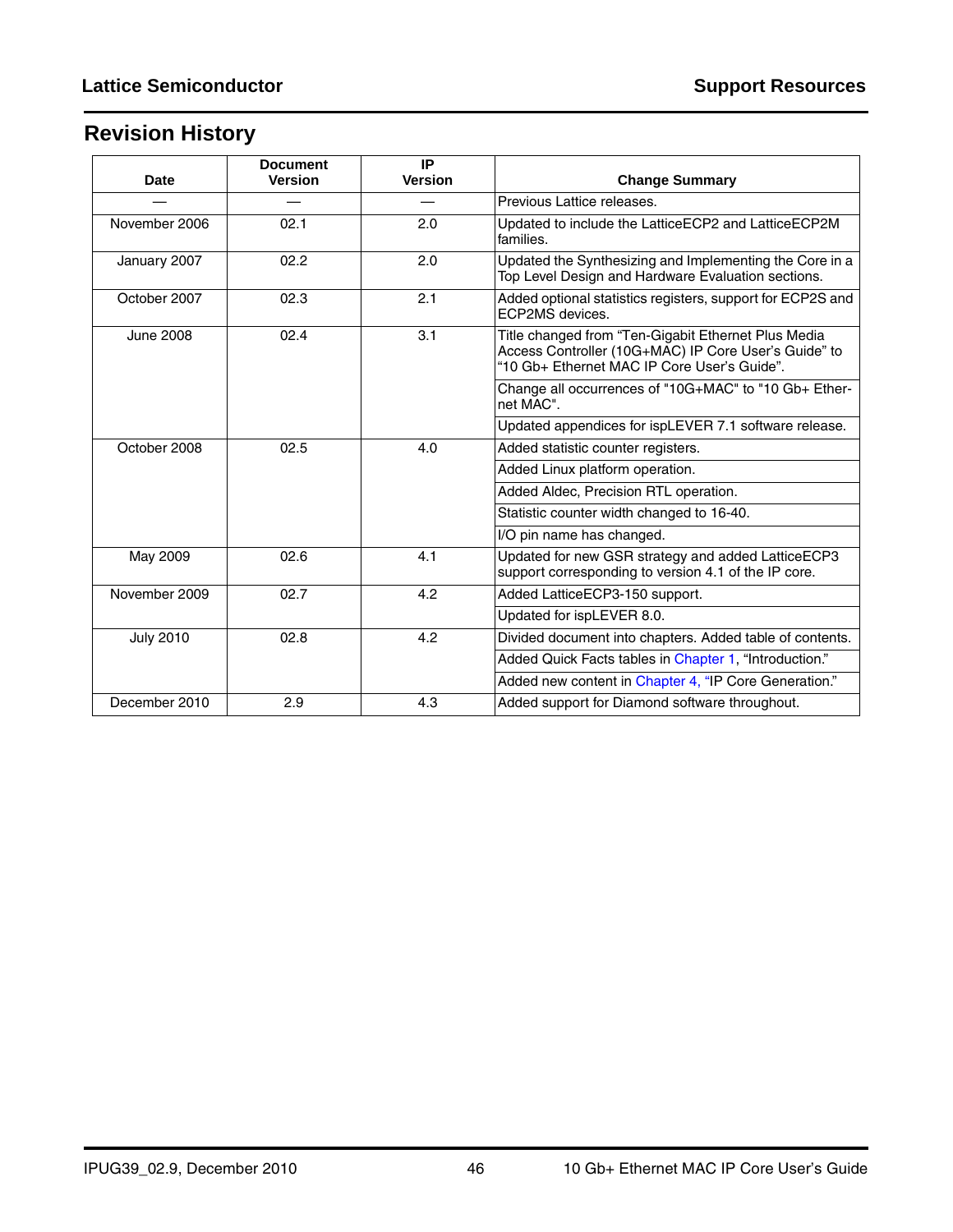

## **Resource Utilization**

<span id="page-46-0"></span>This appendix gives resource utilization information for Lattice FPGAs using the 10 Gb+ Ethernet MAC IP core.

IPexpress is the Lattice IP configuration utility, and is included as a standard feature of the Diamond and ispLEVER design tools. Details regarding the usage of IPexpress can be found in the IPexpress and Diamond or ispLEVER help system. For more information on the Diamond or ispLEVER design tools, visit the Lattice web site at: [www.latticesemi.com/software.](http://www.latticesemi.com/products/designsoftware/index.cfm)

## <span id="page-46-1"></span>**LatticeECP2 and LatticeECP2S FPGAs**

*Table A-1. Performance and Resource Utilization1*

| <b>Mode</b>                 | <b>SLICES</b> | LUTs | <b>Registers</b> | <b>External</b><br>Pins <sup>2</sup> | svsMEM™<br><b>EBRs</b> | $f_{MAX}$ (MHz) |
|-----------------------------|---------------|------|------------------|--------------------------------------|------------------------|-----------------|
| Multicast Address Filtering | 3153          | 4022 | ヘフフフ             | 78                                   |                        | 170             |

1. Performance and utilization data are generated using an LFE2-35E-7F672C device with Lattice's Diamond 1.1 software with Synplify Pro D-2010.03L-SP1 synthesis. Performance may vary when using a different software version or targeting a different device density or speed grade within the LatticeECP2/S family.

2. The 10 Gb+ Ethernet MAC core itself does not use any external pins. However, in an application the core is used together IODDR and I/O Buffers integrated in the LatticeECP2 series FPGA. Thus the application implementing the 10 Gb+ Ethernet MAC specification will utilize I/O pins.

## <span id="page-46-2"></span>**Ordering Part Number**

The Ordering Part Number (OPN) for the 10 Gb+ Ethernet MAC IP core targeting LatticeECP2 devices is ETHER-10G-P2-U4.

## <span id="page-46-3"></span>**LatticeECP2M and LatticeECP2MS FPGAs**

#### *Table A-2. Performance and Resource Utilization1*

| <b>Mode</b>                 | <b>SLICEs</b> | <b>LUTs</b> | <b>Registers</b> | <b>External</b><br>Pins <sup>2</sup> | <b>sysMEM</b><br><b>EBRs</b> | $f_{MAX}$ (MHz) |
|-----------------------------|---------------|-------------|------------------|--------------------------------------|------------------------------|-----------------|
| Multicast Address Filtering | 3153          | 4370        | ヘフフフ             | 78                                   |                              | 180             |

1. Performance and utilization data are generated using an LFE2M35E-7F672C device with Lattice's Diamond 1.1 software with Synplify Pro D-2010.03L-SP1 synthesis. Performance may vary when using a different software version or targeting a different device density or speed grade within the LatticeECP2M/S family.

2. The 10 Gb+ Ethernet MAC core itself does not use any external pins. However, in an application the core is used together IODDR and I/O Buffers integrated in the LatticeECP2M series FPGA. Thus the application implementing the 10 Gb+ Ethernet MAC specification will utilize I/O pins.

## <span id="page-46-4"></span>**Ordering Part Number**

The Ordering Part Number (OPN) for the 10 Gb+ Ethernet MAC IP core targeting LatticeECP2M devices is ETHER-10G-PM-U4.